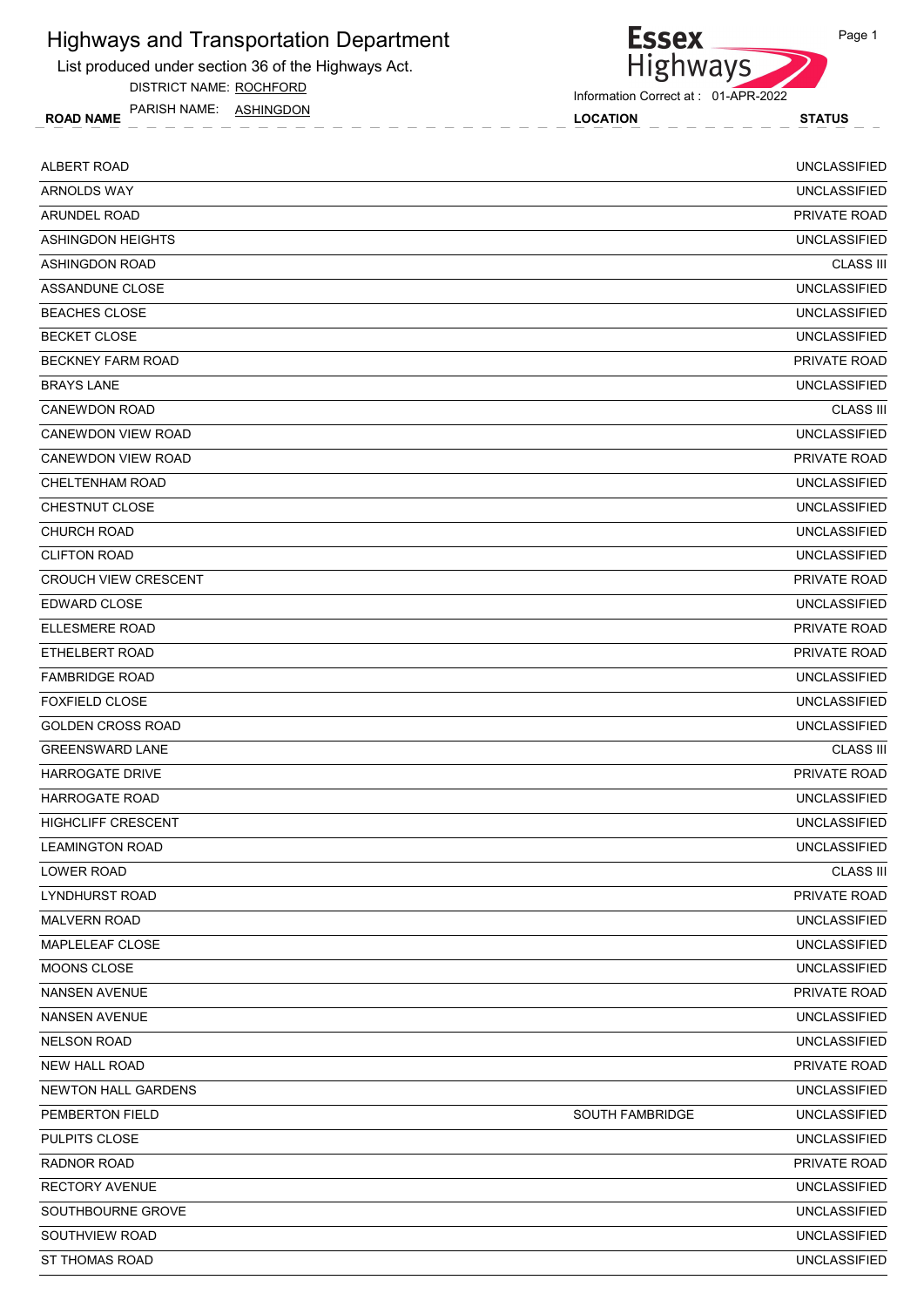

DISTRICT NAME: ROCHFORD

ROAD NAME LOCATION STATUS PARISH NAME: ASHINGDON



| ST THOMAS ROAD          | <b>PRIVATE STREET</b> |
|-------------------------|-----------------------|
| <b>ST THOMAS ROAD</b>   | PRIVATE ROAD          |
| STANLEY ROAD            | UNCLASSIFIED          |
| THE CHASE               | <b>PRIVATE STREET</b> |
| <b>TONBRIDGE ROAD</b>   | UNCLASSIFIED          |
| <b>TONBRIDGE ROAD</b>   | PRIVATE ROAD          |
| TRINITY WOOD ROAD       | <b>FOOTPATH</b>       |
| ULVERSTON ROAD          | <b>PRIVATE ROAD</b>   |
| <b>VICTORY LANE</b>     | <b>UNCLASSIFIED</b>   |
| <b>VINCENT ROAD</b>     | <b>PRIVATE ROAD</b>   |
| <b>WESTBOURNE CLOSE</b> | <b>UNCLASSIFIED</b>   |
| YORK ROAD               | <b>UNCLASSIFIED</b>   |
| <b>TOTAL</b>            | 58                    |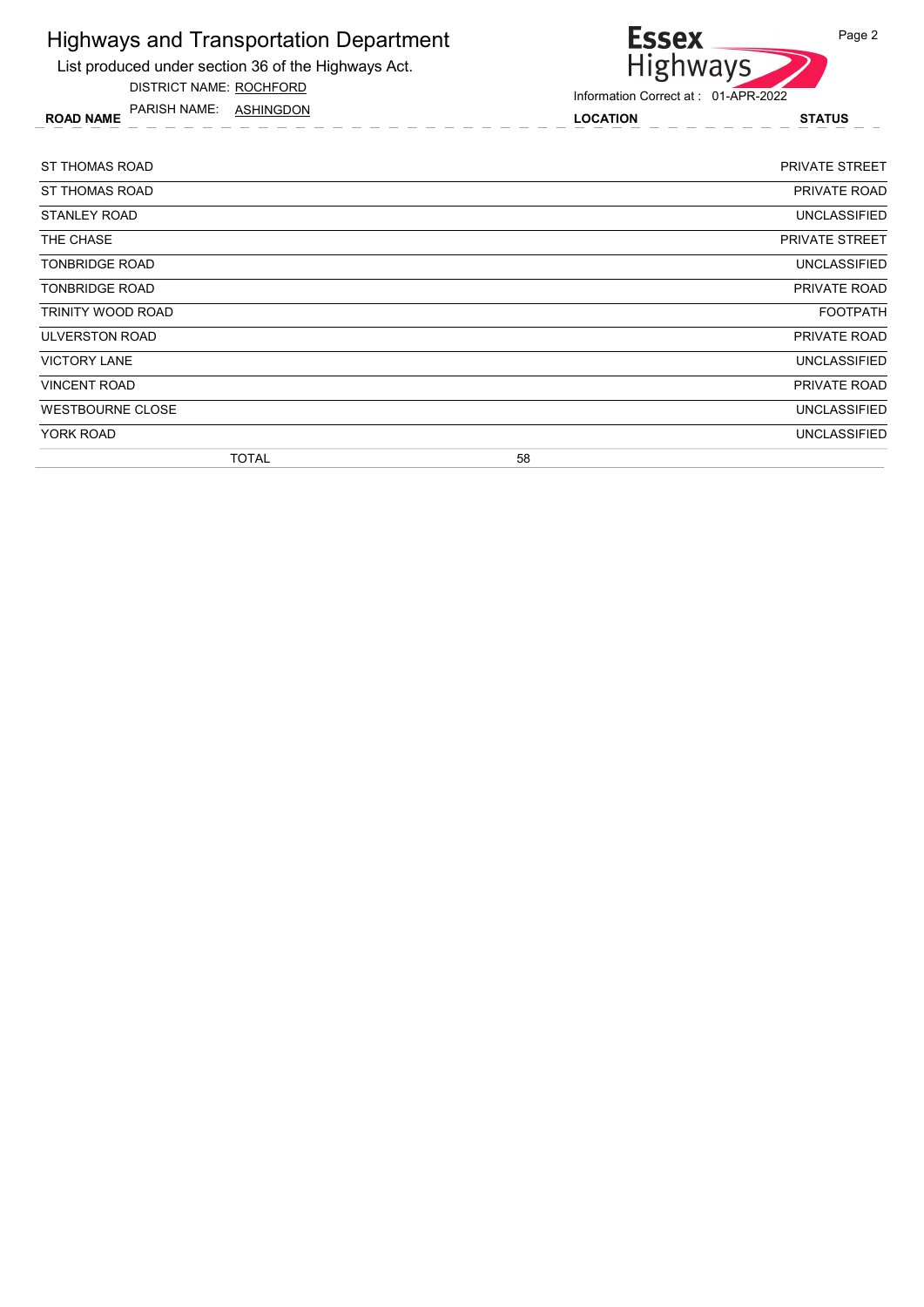List produced under section 36 of the Highways Act.

DISTRICT NAME: ROCHFORD

ROAD NAME LOCATION STATUS PARISH NAME: BARLING MAGNA



| <b>BARLING ROAD</b>      | <b>CLASS III</b>                       |
|--------------------------|----------------------------------------|
| <b>BARROW HALL ROAD</b>  | <b>UNCLASSIFIED</b>                    |
| <b>CARPENTERS</b>        | LITTLE WAKERING<br><b>UNCLASSIFIED</b> |
| <b>CHURCH ROAD</b>       | <b>UNCLASSIFIED</b>                    |
| <b>HAUL ROAD</b>         | PRIVATE ROAD                           |
| <b>HAVENSIDE</b>         | <b>UNCLASSIFIED</b>                    |
| KIMBERLEY ROAD           | UNCLASSIFIED<br>LITTLE WAKERING        |
| LITTLE WAKERING ROAD     | <b>CLASS III</b>                       |
| <b>MUCKING HALL ROAD</b> | <b>UNCLASSIFIED</b>                    |
| <b>SCHOOL LANE</b>       | PRIVATE ROAD                           |
| <b>SCHOOL LANE</b>       | <b>UNCLASSIFIED</b>                    |
| ST MARYS CHURCH ROAD     | <b>UNCLASSIFIED</b>                    |
| THE CROFTS               | <b>UNCLASSIFIED</b>                    |
| <b>TOTAL</b>             | 13                                     |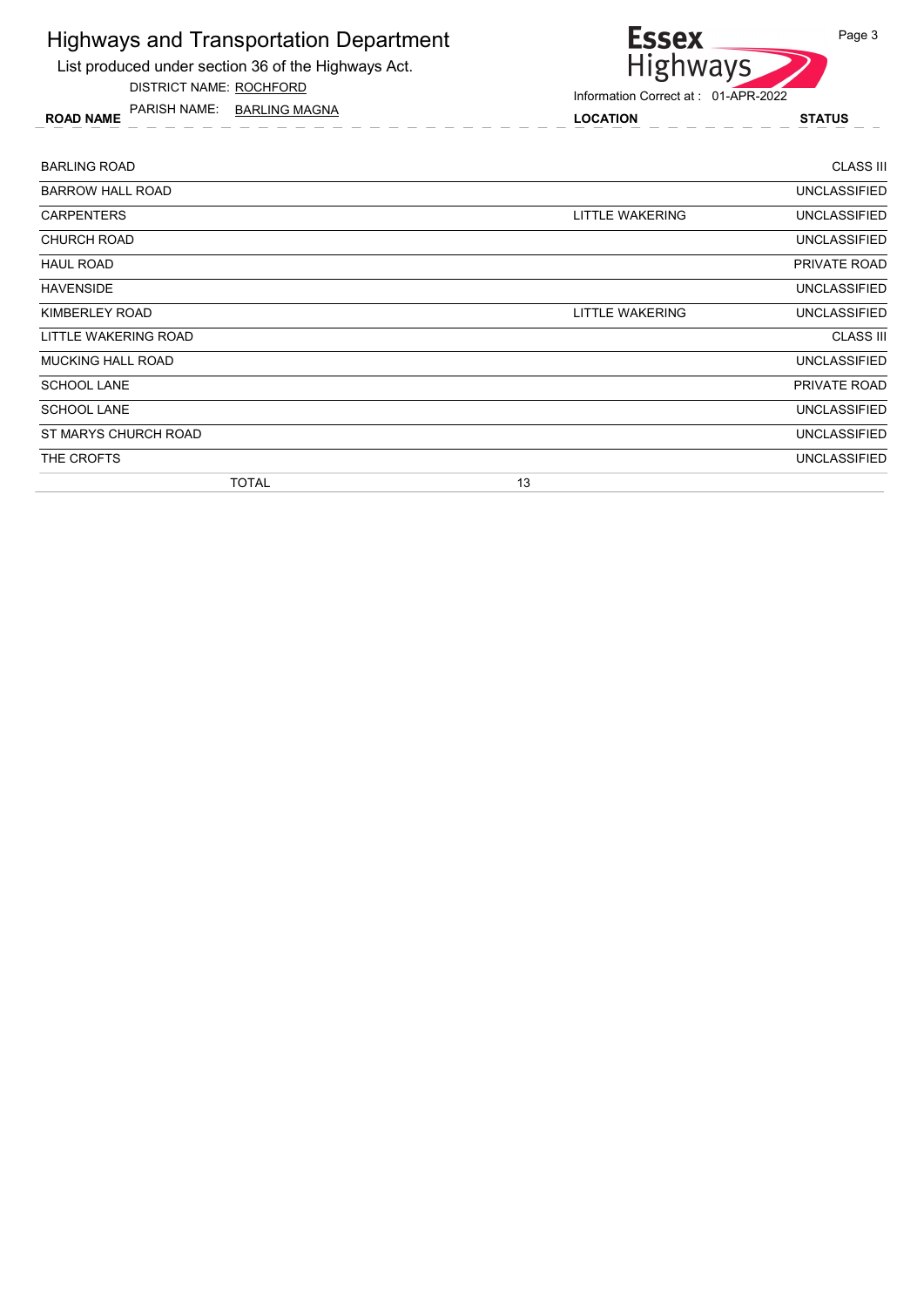List produced under section 36 of the Highways Act.

DISTRICT NAME: ROCHFORD

ROAD NAME LOCATION STATUS PARISH NAME: CANEWDON



| <b>ALTHORNE WAY</b>        | <b>UNCLASSIFIED</b> |
|----------------------------|---------------------|
| <b>ANCHOR LANE</b>         | <b>CLASS III</b>    |
| <b>APTON HALL</b>          | <b>PRIVATE ROAD</b> |
| <b>ASH GREEN</b>           | <b>UNCLASSIFIED</b> |
| <b>BIRCH CLOSE</b>         | <b>UNCLASSIFIED</b> |
| <b>BUTTS PADDOCK</b>       | <b>UNCLASSIFIED</b> |
| <b>CAMP FARM</b>           | PRIVATE ROAD        |
| CANEWDON HALL CLOSE        | PRIVATE ROAD        |
| CANEWDON HALL FARM         | <b>UNCLASSIFIED</b> |
| <b>CANEWDON ROAD</b>       | <b>CLASS III</b>    |
| CANUTE CLOSE               | <b>UNCLASSIFIED</b> |
| <b>CEDAR WALK</b>          | <b>UNCLASSIFIED</b> |
| <b>CHESTNUT PATH</b>       | <b>FOOTPATH</b>     |
| <b>CHURCH GREEN</b>        | <b>UNCLASSIFIED</b> |
| <b>CREEKSEA FERRY ROAD</b> | <b>CLASS III</b>    |
| <b>DUCKETTS MEAD</b>       | <b>UNCLASSIFIED</b> |
| <b>GARDINERS LANE</b>      | <b>UNCLASSIFIED</b> |
| <b>HIGH STREET</b>         | <b>UNCLASSIFIED</b> |
| <b>HYDE WOOD LANE</b>      | <b>UNCLASSIFIED</b> |
| <b>LAMBOURNE HALL ROAD</b> | <b>CLASS III</b>    |
| <b>LARK HILL AVENUE</b>    | PRIVATE ROAD        |
| <b>LARK HILL ROAD</b>      | <b>CLASS III</b>    |
| PADDOCKS CLOSE             | <b>PRIVATE ROAD</b> |
| PUDSEY HALL LANE           | PRIVATE ROAD        |
| <b>ROWAN WAY</b>           | <b>UNCLASSIFIED</b> |
| <b>SCALDHURST FARM</b>     | PRIVATE ROAD        |
| <b>SCOTTS HALL ROAD</b>    | <b>UNCLASSIFIED</b> |
| <b>SCOTTS HALL ROAD</b>    | <b>CLASS III</b>    |
| <b>SYCAMORE WAY</b>        | <b>UNCLASSIFIED</b> |
| <b>VICARAGE VIEW</b>       | <b>PRIVATE ROAD</b> |
| <b>VILLAGE GREEN</b>       | <b>FOOTPATH</b>     |
| <b>WILLOW WALK</b>         | <b>UNCLASSIFIED</b> |
| <b>TOTAL</b>               | 32                  |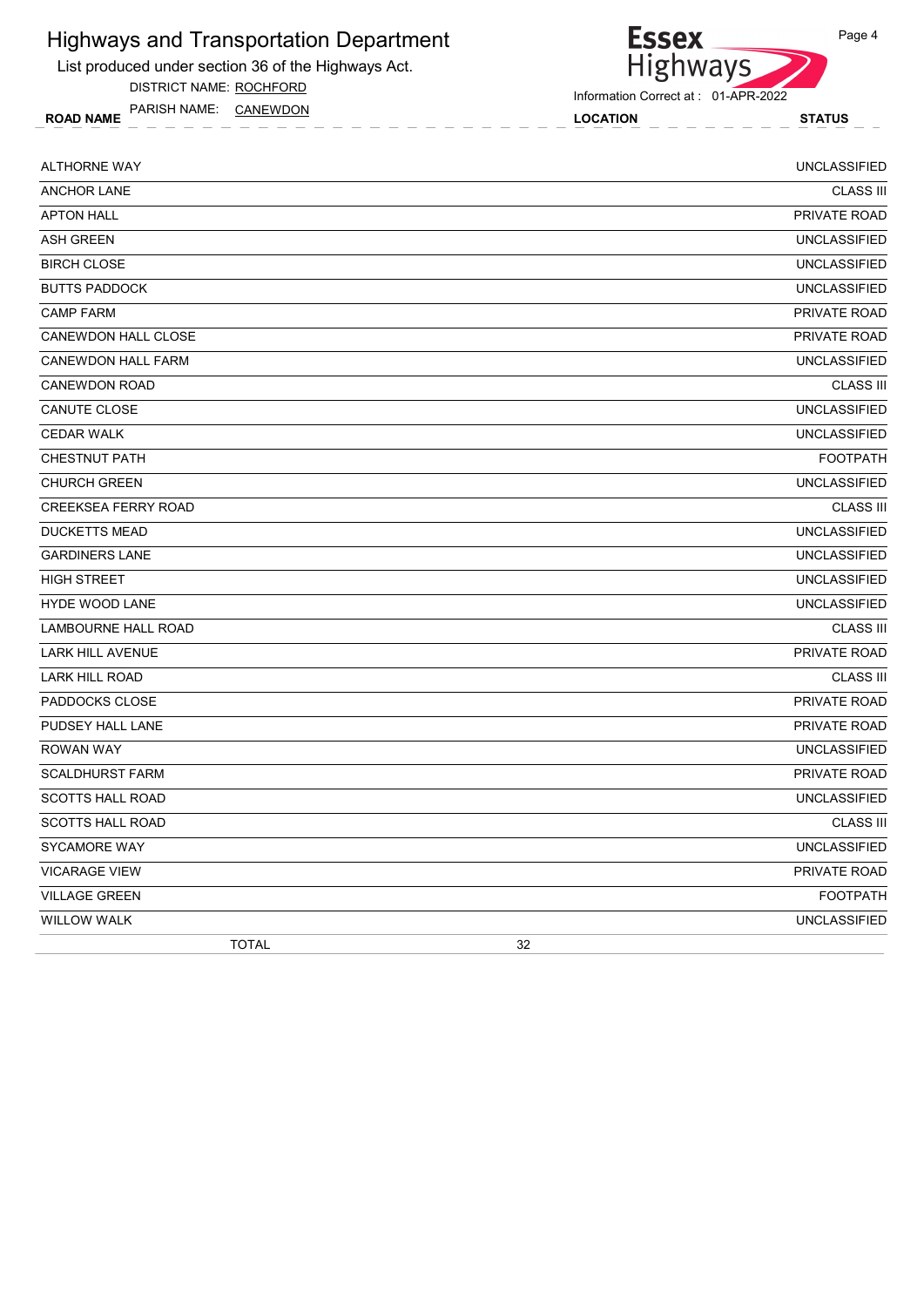| <b>Essex</b><br>Information Correct at: 01-APR-2022 | Page 5<br><b>Highways</b> |
|-----------------------------------------------------|---------------------------|
| <b>LOCATION</b>                                     | <b>STATUS</b>             |
|                                                     | <b>PRIVATE ROAD</b>       |
|                                                     | PRIVATE ROAD              |
|                                                     |                           |
|                                                     | PRIVATE ROAD              |
|                                                     |                           |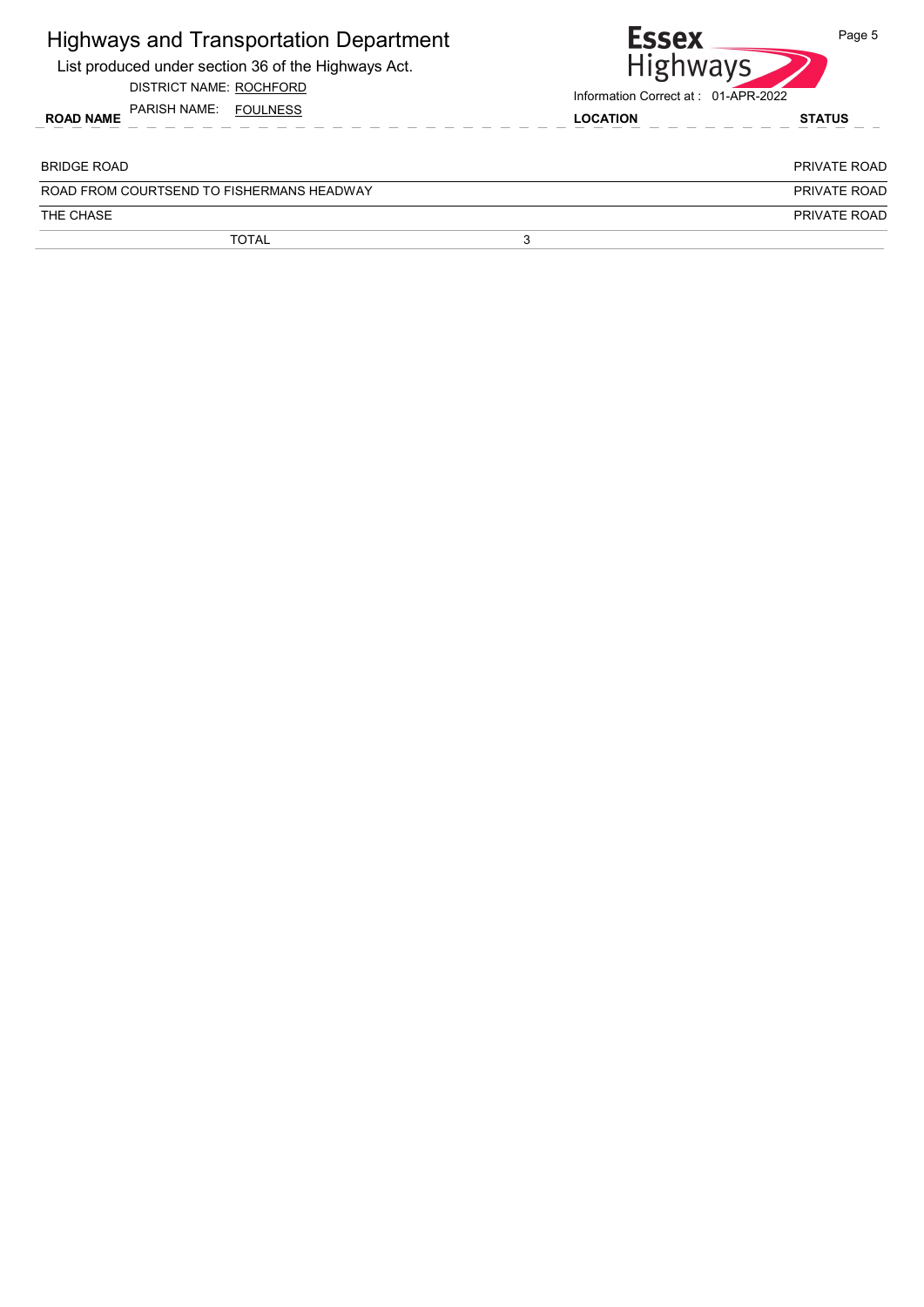List produced under section 36 of the Highways Act.

DISTRICT NAME: ROCHFORD

ROAD NAME LOCATION STATUS PARISH NAME: GREAT WAKERING



Information Correct at : 01-APR-2022

| ALEXANDRA ROAD            | <b>UNCLASSIFIED</b> |
|---------------------------|---------------------|
| ALP COURT                 | PRIVATE ROAD        |
| <b>BARLING ROAD</b>       | <b>CLASS III</b>    |
| <b>BEACH COURT</b>        | <b>UNCLASSIFIED</b> |
| <b>BRICK ROAD</b>         | <b>UNCLASSIFIED</b> |
| <b>BRIDGE ROAD</b>        | PRIVATE ROAD        |
| <b>BROOKSIDE AVENUE</b>   | <b>UNCLASSIFIED</b> |
| <b>BROOMWAYS</b>          | <b>UNCLASSIFIED</b> |
| <b>BROUGHAM CLOSE</b>     | <b>UNCLASSIFIED</b> |
| <b>CHAPEL LANE</b>        | PRIVATE ROAD        |
| <b>COMMON ROAD</b>        | <b>UNCLASSIFIED</b> |
| <b>CONWAY AVENUE</b>      | <b>UNCLASSIFIED</b> |
| <b>CORONATION CLOSE</b>   | <b>UNCLASSIFIED</b> |
| <b>CROUCHMANS AVENUE</b>  | <b>UNCLASSIFIED</b> |
| <b>CUPIDS CHASE</b>       | <b>UNCLASSIFIED</b> |
| <b>ESTUARY GARDENS</b>    | <b>UNCLASSIFIED</b> |
| <b>EXHIBITION LANE</b>    | PRIVATE ROAD        |
| <b>FAIRFIELD</b>          | <b>UNCLASSIFIED</b> |
| <b>GLEBE CLOSE</b>        | <b>UNCLASSIFIED</b> |
| <b>GOLDSWORTHY DRIVE</b>  | <b>UNCLASSIFIED</b> |
| <b>HAUL ROAD</b>          | PRIVATE ROAD        |
| <b>HAVENGORE CLOSE</b>    | <b>UNCLASSIFIED</b> |
| <b>HAVERING CLOSE</b>     | <b>UNCLASSIFIED</b> |
| <b>HIGH STREET</b>        | <b>B ROAD</b>       |
| <b>HOME FARM CLOSE</b>    | PRIVATE ROAD        |
| <b>HORNERS CORNER</b>     | <b>B ROAD</b>       |
| <b>KILN WAY</b>           | <b>UNCLASSIFIED</b> |
| LEE LOTTS                 | <b>UNCLASSIFIED</b> |
| <b>LINDSEY ROAD</b>       | <b>UNCLASSIFIED</b> |
| LITTLE WAKERING HALL LANE | <b>UNCLASSIFIED</b> |
| LITTLE WAKERING ROAD      | <b>CLASS III</b>    |
| <b>MARINERS COURT</b>     | <b>UNCLASSIFIED</b> |
| <b>MERCER AVENUE</b>      | <b>UNCLASSIFIED</b> |
| MILTON HALL CLOSE         | <b>UNCLASSIFIED</b> |
| MORELAND CLOSE            | <b>UNCLASSIFIED</b> |
| <b>MORRINS CLOSE</b>      | <b>UNCLASSIFIED</b> |
| NEW ENGLAND CRESCENT      | <b>UNCLASSIFIED</b> |
| <b>NEW ROAD</b>           | <b>CLASS III</b>    |
| NEWSTEAD ROAD             | <b>UNCLASSIFIED</b> |
| NORTH STREET              | PRIVATE STREET      |
| NORTH STREET              | PRIVATE ROAD        |
| NORTHFIELDS CRESCENT      | <b>UNCLASSIFIED</b> |
| OLD SCHOOL MEADOW         | PRIVATE ROAD        |
| OLIVERS CRESCENT          | <b>UNCLASSIFIED</b> |
| ORCHARD CLOSE             | <b>UNCLASSIFIED</b> |
| POYNTERS LANE             | <b>CLASS III</b>    |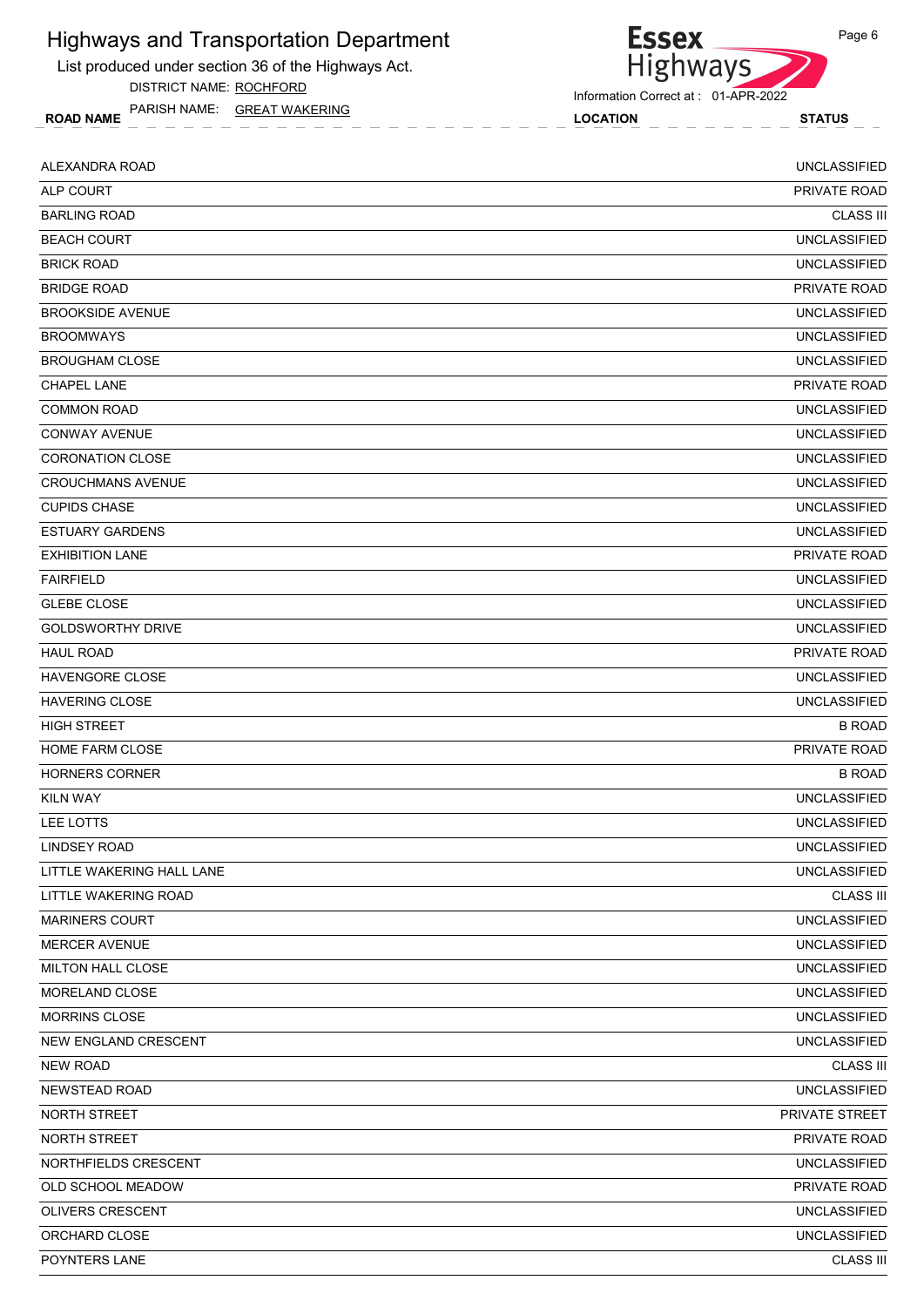List produced under section 36 of the Highways Act.

DISTRICT NAME: ROCHFORD

ROAD NAME LOCATION STATUS PARISH NAME: GREAT WAKERING

Information Correct at : 01-APR-2022

Essex<br>Highways

| POYNTERS LANE               | <b>UNCLASSIFIED</b> |
|-----------------------------|---------------------|
| <b>REBELS LANE</b>          | <b>UNCLASSIFIED</b> |
| <b>RODING CLOSE</b>         | <b>UNCLASSIFIED</b> |
| <b>RUSHLEY CLOSE</b>        | <b>UNCLASSIFIED</b> |
| <b>SANDY CRESCENT</b>       | <b>UNCLASSIFIED</b> |
| <b>SEAVIEW DRIVE</b>        | <b>UNCLASSIFIED</b> |
| SHOEBURY ROAD               | <b>CLASS III</b>    |
| SILCHESTER CORNER           | <b>CLASS III</b>    |
| SOUTHEND ROAD               | <b>UNCLASSIFIED</b> |
| <b>ST JOHNS CLOSE</b>       | <b>UNCLASSIFIED</b> |
| <b>ST JOHNS CLOSE</b>       | PRIVATE ROAD        |
| <b>ST JOHNS ROAD</b>        | <b>UNCLASSIFIED</b> |
| <b>ST JOHNS ROAD</b>        | PRIVATE STREET      |
| <b>STAIRS ROAD</b>          | <b>UNCLASSIFIED</b> |
| <b>STAR LANE</b>            | <b>B ROAD</b>       |
| STAR LANE INDUSTRIAL ESTATE | PRIVATE ROAD        |
| <b>STUART CLOSE</b>         | <b>UNCLASSIFIED</b> |
| <b>SUTTONS ROAD</b>         | PRIVATE ROAD        |
| THE ANCHORAGE               | PRIVATE ROAD        |
| THE CEDARS                  | <b>UNCLASSIFIED</b> |
| THE MALLARDS                | PRIVATE ROAD        |
| <b>TOWNFIELD WALK</b>       | PRIVATE ROAD        |
| <b>TWYFORD AVENUE</b>       | <b>UNCLASSIFIED</b> |
| <b>VICTORIA DRIVE</b>       | <b>UNCLASSIFIED</b> |
| <b>WAKERING ROAD</b>        | <b>CLASS III</b>    |
| <b>WEDDS WAY</b>            | PRIVATE ROAD        |
| <b>WHITEHALL ROAD</b>       | <b>UNCLASSIFIED</b> |
| <b>TOTAL</b>                | 73                  |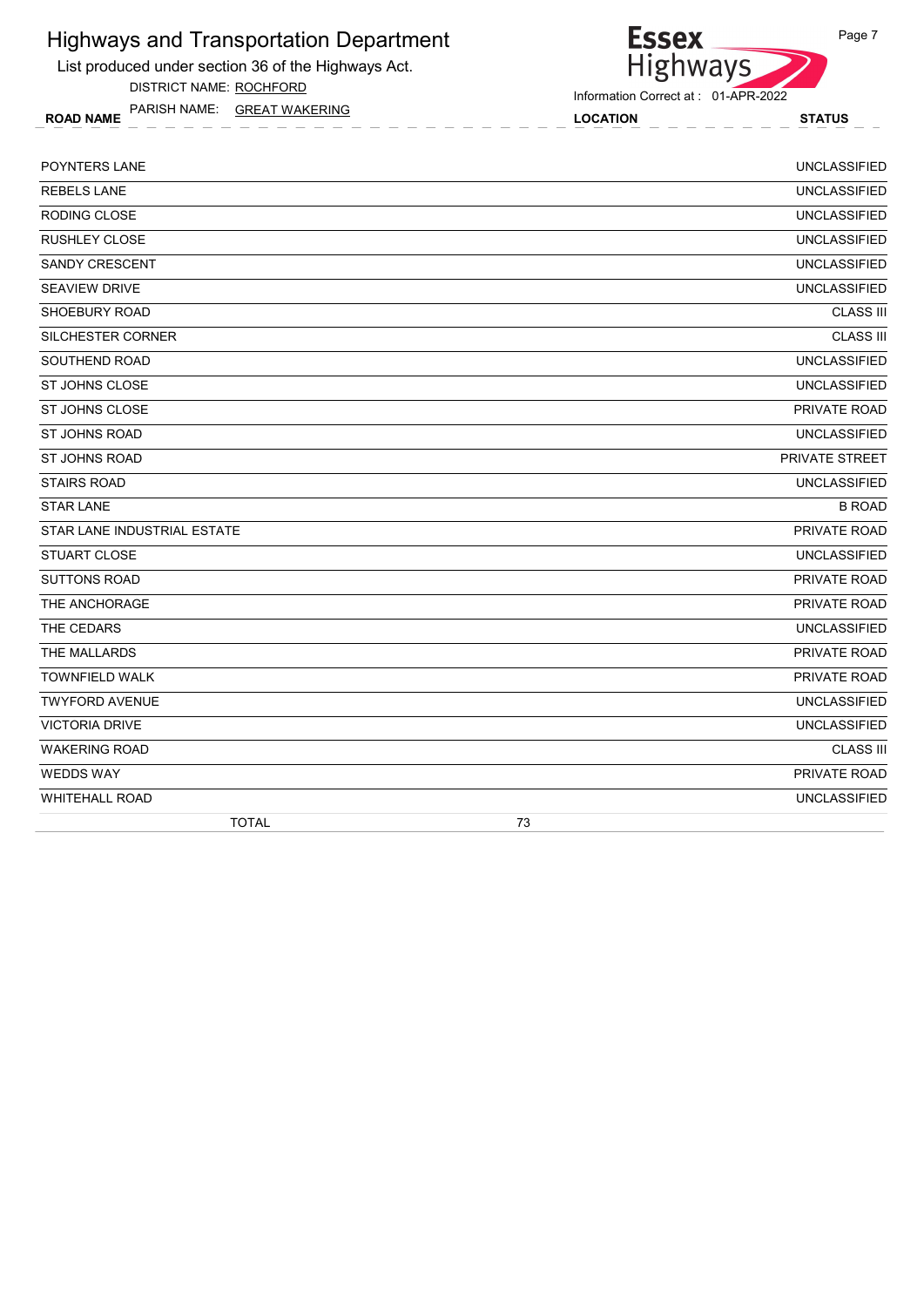List produced under section 36 of the Highways Act.

DISTRICT NAME: ROCHFORD

ROAD NAME LOCATION STATUS PARISH NAME: HAWKWELL



**Essex** 

| AARON LEWIS CLOSE                           | <b>UNCLASSIFIED</b> |
|---------------------------------------------|---------------------|
| ACCESS ROAD FROM WESTBURY AND BRAXTED CLOSE | PRIVATE ROAD        |
| <b>ADAMS GLADE</b>                          | <b>UNCLASSIFIED</b> |
| ALBERT CLOSE                                | <b>UNCLASSIFIED</b> |
| <b>ALBERT ROAD</b>                          | <b>UNCLASSIFIED</b> |
| ALEXANDRA ROAD                              | <b>UNCLASSIFIED</b> |
| <b>ALLERTON CLOSE</b>                       | <b>UNCLASSIFIED</b> |
| <b>ASHCOMBE</b>                             | <b>UNCLASSIFIED</b> |
| <b>ASHINGDON ROAD</b>                       | <b>CLASS III</b>    |
| <b>ASHWORTHS</b>                            | <b>UNCLASSIFIED</b> |
| AVON CLOSE                                  | <b>UNCLASSIFIED</b> |
| <b>BADGERS WALK</b>                         | <b>UNCLASSIFIED</b> |
| <b>BANYARD WAY</b>                          | <b>UNCLASSIFIED</b> |
| <b>BARBARA CLOSE</b>                        | <b>UNCLASSIFIED</b> |
| <b>BEEHIVE LANE</b>                         | <b>UNCLASSIFIED</b> |
| <b>BELCHAMPS WAY</b>                        | <b>UNCLASSIFIED</b> |
| <b>BOSWORTH CLOSE</b>                       | <b>UNCLASSIFIED</b> |
| <b>BRAXTED CLOSE</b>                        | <b>UNCLASSIFIED</b> |
| <b>BRIAR CLOSE</b>                          | <b>UNCLASSIFIED</b> |
| <b>BROOKSIDE</b>                            | <b>UNCLASSIFIED</b> |
| <b>CAMBRIDGE GARDENS</b>                    | <b>UNCLASSIFIED</b> |
| <b>CENTRAL AVENUE</b>                       | <b>UNCLASSIFIED</b> |
| <b>CHRISTMAS TREE CRESCENT</b>              | <b>UNCLASSIFIED</b> |
| <b>CLAYBRICK AVENUE</b>                     | <b>UNCLASSIFIED</b> |
| <b>CLEMENTS GARDENS</b>                     | PRIVATE ROAD        |
| <b>CLEMENTS HALL LANE</b>                   | <b>PRIVATE ROAD</b> |
| <b>CLEMENTS HALL WAY</b>                    | <b>UNCLASSIFIED</b> |
| <b>CLIFTON ROAD</b>                         | <b>UNCLASSIFIED</b> |
| <b>COPELANDS</b>                            | <b>UNCLASSIFIED</b> |
| CORNWALL GARDENS                            | <b>UNCLASSIFIED</b> |
| CRAVEN CLOSE                                | <b>UNCLASSIFIED</b> |
| DERBYDALE                                   | <b>UNCLASSIFIED</b> |
| <b>DEVON GARDENS</b>                        | <b>UNCLASSIFIED</b> |
| DORIC AVENUE                                | <b>UNCLASSIFIED</b> |
| <b>DORSET GARDENS</b>                       | <b>UNCLASSIFIED</b> |
| <b>DOULTON WAY</b>                          | <b>UNCLASSIFIED</b> |
| DURHAM ROAD                                 | PRIVATE ROAD        |
| <b>EASTBURY AVENUE</b>                      | <b>UNCLASSIFIED</b> |
| ELIZABETH CLOSE                             | <b>UNCLASSIFIED</b> |
| ELMWOOD AVENUE                              | <b>UNCLASSIFIED</b> |
| ENGLEFIELD CLOSE                            | <b>UNCLASSIFIED</b> |
| <b>GLENCROFTS</b>                           | PRIVATE ROAD        |
| <b>GLENCROFTS</b>                           | <b>UNCLASSIFIED</b> |
| <b>GLENWOOD AVENUE</b>                      | <b>UNCLASSIFIED</b> |
| <b>GOLDEN CROSS PARADE</b>                  | <b>UNCLASSIFIED</b> |
| <b>GREENLANDS</b>                           | <b>UNCLASSIFIED</b> |
|                                             |                     |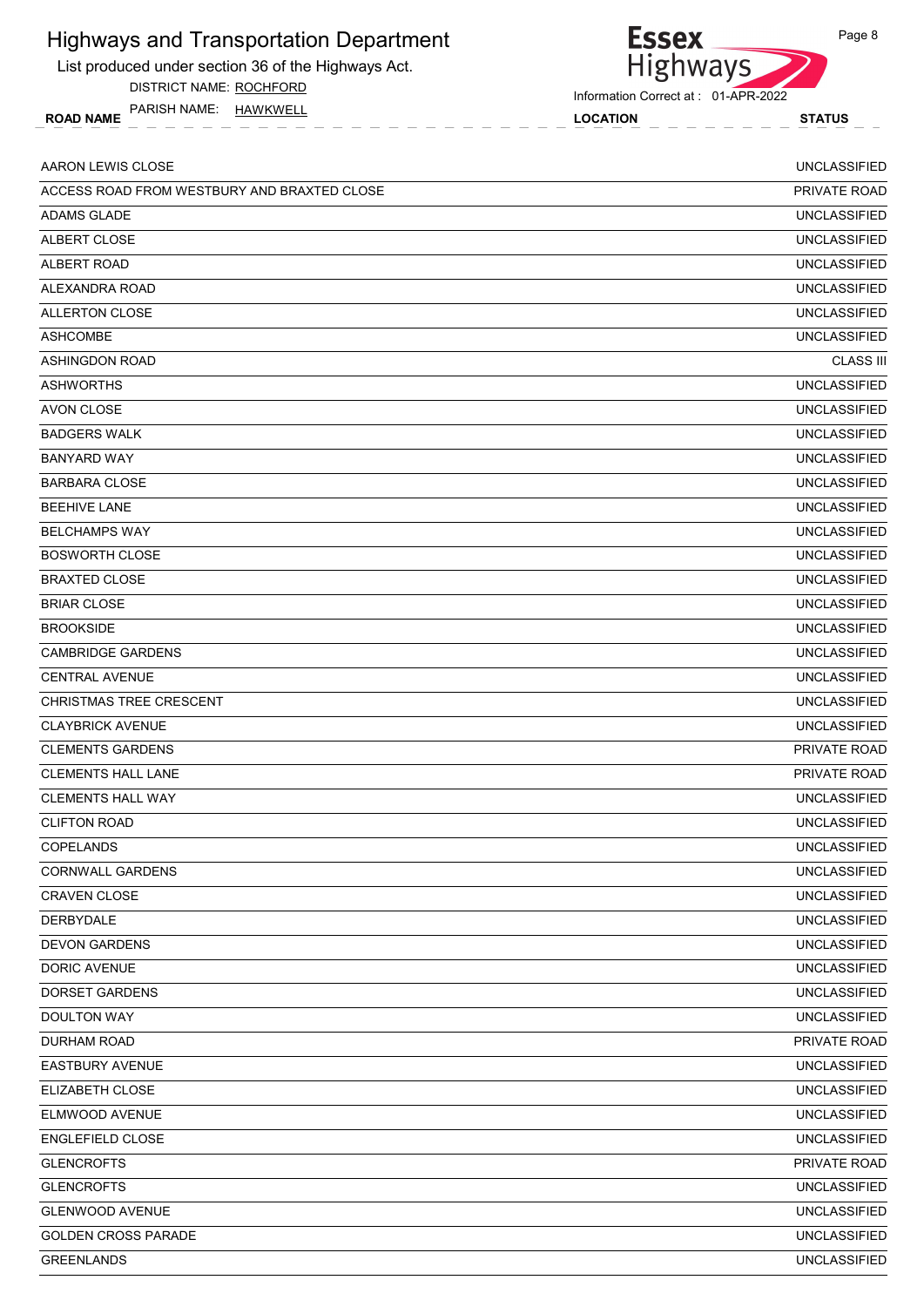

DISTRICT NAME: ROCHFORD

ROAD NAME LOCATION STATUS PARISH NAME: HAWKWELL



Information Correct at : 01-APR-2022

| <b>GREGORY CLOSE</b>       |                                            | <b>UNCLASSIFIED</b> |
|----------------------------|--------------------------------------------|---------------------|
| <b>HAINAULT AVENUE</b>     |                                            | <b>UNCLASSIFIED</b> |
| <b>HAINAULT AVENUE</b>     |                                            | PRIVATE ROAD        |
| <b>HALL ROAD</b>           |                                            | <b>B ROAD</b>       |
| HAREWOOD AVENUE            |                                            | <b>UNCLASSIFIED</b> |
| <b>HARROW CLOSE</b>        |                                            | <b>UNCLASSIFIED</b> |
| <b>HARROW GARDENS</b>      |                                            | <b>UNCLASSIFIED</b> |
| <b>HAWKWELL CHASE</b>      |                                            | <b>UNCLASSIFIED</b> |
| <b>HAWKWELL PARK DRIVE</b> |                                            | <b>UNCLASSIFIED</b> |
| <b>HAWTHORN CLOSE</b>      |                                            | <b>UNCLASSIFIED</b> |
| <b>HAZELWOOD</b>           |                                            | <b>UNCLASSIFIED</b> |
| <b>HEDINGHAM PLACE</b>     |                                            | PRIVATE ROAD        |
| <b>HELENA CLOSE</b>        |                                            | <b>UNCLASSIFIED</b> |
| <b>HEYCROFT ROAD</b>       |                                            | <b>UNCLASSIFIED</b> |
| <b>HIGH MEAD</b>           |                                            | <b>UNCLASSIFIED</b> |
| <b>HILL LANE</b>           |                                            | <b>UNCLASSIFIED</b> |
| <b>HILLSIDE AVENUE</b>     |                                            | <b>UNCLASSIFIED</b> |
| <b>HILLSIDE AVENUE</b>     |                                            | PRIVATE STREET      |
| <b>HOCKLEY RISE</b>        |                                            | <b>UNCLASSIFIED</b> |
| <b>HOGARTH WAY</b>         |                                            | <b>UNCLASSIFIED</b> |
| <b>HOLT FARM WAY</b>       |                                            | <b>UNCLASSIFIED</b> |
| <b>HOLYOAK LANE</b>        |                                            | PRIVATE STREET      |
| <b>IRONWELL LANE</b>       |                                            | <b>UNCLASSIFIED</b> |
| <b>JUBILEE CLOSE</b>       |                                            | <b>UNCLASSIFIED</b> |
| <b>LARKFIELD CLOSE</b>     |                                            | <b>UNCLASSIFIED</b> |
| <b>LASCELLES GARDENS</b>   |                                            | <b>UNCLASSIFIED</b> |
| <b>LEECON WAY</b>          |                                            | <b>UNCLASSIFIED</b> |
| <b>LEECON WAY</b>          | <b>SWAINES</b><br><b>INDUSTRIAL ESTATE</b> | PRIVATE ROAD        |
| <b>LESNEY GARDENS</b>      |                                            | <b>UNCLASSIFIED</b> |
| LINCOLN ROAD               |                                            | PRIVATE ROAD        |
| <b>MACINTYRES WALK</b>     |                                            | <b>UNCLASSIFIED</b> |
| <b>MAGNOLIA ROAD</b>       |                                            | <b>UNCLASSIFIED</b> |
| <b>MAGNOLIA ROAD</b>       |                                            | PRIVATE STREET      |
| <b>MAIN ROAD</b>           |                                            | <b>B ROAD</b>       |
| MANSTED GARDENS            |                                            | <b>UNCLASSIFIED</b> |
| <b>MARSHALLS</b>           |                                            | <b>UNCLASSIFIED</b> |
| <b>MARTIN WALK</b>         |                                            | <b>UNCLASSIFIED</b> |
| <b>MEESONS MEAD</b>        |                                            | <b>UNCLASSIFIED</b> |
| <b>MINTON HEIGHTS</b>      |                                            | <b>UNCLASSIFIED</b> |
| <b>MOORCROFT</b>           |                                            | <b>UNCLASSIFIED</b> |
| <b>MOUNT BOVERS LANE</b>   |                                            | PRIVATE STREET      |
| <b>NEWHALL</b>             |                                            | <b>UNCLASSIFIED</b> |
| NURSERY DRIVE              |                                            | <b>UNCLASSIFIED</b> |
| NUTCOMBE CRESCENT          |                                            | <b>UNCLASSIFIED</b> |
| <b>OAKLANDS MEWS</b>       |                                            | <b>UNCLASSIFIED</b> |
|                            |                                            |                     |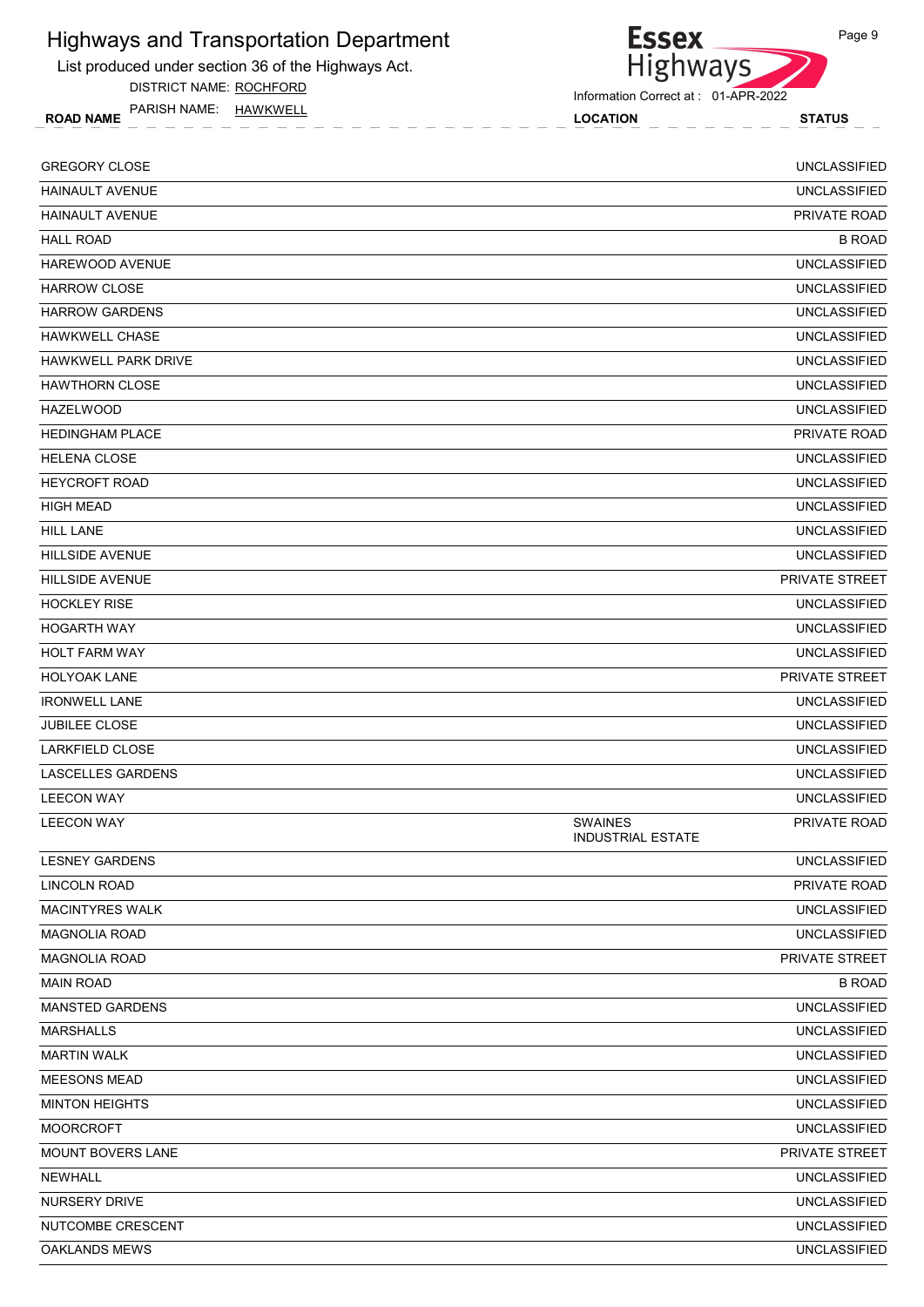List produced under section 36 of the Highways Act.

DISTRICT NAME: ROCHFORD

ROAD NAME LOCATION STATUS PARISH NAME: HAWKWELL



Information Correct at : 01-APR-2022

| <b>PARK GARDENS</b>       | <b>UNCLASSIFIED</b> |
|---------------------------|---------------------|
| <b>PARKLANDS</b>          | <b>UNCLASSIFIED</b> |
| POPLARS AVENUE            | <b>UNCLASSIFIED</b> |
| PRIMROSE PLACE            | <b>UNCLASSIFIED</b> |
| PRINCESS GARDENS          | <b>UNCLASSIFIED</b> |
| <b>READ CLOSE</b>         | <b>UNCLASSIFIED</b> |
| <b>RECTORY AVENUE</b>     | <b>UNCLASSIFIED</b> |
| <b>RECTORY ROAD</b>       | <b>CLASS III</b>    |
| <b>REYNOLDS GARDENS</b>   | <b>UNCLASSIFIED</b> |
| ROCHE AVENUE              | <b>UNCLASSIFIED</b> |
| ROYAL CLOSE               | <b>UNCLASSIFIED</b> |
| ROYER CLOSE               | PRIVATE ROAD        |
| ROYER CLOSE               | <b>UNCLASSIFIED</b> |
| <b>RUTLAND GARDENS</b>    | <b>UNCLASSIFIED</b> |
| SANDON CLOSE              | <b>UNCLASSIFIED</b> |
| SILVERTHORN CLOSE         | <b>UNCLASSIFIED</b> |
| <b>SPENCERS</b>           | <b>UNCLASSIFIED</b> |
| <b>SPRUCE DRIVE</b>       | <b>UNCLASSIFIED</b> |
| <b>ST CLEMENTS CLOSE</b>  | PRIVATE ROAD        |
| STANLEY ROAD              | <b>UNCLASSIFIED</b> |
| STEEPLE CLOSE             | <b>UNCLASSIFIED</b> |
| SUDBURY CLOSE             | <b>UNCLASSIFIED</b> |
| <b>SUFFOLK COURT</b>      | PRIVATE ROAD        |
| <b>SUNNY ROAD</b>         | <b>UNCLASSIFIED</b> |
| SWAINES INDUSTRIAL ESTATE | PRIVATE ROAD        |
| <b>SWEYNE AVENUE</b>      | <b>UNCLASSIFIED</b> |
| THE BRAMLEYS              | <b>UNCLASSIFIED</b> |
| THE DALES                 | <b>UNCLASSIFIED</b> |
| THE LAXTONS               | <b>UNCLASSIFIED</b> |
| THE RUSSETTS              | <b>UNCLASSIFIED</b> |
| THE WESTERINGS            | <b>UNCLASSIFIED</b> |
| THORPE CLOSE              | <b>UNCLASSIFIED</b> |
| <b>THORPE GARDENS</b>     | PRIVATE ROAD        |
| THORPE ROAD               | PRIVATE STREET      |
| <b>THORPE ROAD</b>        | <b>UNCLASSIFIED</b> |
| <b>TUDOR WAY</b>          | <b>UNCLASSIFIED</b> |
| <b>TYRELLS</b>            | <b>UNCLASSIFIED</b> |
| <b>UPLANDS CLOSE</b>      | <b>UNCLASSIFIED</b> |
| <b>UPLANDS ROAD</b>       | <b>UNCLASSIFIED</b> |
| <b>VICTOR GARDENS</b>     | PRIVATE ROAD        |
| <b>VICTOR GARDENS</b>     | <b>UNCLASSIFIED</b> |
| WEDGWOOD WAY              | <b>UNCLASSIFIED</b> |
| <b>WELBECK CLOSE</b>      | PRIVATE ROAD        |
| <b>WENDON CLOSE</b>       | PRIVATE ROAD        |
| <b>WESTBURY</b>           | <b>UNCLASSIFIED</b> |
| <b>WHEATLEY CLOSE</b>     | <b>UNCLASSIFIED</b> |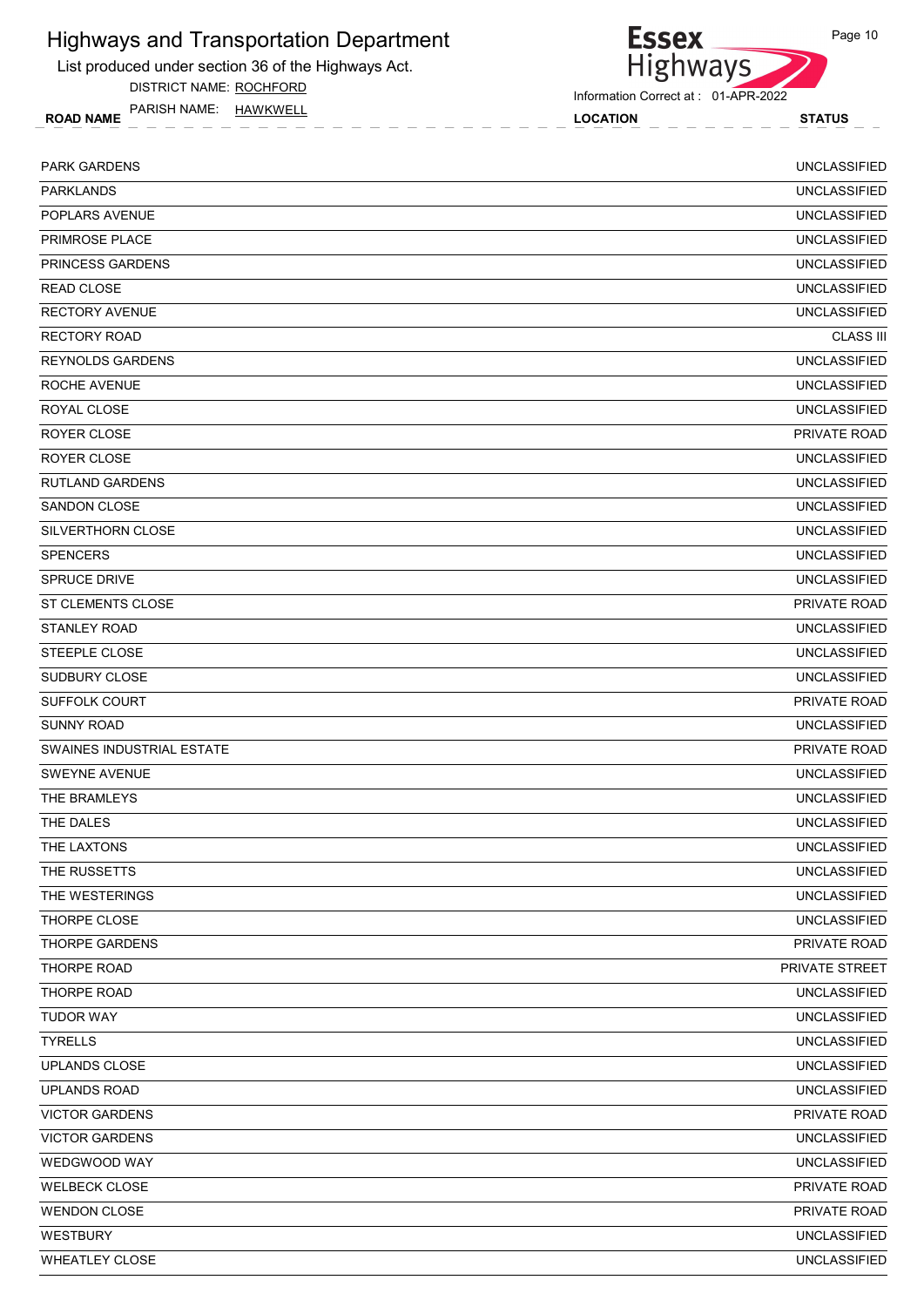| <b>Highways and Transportation Department</b><br>List produced under section 36 of the Highways Act.<br><b>DISTRICT NAME: ROCHFORD</b> | Page 11<br><b>Essex</b><br><b>Highways</b><br>Information Correct at: 01-APR-2022 |                       |
|----------------------------------------------------------------------------------------------------------------------------------------|-----------------------------------------------------------------------------------|-----------------------|
| PARISH NAME:<br>HAWKWELL<br><b>ROAD NAME</b>                                                                                           | <b>LOCATION</b>                                                                   | <b>STATUS</b>         |
| <b>WHITE HART LANE</b>                                                                                                                 |                                                                                   | UNCLASSIFIED          |
| <b>WHITE HART LANE</b>                                                                                                                 |                                                                                   | <b>FOOTPATH</b>       |
| <b>WINDSOR GARDENS</b>                                                                                                                 |                                                                                   | <b>PRIVATE STREET</b> |
| <b>WOODSIDE CHASE</b>                                                                                                                  |                                                                                   | <b>UNCLASSIFIED</b>   |
| <b>WOODVILLE CLOSE</b>                                                                                                                 |                                                                                   | <b>UNCLASSIFIED</b>   |
| YORK ROAD                                                                                                                              |                                                                                   | <b>UNCLASSIFIED</b>   |
| TOTAL                                                                                                                                  | 143                                                                               |                       |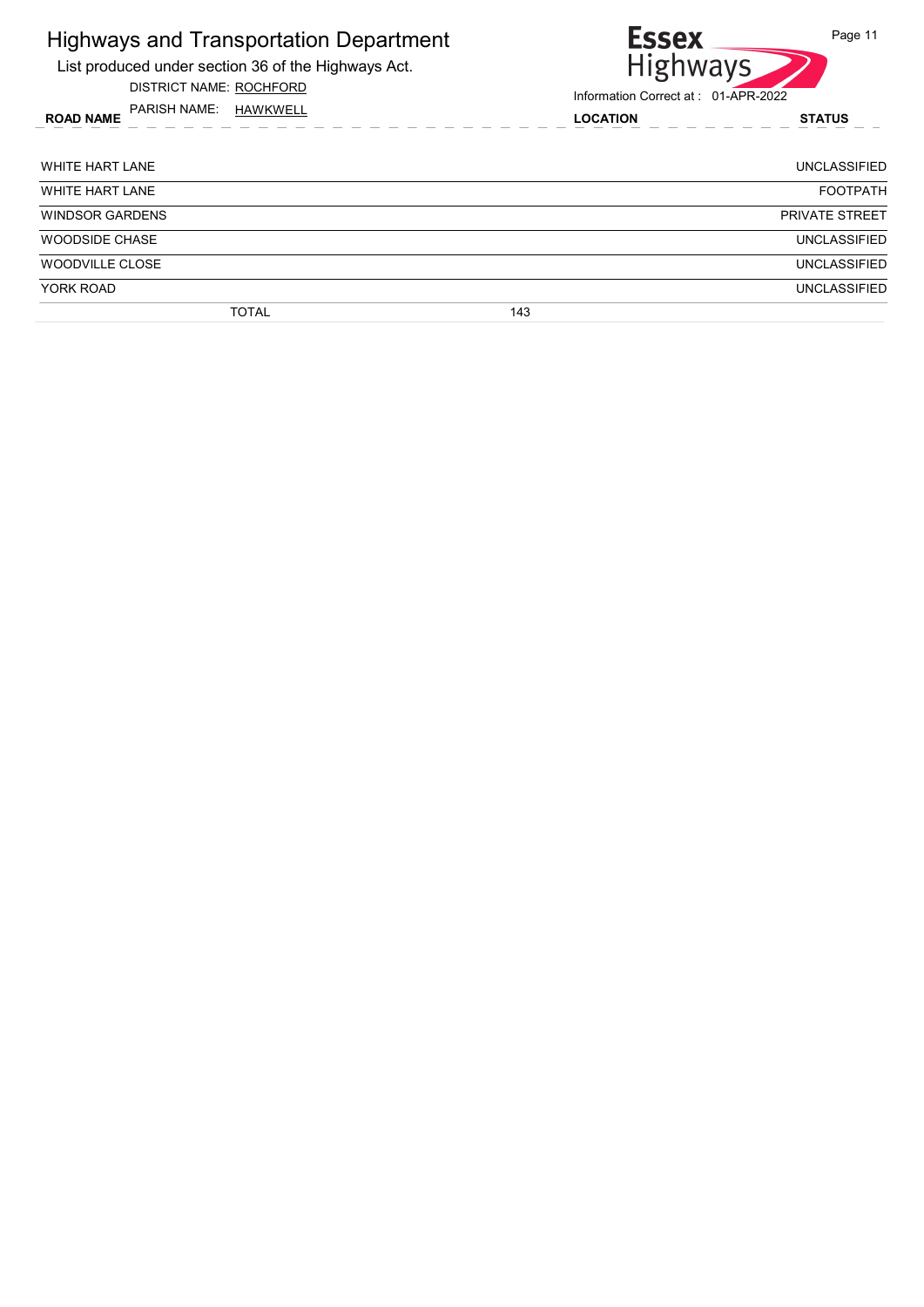List produced under section 36 of the Highways Act.

DISTRICT NAME: ROCHFORD

ROAD NAME LOCATION STATUS PARISH NAME: HOCKLEY

Essex<br>Highways Information Correct at : 01-APR-2022

| <b>ALDERMANS HILL</b>     | <b>B ROAD</b>         |
|---------------------------|-----------------------|
| ALTHORPE CLOSE            | <b>UNCLASSIFIED</b>   |
| APPLEYARD AVENUE          | <b>UNCLASSIFIED</b>   |
| <b>ASH WAY</b>            | <b>UNCLASSIFIED</b>   |
| <b>BALMORAL GARDENS</b>   | <b>UNCLASSIFIED</b>   |
| <b>BARNWELL DRIVE</b>     | <b>UNCLASSIFIED</b>   |
| <b>BEATRICE CLOSE</b>     | <b>UNCLASSIFIED</b>   |
| <b>BECKNEY AVENUE</b>     | PRIVATE ROAD          |
| BELVEDERE AVENUE          | <b>UNCLASSIFIED</b>   |
| <b>BETTS LANE</b>         | <b>PRIVATE ROAD</b>   |
| <b>BLACKTHORN ROAD</b>    | <b>UNCLASSIFIED</b>   |
| <b>BLENHEIM CLOSE</b>     | <b>UNCLASSIFIED</b>   |
| <b>BRACKENDALE CLOSE</b>  | <b>UNCLASSIFIED</b>   |
| <b>BRAMERTON ROAD</b>     | <b>UNCLASSIFIED</b>   |
| <b>BRANKSOME AVENUE</b>   | <b>UNCLASSIFIED</b>   |
| <b>BRINKWORTH CLOSE</b>   | <b>UNCLASSIFIED</b>   |
| <b>BROAD CLOSE</b>        | <b>UNCLASSIFIED</b>   |
| <b>BROAD PARADE</b>       | <b>UNCLASSIFIED</b>   |
| <b>BROAD WALK</b>         | <b>UNCLASSIFIED</b>   |
| <b>BROAD WAY</b>          | <b>UNCLASSIFIED</b>   |
| <b>BROADLANDS AVENUE</b>  | <b>UNCLASSIFIED</b>   |
| <b>BROADLANDS ROAD</b>    | <b>UNCLASSIFIED</b>   |
| <b>BUCKINGHAM ROAD</b>    | <b>UNCLASSIFIED</b>   |
| <b>BULL LANE</b>          | PRIVATE ROAD          |
| <b>BULL LANE</b>          | <b>UNCLASSIFIED</b>   |
| <b>BULLWOOD APPROACH</b>  | <b>PRIVATE STREET</b> |
| BULLWOOD HALL LANE        | PRIVATE ROAD          |
| <b>BULLWOOD ROAD</b>      | <b>UNCLASSIFIED</b>   |
| CAERNARVON CLOSE          | <b>UNCLASSIFIED</b>   |
| <b>CEDAR MEWS</b>         | PRIVATE ROAD          |
| <b>CHATSWORTH GARDENS</b> | <b>UNCLASSIFIED</b>   |
| CHERRY CLOSE              | <b>UNCLASSIFIED</b>   |
| CHESTNUT CLOSE            | <b>UNCLASSIFIED</b>   |
| <b>CHEVENING GARDENS</b>  | <b>UNCLASSIFIED</b>   |
| <b>CHURCH ROAD</b>        | <b>UNCLASSIFIED</b>   |
| <b>CLAYBRICK AVENUE</b>   | <b>UNCLASSIFIED</b>   |
| <b>CLAYSPRING CLOSE</b>   | <b>UNCLASSIFIED</b>   |
| <b>CORNHILL AVENUE</b>    | <b>UNCLASSIFIED</b>   |
| CROMWELL ROAD             | <b>UNCLASSIFIED</b>   |
| <b>CROWN ROAD</b>         | PRIVATE STREET        |
| ELDON WAY                 | <b>UNCLASSIFIED</b>   |
| ETHELDORE AVENUE          | <b>UNCLASSIFIED</b>   |
| <b>EVELYN ROAD</b>        | <b>UNCLASSIFIED</b>   |
| <b>FOLLY CHASE</b>        | PRIVATE ROAD          |
| <b>FOLLY LANE</b>         | <b>UNCLASSIFIED</b>   |
| <b>FOUNTAIN LANE</b>      | <b>UNCLASSIFIED</b>   |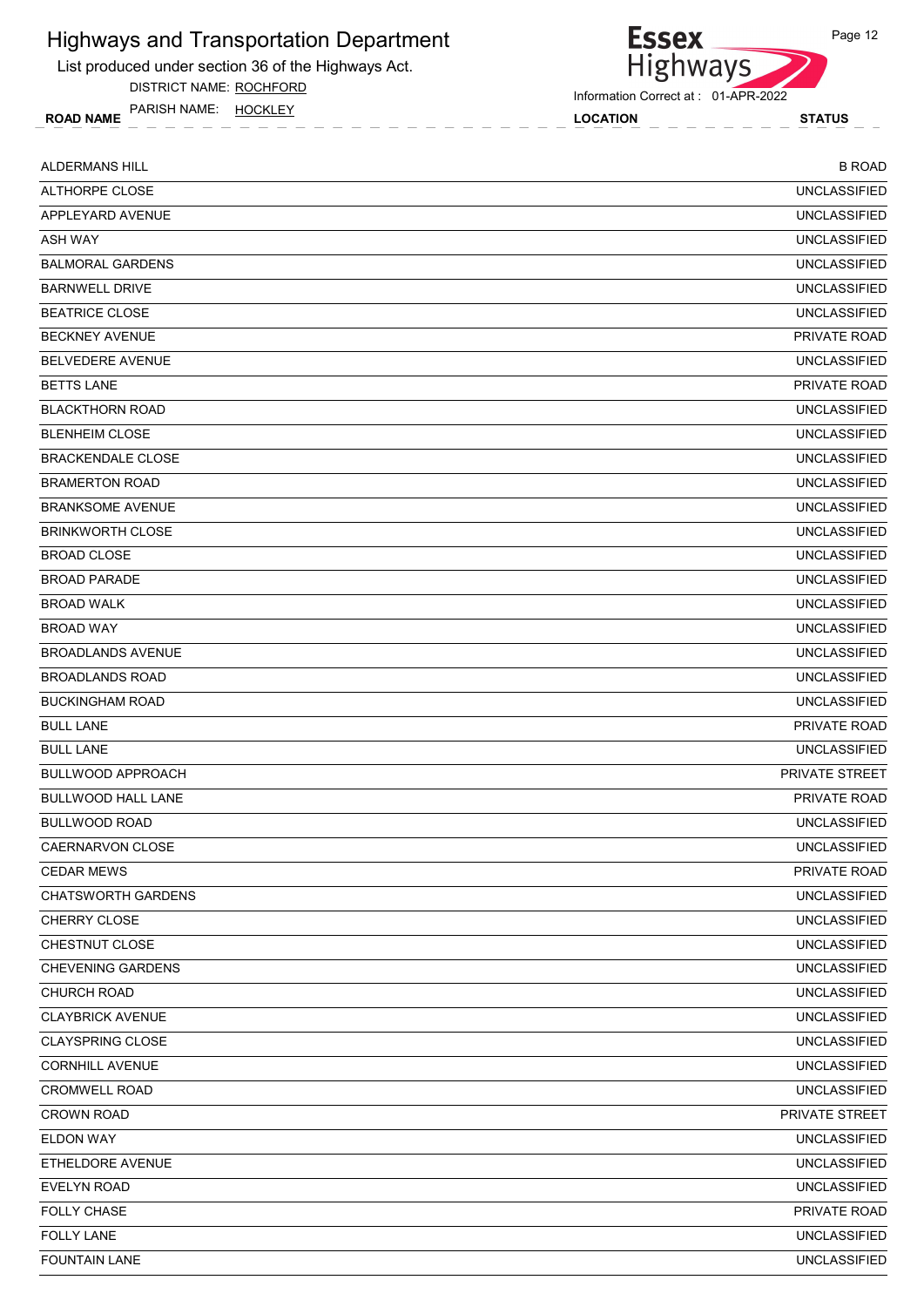List produced under section 36 of the Highways Act.

DISTRICT NAME: ROCHFORD

ROAD NAME LOCATION STATUS PARISH NAME: HOCKLEY



Information Correct at : 01-APR-2022

| <b>GATSCOMBE CLOSE</b>    | <b>UNCLASSIFIED</b> |
|---------------------------|---------------------|
| <b>GAY BOWERS</b>         | <b>UNCLASSIFIED</b> |
| <b>GLADSTONE ROAD</b>     | <b>UNCLASSIFIED</b> |
| <b>GRAHAM CLOSE</b>       | <b>UNCLASSIFIED</b> |
| <b>GREAT EASTERN ROAD</b> | <b>UNCLASSIFIED</b> |
| <b>GREENSWARD LANE</b>    | <b>CLASS III</b>    |
| <b>HAMILTON GARDENS</b>   | <b>UNCLASSIFIED</b> |
| <b>HAMPSTEAD GARDENS</b>  | <b>UNCLASSIFIED</b> |
| <b>HAMPTON COURT</b>      | <b>UNCLASSIFIED</b> |
| <b>HANOVER MEWS</b>       | <b>UNCLASSIFIED</b> |
| <b>HAWKS LANE</b>         | PRIVATE ROAD        |
| <b>HAWKWELL ROAD</b>      | <b>UNCLASSIFIED</b> |
| <b>HAWTHORNE GARDENS</b>  | <b>UNCLASSIFIED</b> |
| <b>HEVER CLOSE</b>        | <b>UNCLASSIFIED</b> |
| <b>HIGH ROAD</b>          | <b>B ROAD</b>       |
| <b>HIGHAMS ROAD</b>       | <b>UNCLASSIFIED</b> |
| <b>HILLCREST ROAD</b>     | PRIVATE ROAD        |
| <b>HILLSIDE ROAD</b>      | PRIVATE STREET      |
| <b>HOLLY COURT</b>        | PRIVATE ROAD        |
| <b>KENSINGTON WAY</b>     | <b>UNCLASSIFIED</b> |
| <b>KENT GREEN CLOSE</b>   | PRIVATE ROAD        |
| KILNWOOD AVENUE           | <b>UNCLASSIFIED</b> |
| <b>LABURNUM CLOSE</b>     | <b>UNCLASSIFIED</b> |
| LABURNUM GROVE            | <b>UNCLASSIFIED</b> |
| <b>LAMBETH MEWS</b>       | <b>UNCLASSIFIED</b> |
| <b>LEAMINGTON ROAD</b>    | <b>UNCLASSIFIED</b> |
| <b>LIME COURT</b>         | PRIVATE ROAD        |
| <b>LOWER ROAD</b>         | <b>CLASS III</b>    |
| <b>MAIN ROAD</b>          | <b>B ROAD</b>       |
| <b>MANOR ROAD</b>         | <b>UNCLASSIFIED</b> |
| MARLBOROUGH WALK          | <b>UNCLASSIFIED</b> |
| MARYLANDS AVENUE          | <b>UNCLASSIFIED</b> |
| <b>MEADOW WAY</b>         | <b>UNCLASSIFIED</b> |
| MERRYFIELDS AVENUE        | <b>UNCLASSIFIED</b> |
| <b>MERTON ROAD</b>        | PRIVATE ROAD        |
| <b>MEY WALK</b>           | <b>UNCLASSIFIED</b> |
| MOUNT AVENUE              | <b>UNCLASSIFIED</b> |
| MOUNT CRESCENT            | <b>UNCLASSIFIED</b> |
| <b>MURRELS LANE</b>       | <b>UNCLASSIFIED</b> |
| <b>OAK WALK</b>           | <b>UNCLASSIFIED</b> |
| ORCHARD AVENUE            | <b>UNCLASSIFIED</b> |
| ORCHARD CLOSE             | PRIVATE ROAD        |
| OSBORNE AVENUE            | <b>UNCLASSIFIED</b> |
| PARGETERS HYAM            | <b>UNCLASSIFIED</b> |
| PEACH AVENUE              | <b>UNCLASSIFIED</b> |
| PLUMBEROW AVENUE          | PRIVATE STREET      |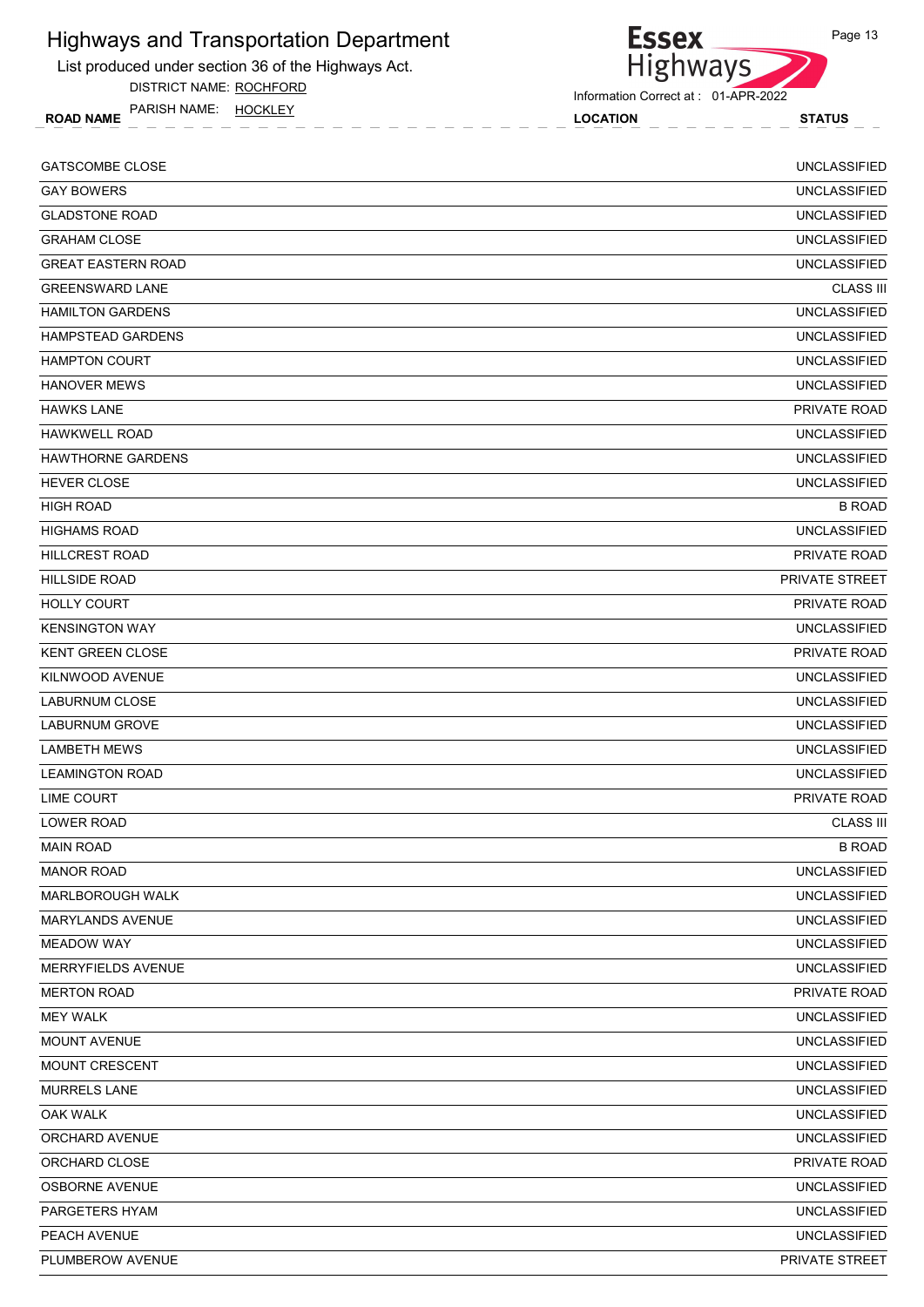List produced under section 36 of the Highways Act.

DISTRICT NAME: ROCHFORD

ROAD NAME LOCATION STATUS PARISH NAME: HOCKLEY



| PLUMBEROW AVENUE            | <b>UNCLASSIFIED</b> |
|-----------------------------|---------------------|
| PLUMBEROW MOUNT AVENUE      | <b>UNCLASSIFIED</b> |
| POPLAR COURT                | PRIVATE ROAD        |
| <b>REGENCY COURT</b>        | PRIVATE ROAD        |
| <b>RETREAT ROAD</b>         | <b>UNCLASSIFIED</b> |
| ROMSEY CLOSE                | <b>UNCLASSIFIED</b> |
| ROSSLYN CLOSE               | <b>UNCLASSIFIED</b> |
| ROSSLYN ROAD                | <b>UNCLASSIFIED</b> |
| <b>RUSSET WAY</b>           | <b>UNCLASSIFIED</b> |
| SANDRINGHAM AVENUE          | <b>PRIVATE ROAD</b> |
| <b>SEDDONS WALK</b>         | <b>UNCLASSIFIED</b> |
| <b>SELBOURNE ROAD</b>       | <b>UNCLASSIFIED</b> |
| SILVERTREE CLOSE            | <b>UNCLASSIFIED</b> |
| SOUTHEND ROAD               | <b>B ROAD</b>       |
| SOUTHVIEW ROAD              | <b>UNCLASSIFIED</b> |
| SPA CLOSE                   | <b>UNCLASSIFIED</b> |
| <b>SPA ROAD</b>             | <b>CLASS III</b>    |
| <b>ST JAMES WALK</b>        | <b>UNCLASSIFIED</b> |
| ST PETERS ROAD              | PRIVATE ROAD        |
| <b>STATION APPROACH</b>     | <b>UNCLASSIFIED</b> |
| <b>STATION APPROACH</b>     | PRIVATE ROAD        |
| STATION APPROACH ROUNDABOUT | <b>UNCLASSIFIED</b> |
| <b>STATION ROAD</b>         | <b>UNCLASSIFIED</b> |
| <b>SUDELEY GARDENS</b>      | <b>UNCLASSIFIED</b> |
| SUNNYFIELD GARDENS          | <b>UNCLASSIFIED</b> |
| THE ACORNS                  | <b>UNCLASSIFIED</b> |
| THE HYLANDS                 | <b>UNCLASSIFIED</b> |
| THE MEWS                    | <b>PRIVATE ROAD</b> |
| THE SPINNEYS                | <b>UNCLASSIFIED</b> |
| <b>TYRELLS</b>              | <b>UNCLASSIFIED</b> |
| WADHAM PARK AVENUE          | PRIVATE ROAD        |
| WALNUT COURT                | <b>UNCLASSIFIED</b> |
| <b>WALNUT MEWS COURT</b>    | <b>UNCLASSIFIED</b> |
| <b>WESTMINSTER DRIVE</b>    | <b>UNCLASSIFIED</b> |
| <b>WILLOW CLOSE</b>         | <b>UNCLASSIFIED</b> |
| <b>WILLOW WALK</b>          | <b>UNCLASSIFIED</b> |
| WIMHURST CLOSE              | <b>UNCLASSIFIED</b> |
| <b>WOOD AVENUE</b>          | PRIVATE ROAD        |
| WOOD AVENUE                 | <b>UNCLASSIFIED</b> |
| WOOD END                    | <b>UNCLASSIFIED</b> |
| WOOD LANE                   | <b>UNCLASSIFIED</b> |
| WOODLANDS CLOSE             | PRIVATE ROAD        |
| <b>WOODLANDS ROAD</b>       | <b>UNCLASSIFIED</b> |
| WOODPOND AVENUE             | <b>UNCLASSIFIED</b> |
| WOODSIDE ROAD               | <b>UNCLASSIFIED</b> |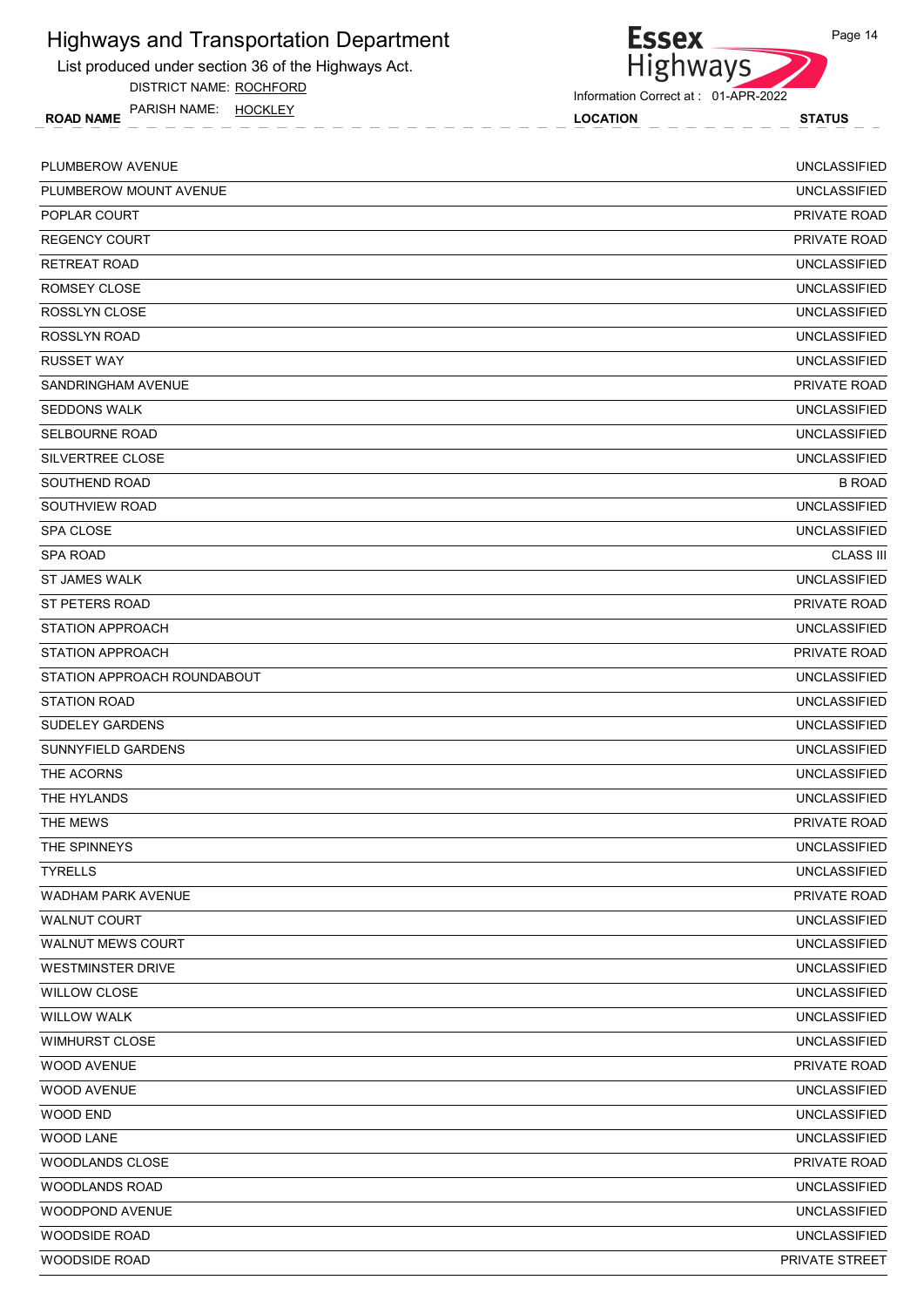| <b>Highways and Transportation Department</b> |  |
|-----------------------------------------------|--|
|-----------------------------------------------|--|

List produced under section 36 of the Highways Act.

#### DISTRICT NAME: ROCHFORD



WOODSTOCK CRESCENT UNCLASSIFIED

TOTAL 139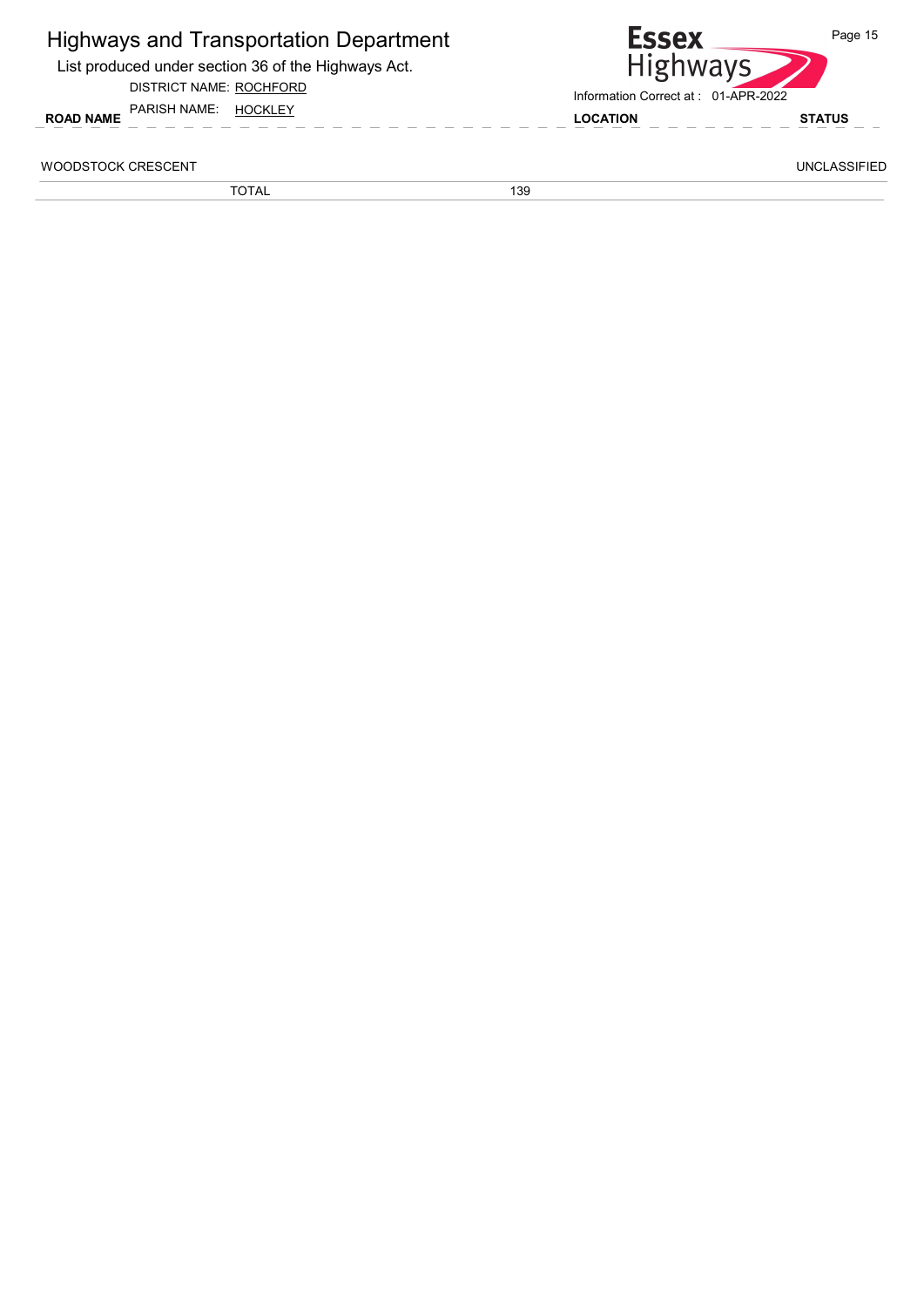List produced under section 36 of the Highways Act.

DISTRICT NAME: ROCHFORD

ROAD NAME LOCATION STATUS PARISH NAME: HULLBRIDGE



Information Correct at : 01-APR-2022

| ABBEY CLOSE               | <b>UNCLASSIFIED</b>   |
|---------------------------|-----------------------|
| <b>ABBEY ROAD</b>         | <b>UNCLASSIFIED</b>   |
| ALFREDA AVENUE            | PRIVATE STREET        |
| AMBLESIDE GARDENS         | <b>UNCLASSIFIED</b>   |
| <b>ASHDENE CLOSE</b>      | <b>UNCLASSIFIED</b>   |
| <b>BARTONS AVENUE</b>     | <b>PRIVATE ROAD</b>   |
| <b>BEECH ROAD</b>         | <b>UNCLASSIFIED</b>   |
| <b>BIRCHDALE</b>          | <b>UNCLASSIFIED</b>   |
| <b>BLOUNTSWOOD ROAD</b>   | PRIVATE ROAD          |
| <b>BRANDY AVENUE</b>      | PRIVATE ROAD          |
| <b>BROOM ROAD</b>         | <b>PRIVATE STREET</b> |
| <b>BURNHAM ROAD</b>       | PRIVATE STREET        |
| <b>BURNHAM ROAD</b>       | <b>UNCLASSIFIED</b>   |
| <b>BUTTERMERE GARDENS</b> | <b>PRIVATE ROAD</b>   |
| <b>CEDAR DRIVE</b>        | <b>UNCLASSIFIED</b>   |
| <b>CENTRAL AVENUE</b>     | PRIVATE ROAD          |
| <b>CHERRYDENE CLOSE</b>   | <b>UNCLASSIFIED</b>   |
| <b>COVENTRY CLOSE</b>     | PRIVATE ROAD          |
| <b>COVENTRY HILL</b>      | <b>CLASS III</b>      |
| <b>CRANLEIGH GARDENS</b>  | PRIVATE ROAD          |
| <b>CREEK VIEW AVENUE</b>  | PRIVATE STREET        |
| <b>CROUCH AVENUE</b>      | PRIVATE STREET        |
| <b>CROUCH MEADOW</b>      | <b>UNCLASSIFIED</b>   |
| <b>CROUCH VIEW GROVE</b>  | PRIVATE STREET        |
| <b>ELM GROVE</b>          | <b>UNCLASSIFIED</b>   |
| <b>EVELEIGH GARDENS</b>   | PRIVATE ROAD          |
| <b>FERRY ROAD</b>         | <b>CLASS III</b>      |
| <b>FIRST AVENUE</b>       | PRIVATE ROAD          |
| FREEMAN ROAD              | PRIVATE ROAD          |
| <b>GRASMERE AVENUE</b>    | PRIVATE STREET        |
| <b>HARRISON GARDENS</b>   | <b>UNCLASSIFIED</b>   |
| <b>HAWES CLOSE</b>        | PRIVATE ROAD          |
| HIGH ELMS ROAD            | PRIVATE STREET        |
| HILLCREST AVENUE          | <b>UNCLASSIFIED</b>   |
| HILLTOP AVENUE            | <b>UNCLASSIFIED</b>   |
| <b>HILTON CRESCENT</b>    | PRIVATE ROAD          |
| <b>KENDAL CLOSE</b>       | <b>UNCLASSIFIED</b>   |
| <b>KESWICK AVENUE</b>     | <b>UNCLASSIFIED</b>   |
| KINGSMANS FARM ROAD       | PRIVATE ROAD          |
| KINGSMANS FARM ROAD       | UNCLASSIFIED          |
| <b>KINGSWAY</b>           | PRIVATE ROAD          |
| <b>LONG LANE</b>          | PRIVATE STREET        |
| LOWER ROAD                | <b>CLASS III</b>      |
| <b>LOWLANDS ROAD</b>      | PRIVATE ROAD          |
| <b>MALYONS LANE</b>       | <b>UNCLASSIFIED</b>   |
| <b>MALYONS LANE</b>       | PRIVATE ROAD          |
|                           |                       |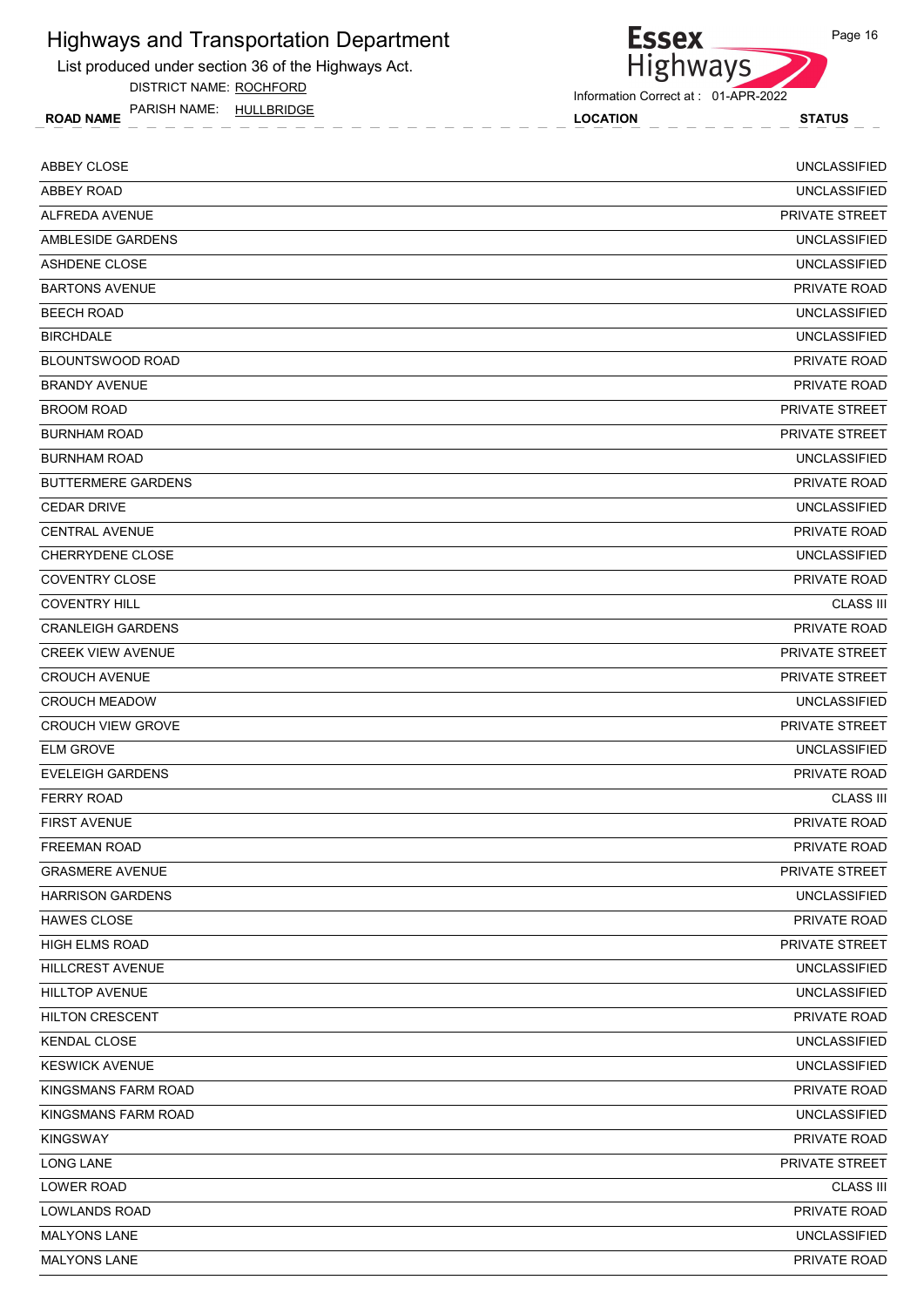

DISTRICT NAME: ROCHFORD

ROAD NAME LOCATION STATUS PARISH NAME: HULLBRIDGE



| <b>TOTAL</b>             | 78                    |
|--------------------------|-----------------------|
| <b>WINDERMERE AVENUE</b> | PRIVATE STREET        |
| WINDERMERE AVENUE        | <b>UNCLASSIFIED</b>   |
| <b>WEST AVENUE</b>       | PRIVATE STREET        |
| <b>WELLINGTON AVENUE</b> | PRIVATE ROAD          |
| <b>WAXWELL ROAD</b>      | <b>UNCLASSIFIED</b>   |
| <b>WALLACE CLOSE</b>     | <b>UNCLASSIFIED</b>   |
| ULLSWATER DRIVE          | <b>PRIVATE ROAD</b>   |
| <b>TYNDALE CLOSE</b>     | <b>PRIVATE ROAD</b>   |
| THORPEDENE AVENUE        | <b>UNCLASSIFIED</b>   |
| THE WALK                 | <b>UNCLASSIFIED</b>   |
| THE WALK                 | PRIVATE STREET        |
| THE PRIORIES             | <b>UNCLASSIFIED</b>   |
| THE ESPLANADE            | <b>PRIVATE STREET</b> |
| THE DRIVE                | <b>PRIVATE STREET</b> |
| THE AVENUE               | <b>PRIVATE STREET</b> |
| <b>SOUTH AVENUE</b>      | <b>UNCLASSIFIED</b>   |
| SMUGGLERS CLOSE          | PRIVATE ROAD          |
| <b>SECOND AVENUE</b>     | <b>PRIVATE ROAD</b>   |
| RYDAL CLOSE              | <b>UNCLASSIFIED</b>   |
| <b>ROSILIAN DRIVE</b>    | <b>PRIVATE ROAD</b>   |
| <b>RIVERVIEW GARDENS</b> | <b>PRIVATE STREET</b> |
| <b>QUEEN ANNES GROVE</b> | <b>PRIVATE ROAD</b>   |
| POOLES LANE              | <b>UNCLASSIFIED</b>   |
| PINEWOOD CLOSE           | <b>UNCLASSIFIED</b>   |
| PEVENSEY GARDENS         | <b>PRIVATE ROAD</b>   |
| PADGETTS WAY             | <b>UNCLASSIFIED</b>   |
| <b>OAKLEIGH AVENUE</b>   | <b>UNCLASSIFIED</b>   |
| MONKSFORD DRIVE          | <b>UNCLASSIFIED</b>   |
| <b>MEADOW ROAD</b>       | PRIVATE STREET        |
| <b>MEADOW ROAD</b>       | <b>UNCLASSIFIED</b>   |
| MAYFIELD AVENUE          | <b>UNCLASSIFIED</b>   |
| MAPLEDENE AVENUE         | <b>UNCLASSIFIED</b>   |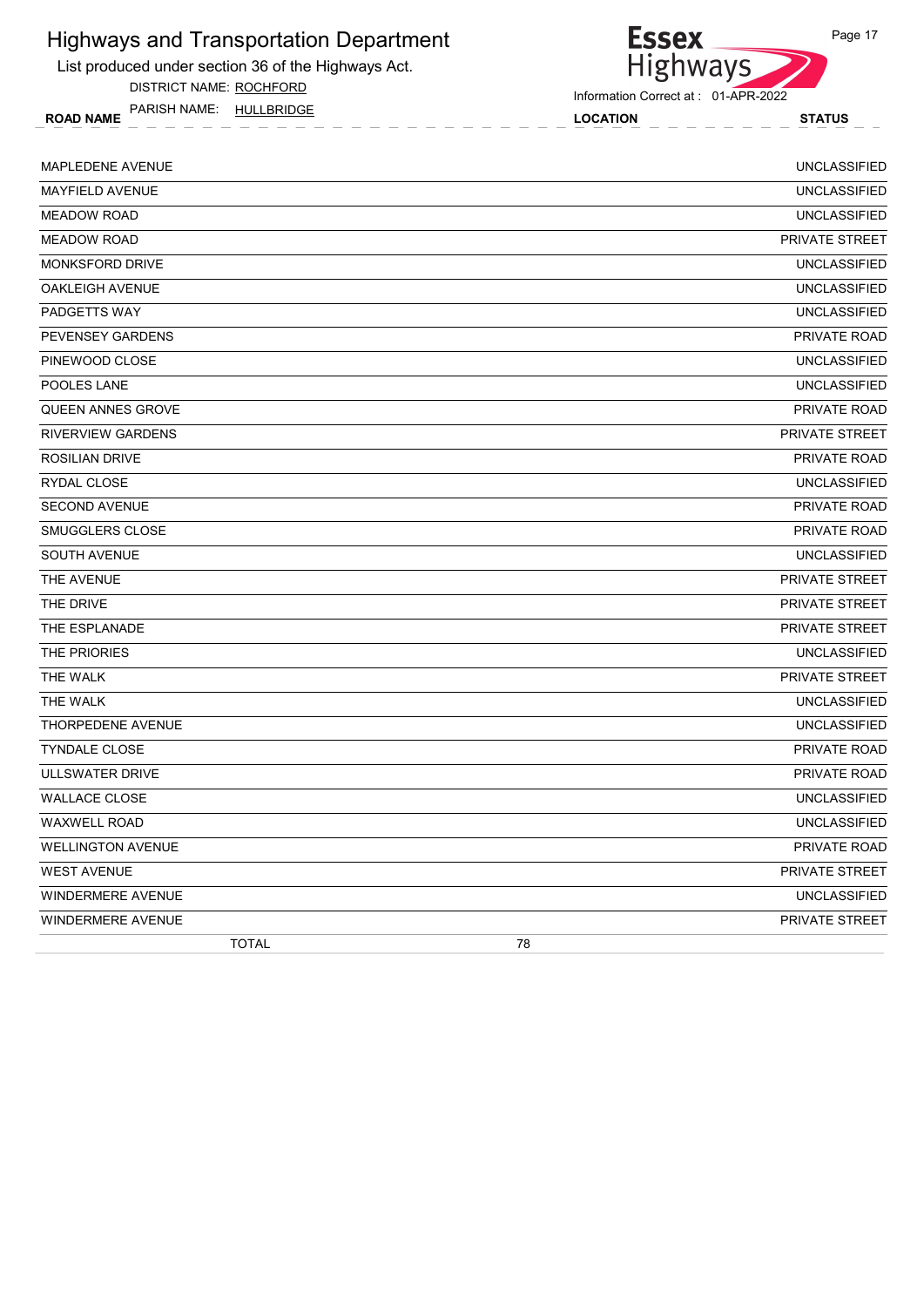List produced under section 36 of the Highways Act.

DISTRICT NAME: ROCHFORD

ROAD NAME LOCATION STATUS PARISH NAME: PAGLESHAM



| <b>BOARDED ROW</b>         | PRIVATE ROAD        |
|----------------------------|---------------------|
| <b>CHURCH END</b>          | <b>UNCLASSIFIED</b> |
| <b>CREEKSEA FERRY ROAD</b> | <b>CLASS III</b>    |
| <b>EAST HALL ROAD</b>      | <b>UNCLASSIFIED</b> |
| NEW ROW                    | PRIVATE ROAD        |
| PAGLESHAM ROAD             | <b>CLASS III</b>    |
| <b>SHOP ROW</b>            | PRIVATE ROAD        |
| <b>WATERSIDE ROAD</b>      | PRIVATE ROAD        |
| <b>TOTAL</b>               | 8                   |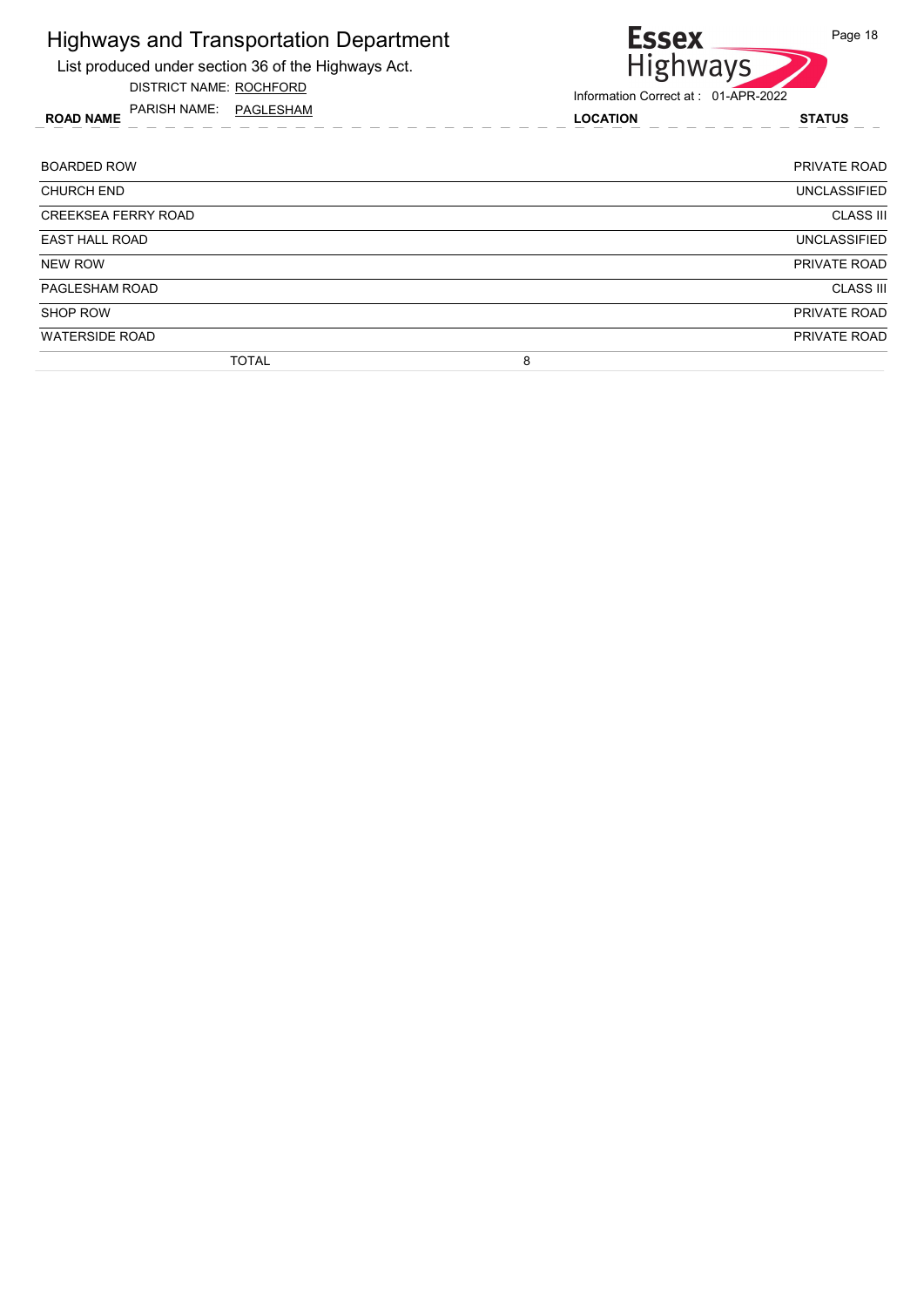List produced under section 36 of the Highways Act.

DISTRICT NAME: ROCHFORD

ROAD NAME LOCATION STATUS PARISH NAME: RAWRETH

Essex<br>Highways

Information Correct at : 01-APR-2022

| A130 RAWRETH BYPASS         | <b>UNCLASSIFIED</b> |
|-----------------------------|---------------------|
| <b>BATTLESBRIDGE BYPASS</b> | A ROAD              |
| <b>BEDLOES AVENUE</b>       | <b>UNCLASSIFIED</b> |
| <b>BEECHES ROAD</b>         | <b>UNCLASSIFIED</b> |
| BEKE HALL CHASE NORTH       | PRIVATE ROAD        |
| BEKE HALL CHASE SOUTH       | <b>UNCLASSIFIED</b> |
| CARPENTERS ARMS ROUNDABOUT  | A ROAD              |
| <b>CHELMSFORD ROAD</b>      | <b>CLASS III</b>    |
| CHELMSFORD ROAD             | A ROAD              |
| CHELMSFORD ROAD             | <b>UNCLASSIFIED</b> |
| <b>CHESHUNT DRIVE</b>       | PRIVATE ROAD        |
| <b>CHURCH ROAD</b>          | <b>UNCLASSIFIED</b> |
| <b>GOLDSMITH DRIVE</b>      | PRIVATE ROAD        |
| <b>HIGHLANDS ROAD</b>       | <b>UNCLASSIFIED</b> |
| <b>HOOLEY DRIVE</b>         | PRIVATE ROAD        |
| INDUSTRIAL ESTATE ROAD      | <b>UNCLASSIFIED</b> |
| LABURNUM WAY                | <b>UNCLASSIFIED</b> |
| <b>LONDON ROAD</b>          | A ROAD              |
| <b>MADRID AVENUE</b>        | <b>PRIVATE ROAD</b> |
| <b>MAPLE DRIVE</b>          | PRIVATE ROAD        |
| <b>MCCALMONT DRIVE</b>      | PRIVATE ROAD        |
| <b>MERLANDER DRIVE</b>      | PRIVATE ROAD        |
| MONTEFIORE AVENUE           | PRIVATE ROAD        |
| OLD LONDON ROAD             | <b>UNCLASSIFIED</b> |
| <b>PARKHURST DRIVE</b>      | PRIVATE ROAD        |
| <b>RAWRETH LANE</b>         | <b>CLASS III</b>    |
| ROWAN CLOSE                 | <b>UNCLASSIFIED</b> |
| <b>RUTLAND DRIVE</b>        | PRIVATE ROAD        |
| SOUTHEND ROAD               | A ROAD              |
| SOUTHEND ROAD               | <b>UNCLASSIFIED</b> |
| SYCAMORE CLOSE              | <b>UNCLASSIFIED</b> |
| <b>TRENDERS AVENUE</b>      | PRIVATE ROAD        |
| VANDERBILT AVENUE           | PRIVATE ROAD        |
| <b>WATERY LANE</b>          | <b>UNCLASSIFIED</b> |
| <b>WESTFIELD CLOSE</b>      | PRIVATE ROAD        |
| <b>WINCHESTER DRIVE</b>     | PRIVATE ROAD        |
| <b>WOLSEY PARK</b>          | PRIVATE ROAD        |
| <b>TOTAL</b><br>37          |                     |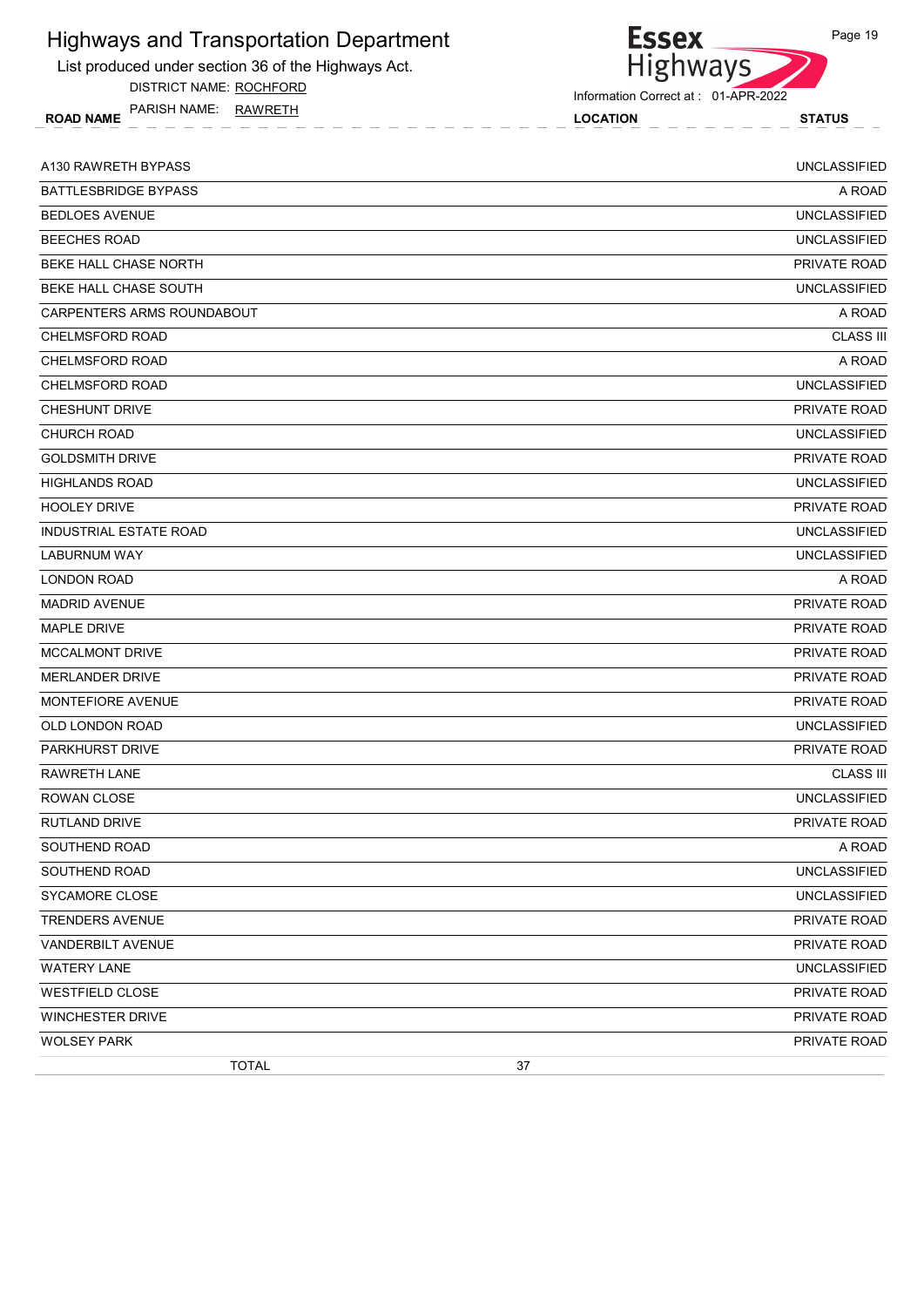List produced under section 36 of the Highways Act.

DISTRICT NAME: ROCHFORD

ROAD NAME LOCATION STATUS PARISH NAME: RAYLEIGH

Highways

Information Correct at : 01-APR-2022

**Essex** 

| ALBANY ROAD                 | <b>UNCLASSIFIED</b> |
|-----------------------------|---------------------|
| ALBERT CLOSE                | <b>UNCLASSIFIED</b> |
| <b>ALBERT ROAD</b>          | PRIVATE STREET      |
| ALBERT ROAD                 | <b>UNCLASSIFIED</b> |
| ALDHAM GARDENS              | <b>UNCLASSIFIED</b> |
| ALEXANDRA ROAD              | <b>UNCLASSIFIED</b> |
| ALEXANDRIA DRIVE            | <b>UNCLASSIFIED</b> |
| APPLEDENE CLOSE             | <b>UNCLASSIFIED</b> |
| <b>ARDLEY WAY</b>           | <b>UNCLASSIFIED</b> |
| <b>ARTERIAL ROAD</b>        | A ROAD              |
| ARUNDEL GARDENS             | <b>UNCLASSIFIED</b> |
| ASHCOMBE WAY                | <b>UNCLASSIFIED</b> |
| <b>ASHFIELD</b>             | <b>UNCLASSIFIED</b> |
| AVONDALE CLOSE              | <b>UNCLASSIFIED</b> |
| <b>AVONDALE ROAD</b>        | <b>UNCLASSIFIED</b> |
| <b>BARDFIELD WAY</b>        | <b>UNCLASSIFIED</b> |
| <b>BARRINGTONS CLOSE</b>    | <b>UNCLASSIFIED</b> |
| <b>BARRYMORE WALK</b>       | <b>FOOTPATH</b>     |
| BARRYMORE WALK ACCESS ROAD  | <b>UNCLASSIFIED</b> |
| <b>BARTLETTS</b>            | <b>UNCLASSIFIED</b> |
| <b>BEDFORD CLOSE</b>        | <b>UNCLASSIFIED</b> |
| <b>BEECH AVENUE</b>         | <b>UNCLASSIFIED</b> |
| <b>BELGRAVE CLOSE</b>       | <b>UNCLASSIFIED</b> |
| <b>BELLINGHAM LANE</b>      | <b>UNCLASSIFIED</b> |
| <b>BETJEMAN CLOSE</b>       | PRIVATE STREET      |
| <b>BIRCH CLOSE</b>          | <b>UNCLASSIFIED</b> |
| <b>BLACKMORE WALK</b>       | <b>FOOTPATH</b>     |
| <b>BLOWER CLOSE</b>         | <b>UNCLASSIFIED</b> |
| <b>BOSTON AVENUE</b>        | UNCLASSIFIED        |
| <b>BOUNDARY ROAD</b>        | <b>UNCLASSIFIED</b> |
| BOXFORD CLOSE               | <b>UNCLASSIFIED</b> |
| <b>BRACKEN DELL</b>         | <b>UNCLASSIFIED</b> |
| <b>BRAMFIELD ROAD EAST</b>  | <b>UNCLASSIFIED</b> |
| BRAMFIELD ROAD WEST         | <b>UNCLASSIFIED</b> |
| <b>BRISTOL CLOSE</b>        | <b>UNCLASSIFIED</b> |
| <b>BRITTON COURT</b>        | PRIVATE ROAD        |
| <b>BRIXHAM CLOSE</b>        | <b>UNCLASSIFIED</b> |
| BROAD OAK WAY               | <b>UNCLASSIFIED</b> |
| <b>BROADLANDS AVENUE</b>    | <b>UNCLASSIFIED</b> |
| <b>BROCKSFORD AVENUE</b>    | <b>UNCLASSIFIED</b> |
| <b>BROMLEY MEWS</b>         | PRIVATE ROAD        |
| <b>BROOK ROAD</b>           | <b>UNCLASSIFIED</b> |
| <b>BROOK ROAD EXTENSION</b> | <b>UNCLASSIFIED</b> |
| <b>BROOKLYN DRIVE</b>       | PRIVATE ROAD        |
| <b>BROOKLYN DRIVE</b>       | <b>UNCLASSIFIED</b> |
| <b>BROOMFIELD AVENUE</b>    | <b>UNCLASSIFIED</b> |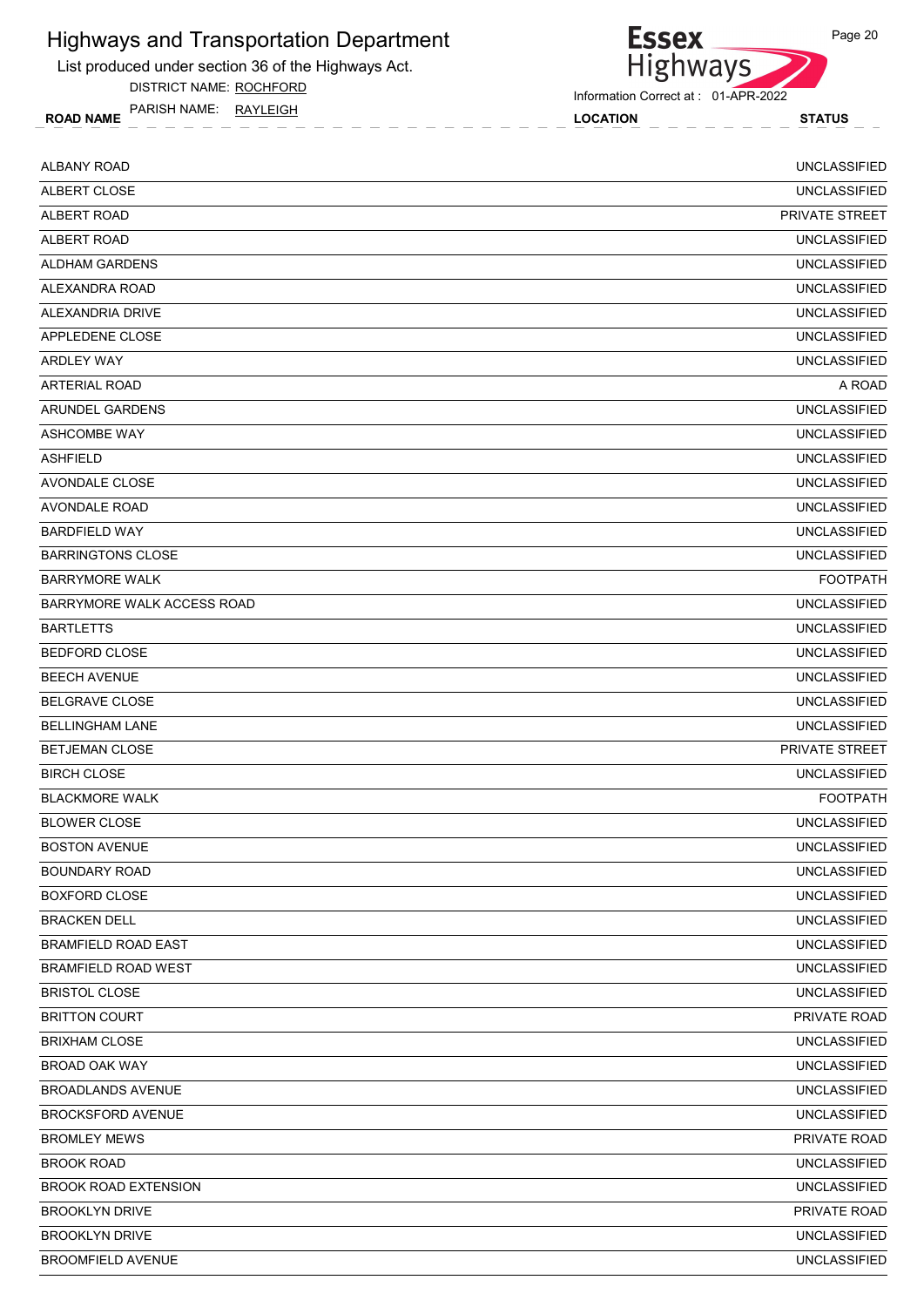List produced under section 36 of the Highways Act.

DISTRICT NAME: ROCHFORD

ROAD NAME LOCATION STATUS PARISH NAME: RAYLEIGH

Information Correct at : 01-APR-2022

Essex<br>Highways

| <b>BRUNSWICK PLACE</b>           | <b>UNCLASSIFIED</b> |
|----------------------------------|---------------------|
| <b>BULL LANE</b>                 | <b>UNCLASSIFIED</b> |
| <b>BULLWOOD HALL LANE</b>        | <b>PRIVATE ROAD</b> |
| <b>BURROWS WAY</b>               | <b>UNCLASSIFIED</b> |
| <b>BYFORD CLOSE</b>              | <b>UNCLASSIFIED</b> |
| <b>CANTERBURY CLOSE</b>          | <b>UNCLASSIFIED</b> |
| <b>CASTLE CLOSE</b>              | <b>PRIVATE ROAD</b> |
| CASTLE CLOSE                     | <b>UNCLASSIFIED</b> |
| <b>CASTLE DRIVE</b>              | <b>UNCLASSIFIED</b> |
| <b>CASTLE ROAD</b>               | <b>UNCLASSIFIED</b> |
| <b>CASTLE TERRACE</b>            | <b>UNCLASSIFIED</b> |
| <b>CAUSTON WAY</b>               | <b>UNCLASSIFIED</b> |
| <b>CAVERSHAM PARK AVENUE</b>     | <b>UNCLASSIFIED</b> |
| <b>CECIL WAY</b>                 | <b>UNCLASSIFIED</b> |
| <b>CEDAR CLOSE</b>               | <b>UNCLASSIFIED</b> |
| <b>CHASE END</b>                 | <b>UNCLASSIFIED</b> |
| <b>CHASESIDE</b>                 | <b>UNCLASSIFIED</b> |
| <b>CHEAPSIDE EAST</b>            | <b>UNCLASSIFIED</b> |
| <b>CHEAPSIDE WEST</b>            | <b>UNCLASSIFIED</b> |
| <b>CHELMER AVENUE</b>            | <b>UNCLASSIFIED</b> |
| <b>CHELMSFORD ROAD</b>           | A ROAD              |
| CHERRYDOWN                       | <b>UNCLASSIFIED</b> |
| <b>CHILTERN CLOSE</b>            | <b>UNCLASSIFIED</b> |
| <b>CHURCH ROAD</b>               | <b>UNCLASSIFIED</b> |
| <b>CHURCH STREET</b>             | <b>CLASS III</b>    |
| <b>CLAREMONT CRESCENT</b>        | <b>UNCLASSIFIED</b> |
| <b>CLARENCE ROAD</b>             | PRIVATE ROAD        |
| <b>CLARENCE ROAD</b>             | <b>UNCLASSIFIED</b> |
| <b>CLAVERING COURT</b>           | <b>UNCLASSIFIED</b> |
| <b>CLYDE CRESCENT</b>            | <b>UNCLASSIFIED</b> |
| <b>CONISTON CLOSE</b>            | <b>UNCLASSIFIED</b> |
| <b>CONNAUGHT ROAD</b>            | PRIVATE ROAD        |
| <b>CONNAUGHT ROAD</b>            | PRIVATE STREET      |
| <b>CONNAUGHT ROAD</b>            | <b>UNCLASSIFIED</b> |
| <b>CONNAUGHT WALK</b>            | PRIVATE ROAD        |
| CONNAUGHT WALK REAR SERVICE ROAD | PRIVATE ROAD        |
| <b>COPFORD AVENUE</b>            | <b>UNCLASSIFIED</b> |
| <b>CORDELIA CRESCENT</b>         | <b>UNCLASSIFIED</b> |
| COTSWOLD AVENUE                  | <b>UNCLASSIFIED</b> |
| <b>CRESWICK AVENUE</b>           | <b>UNCLASSIFIED</b> |
| <b>CROWN GARDENS</b>             | <b>UNCLASSIFIED</b> |
| <b>CROWN HILL</b>                | A ROAD              |
| <b>CURTIS WAY</b>                | <b>UNCLASSIFIED</b> |
| DANBURY ROAD                     | <b>UNCLASSIFIED</b> |
| DARTMOUTH CLOSE                  | <b>UNCLASSIFIED</b> |
| DAWLISH CRESCENT                 | <b>UNCLASSIFIED</b> |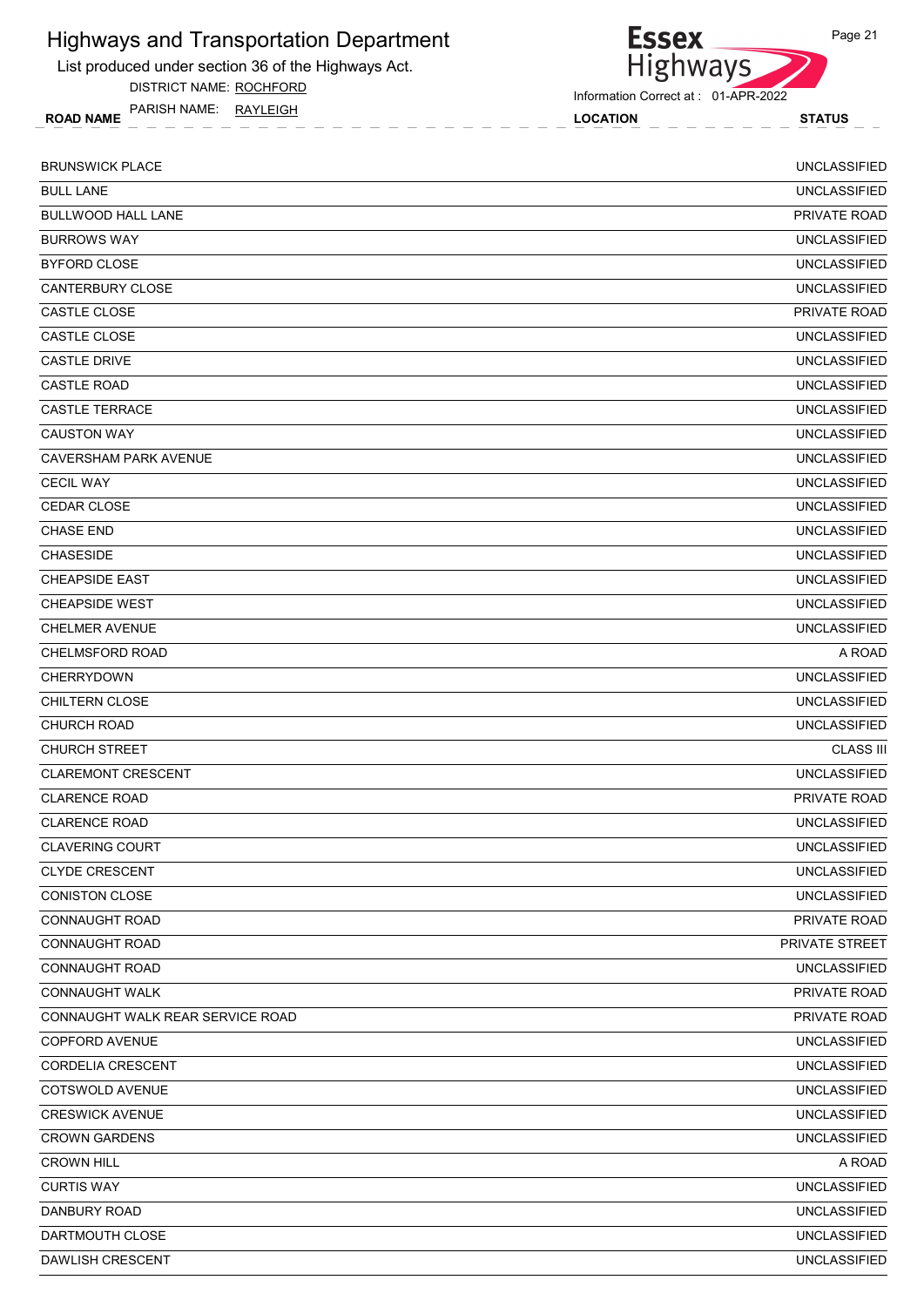List produced under section 36 of the Highways Act.

DISTRICT NAME: ROCHFORD

ROAD NAME LOCATION STATUS PARISH NAME: RAYLEIGH



Information Correct at : 01-APR-2022

| DAWS HEATH ROAD             | <b>UNCLASSIFIED</b>   |
|-----------------------------|-----------------------|
| DEEPDENE AVENUE             | <b>UNCLASSIFIED</b>   |
| DENE CLOSE                  | <b>UNCLASSIFIED</b>   |
| <b>DENE GARDENS</b>         | <b>UNCLASSIFIED</b>   |
| <b>DENHAM VALE</b>          | <b>UNCLASSIFIED</b>   |
| DERWENT AVENUE              | <b>UNCLASSIFIED</b>   |
| <b>DIAMOND CLOSE</b>        | <b>UNCLASSIFIED</b>   |
| <b>DISRAELI ROAD</b>        | <b>PRIVATE STREET</b> |
| DOBSONS CLOSE               | <b>UNCLASSIFIED</b>   |
| DOROTHY FARM ROAD           | <b>UNCLASSIFIED</b>   |
| DOWN HALL CLOSE             | <b>UNCLASSIFIED</b>   |
| DOWN HALL ROAD              | <b>CLASS III</b>      |
| DOWNHALL PARK WAY           | <b>UNCLASSIFIED</b>   |
| <b>DRAKES WAY</b>           | <b>UNCLASSIFIED</b>   |
| DURHAM WAY                  | <b>UNCLASSIFIED</b>   |
| <b>EASTCHEAP</b>            | <b>UNCLASSIFIED</b>   |
| <b>EASTERN ROAD</b>         | PRIVATE ROAD          |
| <b>EASTERN ROAD</b>         | <b>UNCLASSIFIED</b>   |
| <b>EASTVIEW DRIVE</b>       | <b>UNCLASSIFIED</b>   |
| <b>EASTWOOD RISE</b>        | PRIVATE STREET        |
| EASTWOOD ROAD               | A ROAD                |
| <b>EDINBURGH CLOSE</b>      | <b>UNCLASSIFIED</b>   |
| ELIZABETH AVENUE            | <b>UNCLASSIFIED</b>   |
| <b>ELM CLOSE</b>            | <b>UNCLASSIFIED</b>   |
| <b>ELM DRIVE</b>            | <b>UNCLASSIFIED</b>   |
| <b>ELSENHAM COURT</b>       | <b>UNCLASSIFIED</b>   |
| <b>ELY WAY</b>              | <b>UNCLASSIFIED</b>   |
| <b>ESSEX CLOSE</b>          | <b>UNCLASSIFIED</b>   |
| ETHEL ROAD                  | PRIVATE ROAD          |
| <b>EVEREST</b>              | <b>UNCLASSIFIED</b>   |
| <b>EXMOUTH DRIVE</b>        | <b>UNCLASSIFIED</b>   |
| <b>FAIRGLEN INTERCHANGE</b> | A ROAD                |
| <b>FAIRLAND CLOSE</b>       | <b>UNCLASSIFIED</b>   |
| <b>FAIRMEAD</b>             | <b>UNCLASSIFIED</b>   |
| <b>FAIRVIEW CRESCENT</b>    | PRIVATE ROAD          |
| <b>FALCON CLOSE</b>         | <b>UNCLASSIFIED</b>   |
| <b>FARMVIEW</b>             | <b>UNCLASSIFIED</b>   |
| <b>FERNDALE ROAD</b>        | <b>UNCLASSIFIED</b>   |
| <b>FINCHFIELD</b>           | <b>UNCLASSIFIED</b>   |
| <b>FRAMLINGTON COURT</b>    | PRIVATE ROAD          |
| <b>FRANCIS WALK</b>         | <b>UNCLASSIFIED</b>   |
| <b>FYFIELD PATH</b>         | <b>FOOTPATH</b>       |
| <b>GAYLEIGHS</b>            | <b>UNCLASSIFIED</b>   |
| GILBERT CLOSE               | <b>UNCLASSIFIED</b>   |
| <b>GLADSTONE GARDENS</b>    | PRIVATE ROAD          |
| <b>GLASSEYS LANE</b>        | <b>UNCLASSIFIED</b>   |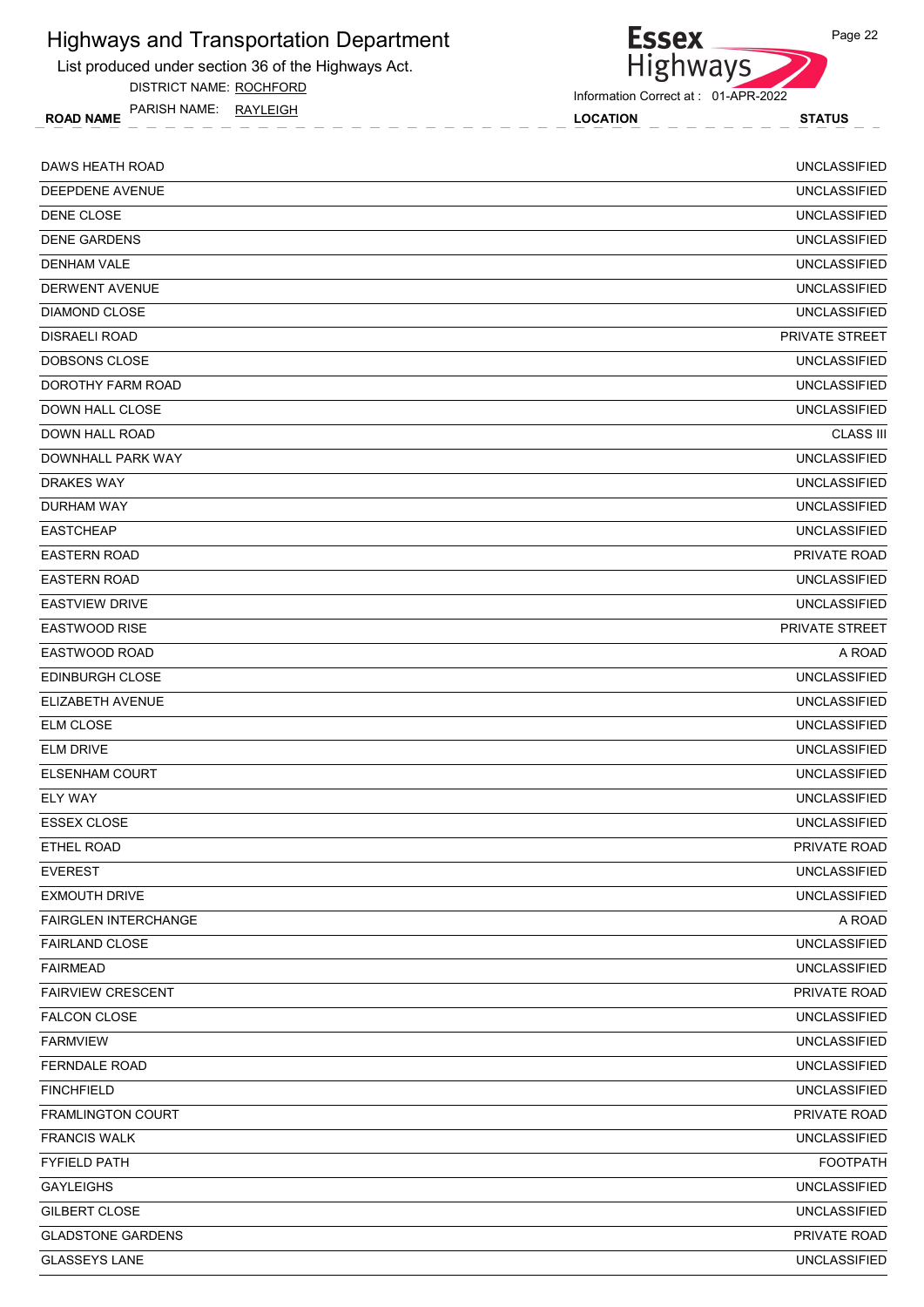List produced under section 36 of the Highways Act.

DISTRICT NAME: ROCHFORD

ROAD NAME LOCATION STATUS PARISH NAME: RAYLEIGH



| <b>GLEBE CLOSE</b>             |                                          | <b>UNCLASSIFIED</b> |
|--------------------------------|------------------------------------------|---------------------|
| <b>GLEBE DRIVE</b>             |                                          | <b>UNCLASSIFIED</b> |
| <b>GLENWOOD AVENUE</b>         |                                          | <b>UNCLASSIFIED</b> |
| <b>GLOUCESTER AVENUE</b>       |                                          | <b>UNCLASSIFIED</b> |
| <b>GOLDHANGER CLOSE</b>        |                                          | <b>UNCLASSIFIED</b> |
| <b>GOLDSMITH DRIVE</b>         |                                          | <b>PRIVATE ROAD</b> |
| <b>GORDON ROUGHLEY COURT</b>   |                                          | <b>PRIVATE ROAD</b> |
| <b>GOSFIELD CLOSE</b>          |                                          | <b>UNCLASSIFIED</b> |
| <b>GRANGE GARDENS</b>          |                                          | <b>UNCLASSIFIED</b> |
| <b>GRAVEL ROAD</b>             |                                          | <b>UNCLASSIFIED</b> |
| <b>GRAYSONS CLOSE</b>          |                                          | <b>UNCLASSIFIED</b> |
| <b>GREAT WHEATLEY ROAD</b>     |                                          | <b>UNCLASSIFIED</b> |
| <b>GROSVENOR ROAD</b>          |                                          | <b>UNCLASSIFIED</b> |
| <b>GROVE CLOSE</b>             |                                          | <b>UNCLASSIFIED</b> |
| <b>GROVE COURT</b>             |                                          | <b>UNCLASSIFIED</b> |
| <b>GROVE ROAD</b>              |                                          | <b>UNCLASSIFIED</b> |
| <b>GROVE ROAD</b>              |                                          | PRIVATE STREET      |
| <b>GROVE ROAD SERVICE ROAD</b> | <b>JUNCTION WITH THE</b><br><b>CHASE</b> | <b>UNCLASSIFIED</b> |
| <b>GUNN CLOSE</b>              |                                          | <b>UNCLASSIFIED</b> |
| <b>HADDON CLOSE</b>            |                                          | <b>UNCLASSIFIED</b> |
| <b>HAMBRO AVENUE</b>           |                                          | <b>UNCLASSIFIED</b> |
| <b>HAMBRO CLOSE</b>            |                                          | <b>UNCLASSIFIED</b> |
| <b>HAMBRO HILL</b>             |                                          | <b>CLASS III</b>    |
| <b>HAMBRO PARADE</b>           |                                          | <b>UNCLASSIFIED</b> |
| <b>HAMILTON MEWS</b>           |                                          | PRIVATE ROAD        |
| HANNINGFIELD CLOSE             |                                          | <b>UNCLASSIFIED</b> |
| <b>HARBERTS WAY</b>            |                                          | <b>UNCLASSIFIED</b> |
| <b>HARDWICK CLOSE</b>          |                                          | <b>UNCLASSIFIED</b> |
| <b>HARPER WAY</b>              |                                          | <b>UNCLASSIFIED</b> |
| <b>HARTFORD CLOSE</b>          |                                          | <b>UNCLASSIFIED</b> |
| HATFIELD ROAD                  |                                          | <b>UNCLASSIFIED</b> |
| <b>HAWTHORN WAY</b>            |                                          | <b>UNCLASSIFIED</b> |
| HAZELDENE                      |                                          | PRIVATE ROAD        |
| <b>HEATHFIELD</b>              |                                          | PRIVATE ROAD        |
| HEDGEHOPE AVENUE               |                                          | <b>UNCLASSIFIED</b> |
| <b>HELENA ROAD</b>             |                                          | <b>UNCLASSIFIED</b> |
| <b>HERON CLOSE</b>             |                                          | <b>UNCLASSIFIED</b> |
| <b>HERON GARDENS</b>           |                                          | <b>UNCLASSIFIED</b> |
| <b>HIGH MEAD</b>               |                                          | <b>UNCLASSIFIED</b> |
| <b>HIGH ROAD</b>               |                                          | A ROAD              |
| <b>HIGH STREET</b>             |                                          | A ROAD              |
| HIGHFIELD CRESCENT             |                                          | <b>UNCLASSIFIED</b> |
| <b>HIGHMEAD COURT</b>          |                                          | PRIVATE ROAD        |
| <b>HILARY CRESCENT</b>         |                                          | <b>UNCLASSIFIED</b> |
| <b>HILLSIDE ROAD</b>           |                                          | PRIVATE ROAD        |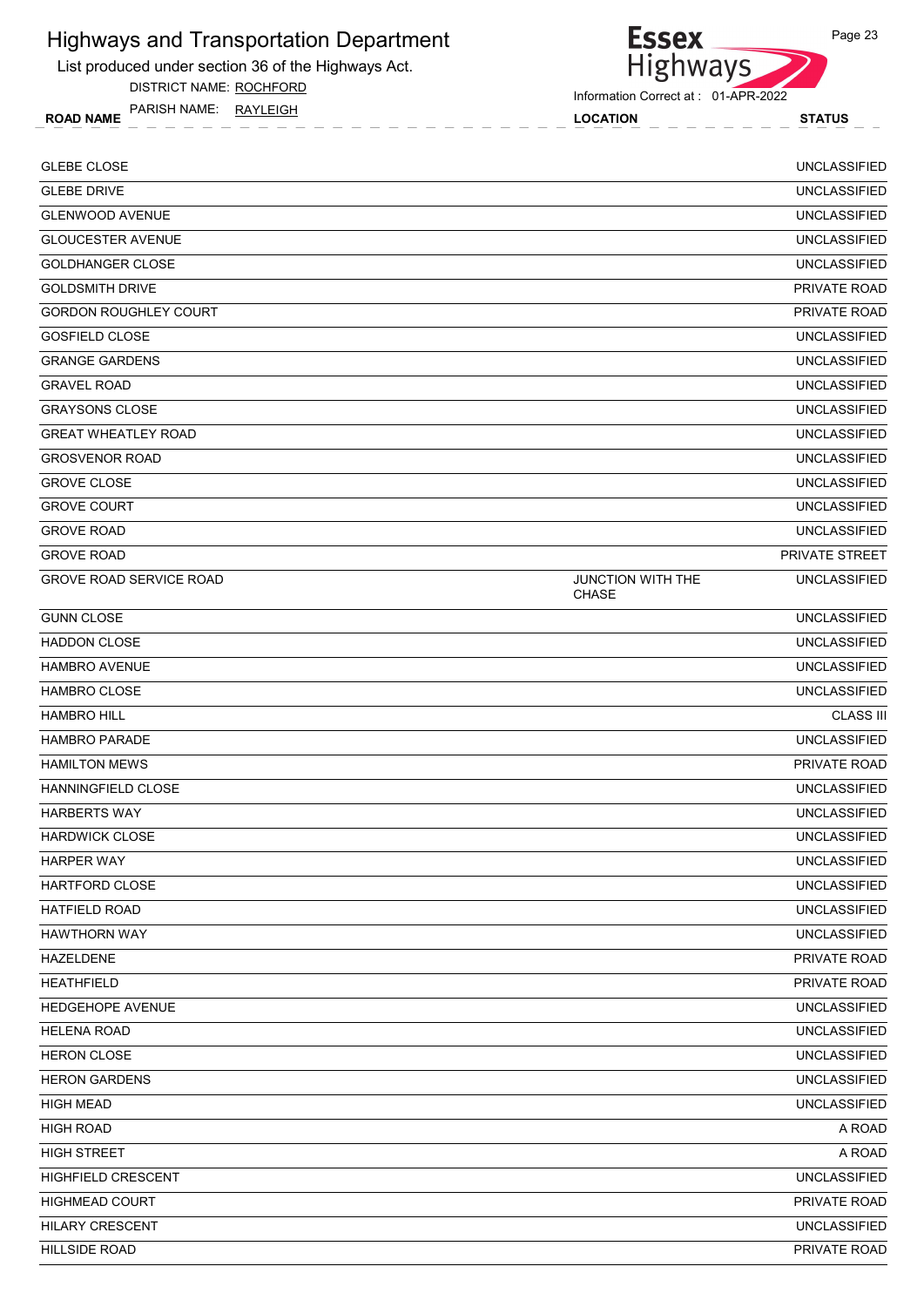List produced under section 36 of the Highways Act.

DISTRICT NAME: ROCHFORD

ROAD NAME LOCATION STATUS PARISH NAME: RAYLEIGH



| <b>HILLSIDE ROAD</b>          | PRIVATE STREET        |
|-------------------------------|-----------------------|
| <b>HILLTOP CLOSE</b>          | <b>UNCLASSIFIED</b>   |
| <b>HILLVIEW ROAD</b>          | <b>PRIVATE STREET</b> |
| <b>HOCKLEY ROAD</b>           | <b>B ROAD</b>         |
| <b>HOLLY TREE GARDENS</b>     | <b>UNCLASSIFIED</b>   |
| <b>HOLTON ROAD</b>            | <b>UNCLASSIFIED</b>   |
| HOMESTEAD CLOSE               | <b>UNCLASSIFIED</b>   |
| <b>HULLBRIDGE ROAD</b>        | <b>CLASS III</b>      |
| <b>HUMBER CLOSE</b>           | <b>UNCLASSIFIED</b>   |
| JOHN CHILDS WAY               | <b>PRIVATE ROAD</b>   |
| <b>JUBILEE ROAD</b>           | <b>UNCLASSIFIED</b>   |
| <b>KATHERINE CLOSE</b>        | <b>UNCLASSIFIED</b>   |
| <b>KEATS WALK</b>             | <b>FOOTPATH</b>       |
| <b>KEATS WALK ACCESS ROAD</b> | <b>UNCLASSIFIED</b>   |
| <b>KELSO CLOSE</b>            | <b>UNCLASSIFIED</b>   |
| <b>KELVEDON CLOSE</b>         | <b>UNCLASSIFIED</b>   |
| <b>KEMBLES</b>                | <b>UNCLASSIFIED</b>   |
| <b>KENDAL CLOSE</b>           | <b>UNCLASSIFIED</b>   |
| <b>KENILWORTH GARDENS</b>     | <b>UNCLASSIFIED</b>   |
| <b>KENMAR CLOSE</b>           | PRIVATE ROAD          |
| <b>KENNEDY CLOSE</b>          | <b>UNCLASSIFIED</b>   |
| <b>KENT WAY</b>               | <b>UNCLASSIFIED</b>   |
| <b>KESTREL GROVE</b>          | <b>UNCLASSIFIED</b>   |
| <b>KESWICK CLOSE</b>          | <b>UNCLASSIFIED</b>   |
| KING GEORGES CLOSE            | <b>UNCLASSIFIED</b>   |
| KINGFISHER CRESCENT           | <b>UNCLASSIFIED</b>   |
| KINGS CLOSE                   | <b>UNCLASSIFIED</b>   |
| <b>KINGS FARM</b>             | <b>UNCLASSIFIED</b>   |
| KINGS ROAD                    | <b>UNCLASSIFIED</b>   |
| KINGSWOOD CRESCENT            | <b>UNCLASSIFIED</b>   |
| KNIVET CLOSE                  | <b>UNCLASSIFIED</b>   |
| KNIVET CLOSE                  | PRIVATE ROAD          |
| LAKESIDE                      | <b>UNCLASSIFIED</b>   |
| LANCASTER GARDENS             | <b>UNCLASSIFIED</b>   |
| <b>LANCASTER ROAD</b>         | PRIVATE STREET        |
| <b>LANCASTER ROAD</b>         | UNCLASSIFIED          |
| <b>LANGDON ROAD</b>           | <b>UNCLASSIFIED</b>   |
| <b>LANGHAM DRIVE</b>          | <b>UNCLASSIFIED</b>   |
| LANSDOWNE DRIVE               | <b>UNCLASSIFIED</b>   |
| LATCHINGDON CLOSE             | <b>UNCLASSIFIED</b>   |
| LEASWAY                       | <b>UNCLASSIFIED</b>   |
| LEONARD DRIVE                 | <b>UNCLASSIFIED</b>   |
| <b>LESLIE GARDENS</b>         | PRIVATE ROAD          |
| <b>LESLIE GARDENS</b>         | <b>UNCLASSIFIED</b>   |
| <b>LESLIE ROAD</b>            | <b>UNCLASSIFIED</b>   |
| <b>LILIAN PLACE</b>           | PRIVATE ROAD          |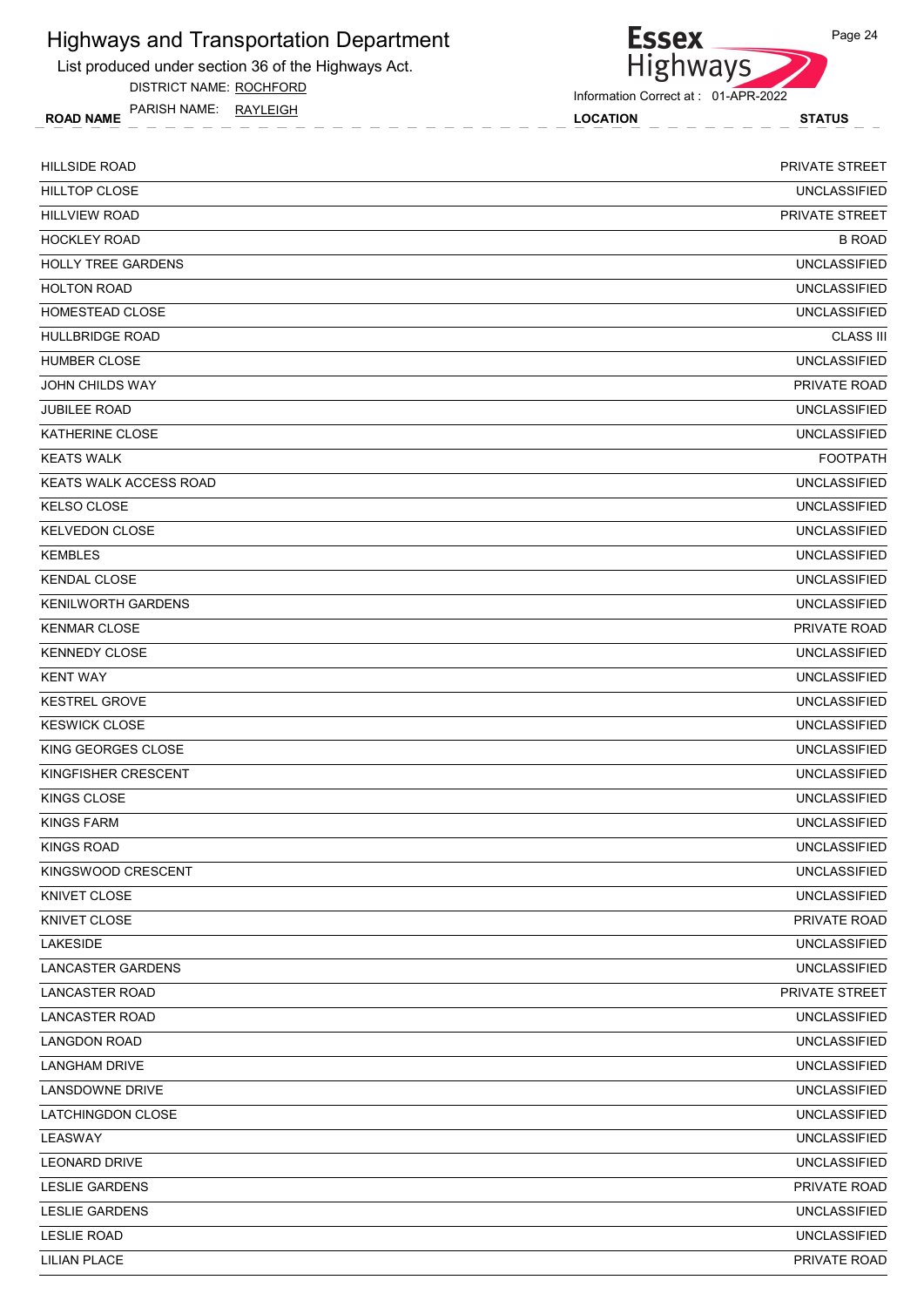List produced under section 36 of the Highways Act.

DISTRICT NAME: ROCHFORD

ROAD NAME LOCATION STATUS PARISH NAME: RAYLEIGH



**Essex** 

| LILLYVILLE WALK               |                      | <b>UNCLASSIFIED</b> |
|-------------------------------|----------------------|---------------------|
| <b>LINCOLN WAY</b>            | <b>DOWNHALL PARK</b> | <b>UNCLASSIFIED</b> |
| LINDEN CLOSE                  |                      | <b>UNCLASSIFIED</b> |
| <b>LINDSEY COURT</b>          |                      | <b>UNCLASSIFIED</b> |
| LINK ROAD                     |                      | <b>UNCLASSIFIED</b> |
| LITTLE WHEATLEY CHASE         |                      | <b>UNCLASSIFIED</b> |
| LODGE CLOSE                   |                      | <b>UNCLASSIFIED</b> |
| LODGE CLOSE EXTENSION         |                      | <b>UNCLASSIFIED</b> |
| LODGELANDS CLOSE              |                      | <b>UNCLASSIFIED</b> |
| <b>LONDON HILL</b>            |                      | <b>CLASS III</b>    |
| <b>LONDON ROAD</b>            |                      | A ROAD              |
| LONDON ROAD SERVICE ROAD EAST |                      | <b>UNCLASSIFIED</b> |
| LONDON ROAD SERVICE ROAD WEST |                      | <b>UNCLASSIFIED</b> |
| LOUIS DRIVE                   |                      | <b>UNCLASSIFIED</b> |
| LOUIS DRIVE EAST              |                      | <b>UNCLASSIFIED</b> |
| <b>LOUIS DRIVE WEST</b>       |                      | UNCLASSIFIED        |
| <b>LOUISE ROAD</b>            |                      | <b>UNCLASSIFIED</b> |
| LOVE LANE                     |                      | <b>UNCLASSIFIED</b> |
| <b>LOWER LAMBRICKS</b>        |                      | <b>UNCLASSIFIED</b> |
| <b>LUBBARDS CLOSE</b>         |                      | <b>UNCLASSIFIED</b> |
| <b>LYNWOOD GREEN</b>          |                      | PRIVATE ROAD        |
| <b>MAINE CRESCENT</b>         |                      | <b>UNCLASSIFIED</b> |
| <b>MALVERN CLOSE</b>          |                      | <b>UNCLASSIFIED</b> |
| <b>MANNS WAY</b>              |                      | <b>UNCLASSIFIED</b> |
| <b>MANOR CLOSE</b>            |                      | <b>UNCLASSIFIED</b> |
| <b>MARINA AVENUE</b>          |                      | <b>UNCLASSIFIED</b> |
| <b>MARMADUKE AVENUE</b>       |                      | PRIVATE ROAD        |
| <b>MARSHALLS CLOSE</b>        |                      | <b>UNCLASSIFIED</b> |
| <b>MEADOWSIDE</b>             |                      | PRIVATE ROAD        |
| <b>MEADWAY</b>                |                      | <b>UNCLASSIFIED</b> |
| MENDIP CLOSE                  |                      | <b>UNCLASSIFIED</b> |
| MILL FIELD CLOSE              |                      | <b>UNCLASSIFIED</b> |
| <b>MILTON CLOSE</b>           |                      | <b>UNCLASSIFIED</b> |
| MINSTER CLOSE                 |                      | <b>UNCLASSIFIED</b> |
| <b>MOAT RISE</b>              |                      | <b>UNCLASSIFIED</b> |
| <b>MOAT RISE</b>              |                      | PRIVATE ROAD        |
| MONTEFIORE AVENUE             |                      | PRIVATE ROAD        |
| MORTIMER ROAD                 |                      | <b>UNCLASSIFIED</b> |
| <b>MOUNT AVENUE</b>           |                      | <b>UNCLASSIFIED</b> |
| MOUNT CLOSE                   |                      | <b>UNCLASSIFIED</b> |
| <b>NAPIER ROAD</b>            |                      | PRIVATE ROAD        |
| <b>NAPIER ROAD</b>            |                      | PRIVATE STREET      |
| NAVESTOCK CLOSE               |                      | <b>UNCLASSIFIED</b> |
| NELSON CLOSE                  |                      | <b>UNCLASSIFIED</b> |
| <b>NELSON GARDENS</b>         |                      | <b>UNCLASSIFIED</b> |
| <b>NELSON ROAD</b>            |                      | UNCLASSIFIED        |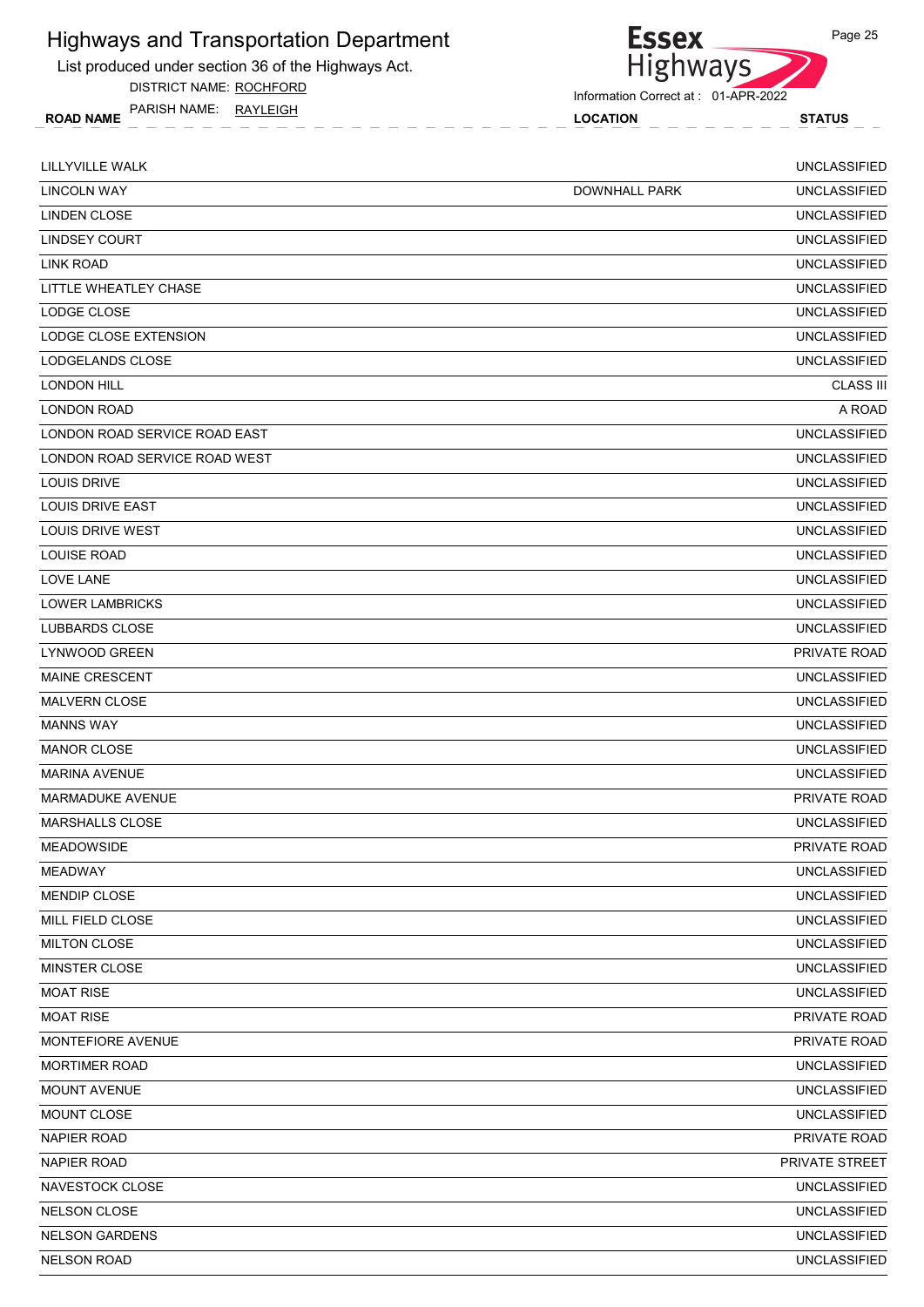List produced under section 36 of the Highways Act.

DISTRICT NAME: ROCHFORD

ROAD NAME LOCATION STATUS PARISH NAME: RAYLEIGH



Information Correct at : 01-APR-2022

| <b>NEVERN CLOSE</b>                                 | <b>UNCLASSIFIED</b> |
|-----------------------------------------------------|---------------------|
| <b>NEVERN ROAD</b>                                  | <b>UNCLASSIFIED</b> |
| <b>NEWSUM GARDENS</b>                               | PRIVATE ROAD        |
| NIGHTINGALE CLOSE                                   | <b>UNCLASSIFIED</b> |
| <b>NORE ROAD</b>                                    | PRIVATE ROAD        |
| <b>NORE ROAD</b>                                    | PRIVATE STREET      |
| <b>NORMAN CRESCENT</b>                              | <b>UNCLASSIFIED</b> |
| <b>NORWICH CRESCENT</b>                             | <b>UNCLASSIFIED</b> |
| NURSERY CLOSE                                       | <b>UNCLASSIFIED</b> |
| <b>OAKHURST ROAD</b>                                | <b>UNCLASSIFIED</b> |
| <b>OAKLEY AVENUE</b>                                | <b>UNCLASSIFIED</b> |
| <b>OAKLEY DRIVE</b>                                 | <b>UNCLASSIFIED</b> |
| OAKWOOD ROAD                                        | <b>UNCLASSIFIED</b> |
| ORCHARD AVENUE                                      | <b>UNCLASSIFIED</b> |
| PAIGNTON CLOSE                                      | <b>UNCLASSIFIED</b> |
| PARKLANDS AVENUE                                    | <b>UNCLASSIFIED</b> |
| <b>PARKWAY</b>                                      | <b>UNCLASSIFIED</b> |
| PEARSONS AVENUE                                     | <b>UNCLASSIFIED</b> |
| PEREGRINE GARDENS                                   | <b>UNCLASSIFIED</b> |
| PHILBRICK CRESCENT EAST                             | <b>UNCLASSIFIED</b> |
| PHILBRICK CRESCENT WEST                             | <b>UNCLASSIFIED</b> |
| PICTON CLOSE                                        | <b>UNCLASSIFIED</b> |
| <b>PICTON GARDENS</b>                               | <b>UNCLASSIFIED</b> |
| <b>PLOWMANS</b>                                     | <b>UNCLASSIFIED</b> |
| POLSTEAD CLOSE                                      | <b>UNCLASSIFIED</b> |
| POPES WALK                                          | <b>FOOTPATH</b>     |
| POPLAR ROAD                                         | <b>UNCLASSIFIED</b> |
| <b>POYNTENS</b>                                     | <b>UNCLASSIFIED</b> |
| PRESTON GARDENS                                     | <b>UNCLASSIFIED</b> |
| PRINCESS ROAD                                       | PRIVATE STREET      |
| PRIORY CHASE                                        | <b>UNCLASSIFIED</b> |
| PURLEIGH ROAD                                       | <b>UNCLASSIFIED</b> |
| QUEENS ROAD                                         | <b>UNCLASSIFIED</b> |
| QUEST END                                           | <b>UNCLASSIFIED</b> |
| <b>RANDWAY</b>                                      | <b>UNCLASSIFIED</b> |
| RAWRETH LANE                                        | <b>CLASS III</b>    |
| RAYLEIGH AVENUE                                     | <b>UNCLASSIFIED</b> |
| RAYLEIGH AVENUE                                     | PRIVATE ROAD        |
| RAYLEIGH AVENUE                                     | PRIVATE STREET      |
| RAYLEIGH DOWNS ROAD                                 | PRIVATE STREET      |
| RAYLEIGH WEIR ROUNDABOUT                            | A ROAD              |
| RAYLEIGH WEIR SLIP ROAD FROM A127 TO A129 EASTBOUND | A ROAD              |
| RAYLEIGH WEIR SLIP ROAD FROM A127 TO A129 WESTBOUND | A ROAD              |
| RAYLEIGH WEIR SLIP ROAD FROM A129 TO A127 EASTBOUND | A ROAD              |
| <b>RECTORY GARTH</b>                                | <b>UNCLASSIFIED</b> |
| REGENT CLOSE                                        | <b>UNCLASSIFIED</b> |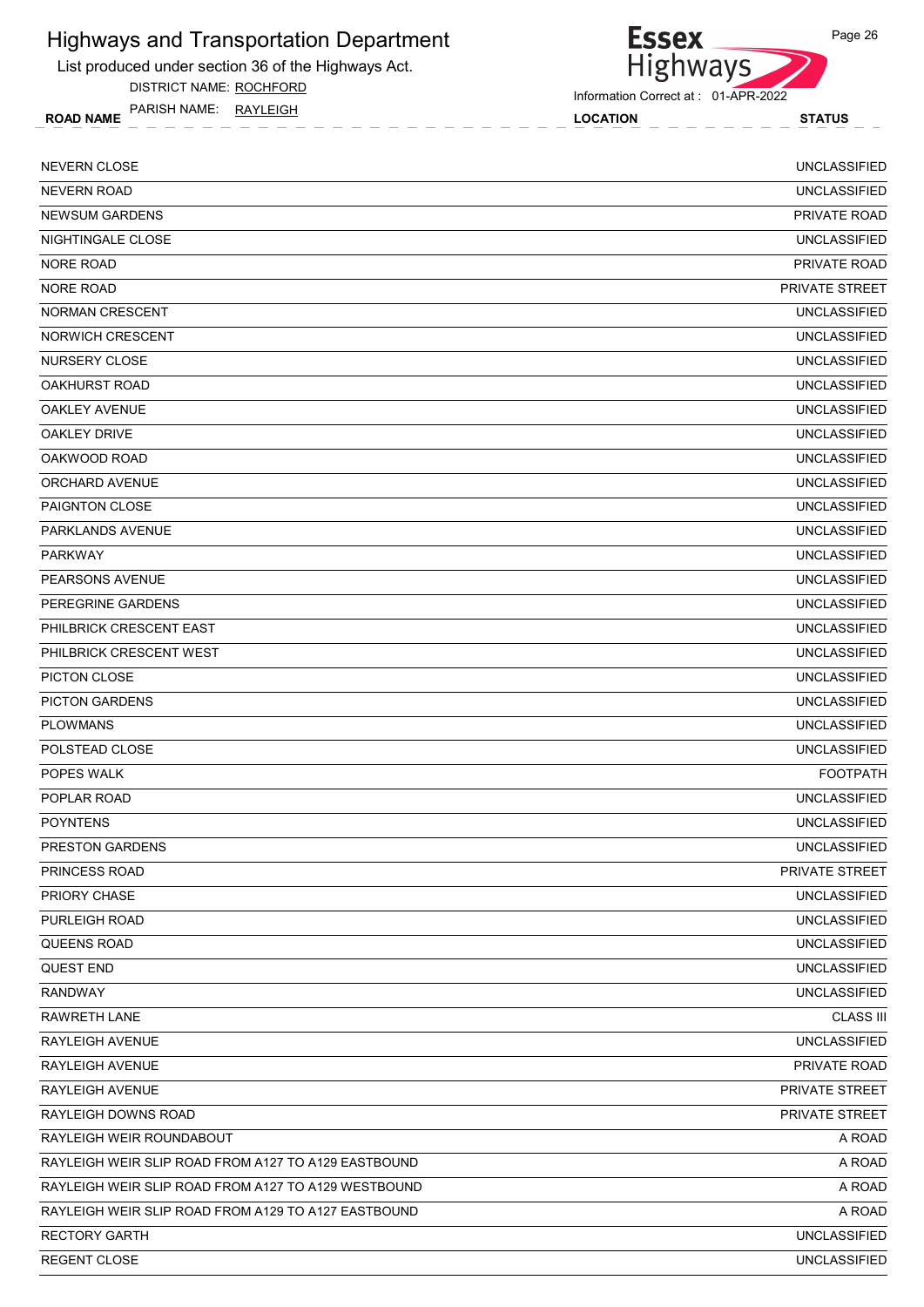List produced under section 36 of the Highways Act.

DISTRICT NAME: ROCHFORD

ROAD NAME LOCATION STATUS PARISH NAME: RAYLEIGH



Information Correct at : 01-APR-2022

| <b>RETTENDON CLOSE</b>                                                  | <b>UNCLASSIFIED</b>   |
|-------------------------------------------------------------------------|-----------------------|
| <b>RICHMOND DRIVE</b>                                                   | <b>UNCLASSIFIED</b>   |
| <b>RIDGEWAY</b>                                                         | <b>UNCLASSIFIED</b>   |
| ROACH AVENUE                                                            | <b>UNCLASSIFIED</b>   |
| RONALD DRIVE                                                            | <b>UNCLASSIFIED</b>   |
| ROOKERY CLOSE                                                           | <b>UNCLASSIFIED</b>   |
| <b>RUFFLES CLOSE</b>                                                    | <b>UNCLASSIFIED</b>   |
| RYDAL CLOSE                                                             | <b>UNCLASSIFIED</b>   |
| <b>SALEM WALK</b>                                                       | <b>FOOTPATH</b>       |
| SALISBURY CLOSE                                                         | <b>UNCLASSIFIED</b>   |
| SANDHILL ROAD                                                           | <b>PRIVATE STREET</b> |
| <b>SANDHILL ROAD</b>                                                    | <b>PRIVATE ROAD</b>   |
| SANGSTER COURT                                                          | PRIVATE ROAD          |
| <b>SAXON CLOSE</b>                                                      | <b>UNCLASSIFIED</b>   |
| <b>SCOTTS WALK</b>                                                      | <b>FOOTPATH</b>       |
| <b>SCOTTS WALK ACCESS ROAD</b>                                          | <b>UNCLASSIFIED</b>   |
| SHAKESPEARE AVENUE                                                      | <b>UNCLASSIFIED</b>   |
| <b>SHANNON AVENUE</b>                                                   | <b>UNCLASSIFIED</b>   |
| SHEERING COURT                                                          | <b>UNCLASSIFIED</b>   |
| SHELLEY PLACE                                                           | PRIVATE ROAD          |
| SHERIDAN CLOSE                                                          | <b>UNCLASSIFIED</b>   |
| SHERITON SQUARE                                                         | PRIVATE ROAD          |
| <b>SILVERDALE</b>                                                       | <b>UNCLASSIFIED</b>   |
| SIR WALTER RALEIGH DRIVE                                                | <b>UNCLASSIFIED</b>   |
| SIRDAR ROAD                                                             | <b>UNCLASSIFIED</b>   |
| <b>SOUTH VIEW CLOSE</b>                                                 | <b>UNCLASSIFIED</b>   |
| SOUTHEND ARTERIAL ROAD SLIP ROAD FROM A1245 TO A127<br><b>EASTBOUND</b> | A ROAD                |
| SOUTHEND ARTERIAL ROAD SLIP ROAD FROM A127 TO A1245<br><b>EASTBOUND</b> | A ROAD                |
| SOUTHWOOD GARDENS                                                       | UNCLASSIFIED          |
| <b>SPRING GARDENS</b>                                                   | <b>UNCLASSIFIED</b>   |
| SPRINGWATER ROAD                                                        | UNCLASSIFIED          |
| ST MARTINS CLOSE                                                        | <b>UNCLASSIFIED</b>   |
| <b>STATION AVENUE</b>                                                   | <b>UNCLASSIFIED</b>   |
| <b>STATION CRESCENT</b>                                                 | <b>UNCLASSIFIED</b>   |
| <b>STATION ROAD</b>                                                     | A ROAD                |
| <b>STILE LANE</b>                                                       | PRIVATE ROAD          |
| <b>STIRLING CLOSE</b>                                                   | <b>UNCLASSIFIED</b>   |
| SWALLOW CLOSE                                                           | <b>UNCLASSIFIED</b>   |
| SWEYNE CLOSE                                                            | <b>UNCLASSIFIED</b>   |
| <b>SYKES MEAD</b>                                                       | PRIVATE ROAD          |
| <b>TALBOT AVENUE</b>                                                    | <b>UNCLASSIFIED</b>   |
| TEIGNMOUTH DRIVE                                                        | <b>UNCLASSIFIED</b>   |
| <b>TEMPLE WAY</b>                                                       | UNCLASSIFIED          |
| <b>TENDRING AVENUE</b>                                                  | UNCLASSIFIED          |
| THAMES CLOSE                                                            | <b>UNCLASSIFIED</b>   |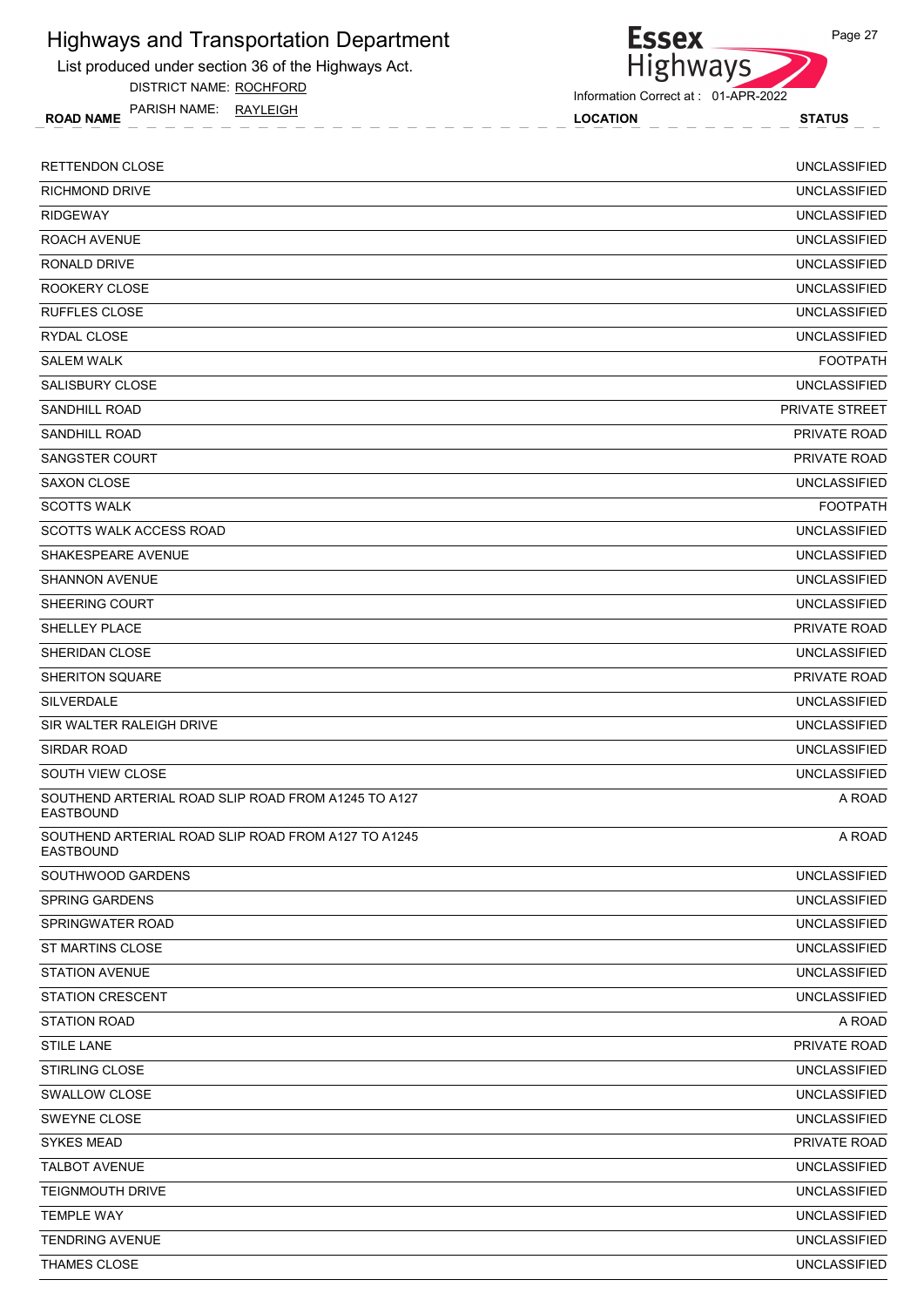List produced under section 36 of the Highways Act.

DISTRICT NAME: ROCHFORD

ROAD NAME LOCATION STATUS PARISH NAME: RAYLEIGH



Information Correct at : 01-APR-2022

| THE APPROACH             | <b>UNCLASSIFIED</b>   |
|--------------------------|-----------------------|
| THE APPROACH             | <b>PRIVATE STREET</b> |
| THE BAILEY               | PRIVATE ROAD          |
| THE CHASE                | <b>UNCLASSIFIED</b>   |
| THE CHESTNUTS            | PRIVATE ROAD          |
| THE COURTS               | <b>UNCLASSIFIED</b>   |
| THE DRIVE                | PRIVATE STREET        |
| THE GATTENS              | <b>UNCLASSIFIED</b>   |
| THE GLEN                 | <b>UNCLASSIFIED</b>   |
| THE KNOLL                | <b>UNCLASSIFIED</b>   |
| THE LAURELS              | <b>UNCLASSIFIED</b>   |
| THE LIMES                | <b>UNCLASSIFIED</b>   |
| THE PADDOCKS             | <b>UNCLASSIFIED</b>   |
| THE RAMPARTS             | <b>UNCLASSIFIED</b>   |
| THE SPINNEYS             | <b>UNCLASSIFIED</b>   |
| <b>THORINGTON ROAD</b>   | <b>UNCLASSIFIED</b>   |
| <b>TILLINGHAM WAY</b>    | <b>UNCLASSIFIED</b>   |
| <b>TORQUAY CLOSE</b>     | <b>UNCLASSIFIED</b>   |
| <b>TOTMAN CLOSE</b>      | <b>UNCLASSIFIED</b>   |
| <b>TOTMAN CRESCENT</b>   | <b>UNCLASSIFIED</b>   |
| <b>TRINITY CLOSE</b>     | <b>UNCLASSIFIED</b>   |
| <b>TRINITY ROAD</b>      | <b>UNCLASSIFIED</b>   |
| <b>TRURO CRESCENT</b>    | <b>UNCLASSIFIED</b>   |
| <b>TUDOR CLOSE</b>       | <b>UNCLASSIFIED</b>   |
| <b>TYMS WAY</b>          | PRIVATE ROAD          |
| UPLANDS PARK ROAD        | <b>UNCLASSIFIED</b>   |
| <b>UPPER LAMBRICKS</b>   | <b>UNCLASSIFIED</b>   |
| <b>UPWAY</b>             | <b>UNCLASSIFIED</b>   |
| <b>VANDERBILT AVENUE</b> | PRIVATE ROAD          |
| <b>VERNON AVENUE</b>     | <b>UNCLASSIFIED</b>   |
| <b>VICTORIA AVENUE</b>   | <b>UNCLASSIFIED</b>   |
| VICTORIA ROAD            | PRIVATE STREET        |
| <b>VICTORIA ROAD</b>     | <b>UNCLASSIFIED</b>   |
| <b>WALPOLE WALK</b>      | <b>FOOTPATH</b>       |
| WALPOLE WALK ACCESS ROAD | <b>UNCLASSIFIED</b>   |
| <b>WALTHAM ROAD</b>      | <b>UNCLASSIFIED</b>   |
| <b>WARREN CLOSE</b>      | <b>UNCLASSIFIED</b>   |
| <b>WARWICK CLOSE</b>     | <b>UNCLASSIFIED</b>   |
| <b>WARWICK GARDENS</b>   | <b>UNCLASSIFIED</b>   |
| <b>WARWICK GREEN</b>     | <b>UNCLASSIFIED</b>   |
| <b>WARWICK ROAD</b>      | PRIVATE STREET        |
| <b>WARWICK ROAD</b>      | <b>UNCLASSIFIED</b>   |
| <b>WARWICK ROAD</b>      | PRIVATE ROAD          |
| <b>WATCHFIELD LANE</b>   | PRIVATE ROAD          |
| <b>WATERY LANE</b>       | <b>UNCLASSIFIED</b>   |
| <b>WEBSTERS WAY</b>      | A ROAD                |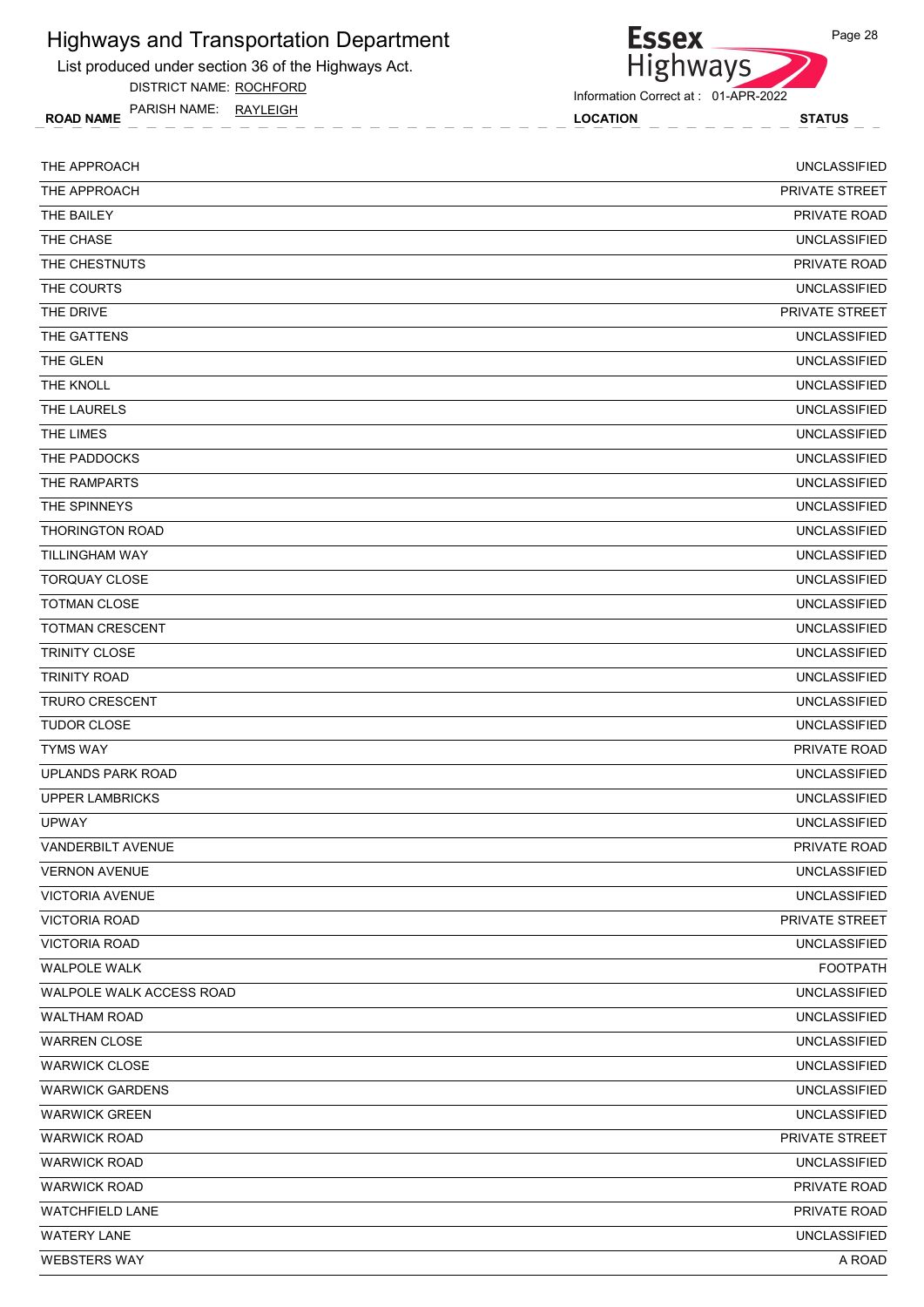List produced under section 36 of the Highways Act.

DISTRICT NAME: ROCHFORD

ROAD NAME LOCATION STATUS PARISH NAME: RAYLEIGH



Information Correct at : 01-APR-2022

| <b>WEIR FARM LANE</b>      |     | <b>UNCLASSIFIED</b> |
|----------------------------|-----|---------------------|
| <b>WEIR FARM ROAD</b>      |     | <b>UNCLASSIFIED</b> |
| <b>WEIR GARDENS</b>        |     | <b>UNCLASSIFIED</b> |
| <b>WELLINGTON ROAD</b>     |     | <b>UNCLASSIFIED</b> |
| WELLSFIELD                 |     | <b>UNCLASSIFIED</b> |
| <b>WEST VIEW DRIVE</b>     |     | PRIVATE ROAD        |
| <b>WESTERN ROAD</b>        |     | PRIVATE ROAD        |
| WETHERSFIELD CLOSE         |     | <b>UNCLASSIFIED</b> |
| <b>WHITE HOUSE CHASE</b>   |     | <b>UNCLASSIFIED</b> |
| <b>WILLINGALE AVENUE</b>   |     | <b>UNCLASSIFIED</b> |
| <b>WILLOW CLOSE</b>        |     | <b>UNCLASSIFIED</b> |
| <b>WILLOW DRIVE</b>        |     | <b>UNCLASSIFIED</b> |
| <b>WIMARC CRESCENT</b>     |     | <b>UNCLASSIFIED</b> |
| <b>WINBROOK CLOSE</b>      |     | <b>UNCLASSIFIED</b> |
| <b>WINBROOK ROAD</b>       |     | <b>UNCLASSIFIED</b> |
| <b>WINDSOR MEWS</b>        |     | PRIVATE ROAD        |
| <b>WINDSOR WAY</b>         |     | <b>UNCLASSIFIED</b> |
| WOODLANDS AVENUE           |     | <b>UNCLASSIFIED</b> |
| <b>WOODLANDS CLOSE</b>     |     | <b>UNCLASSIFIED</b> |
| <b>WORCESTER DRIVE</b>     |     | <b>UNCLASSIFIED</b> |
| <b>WYBURNS AVENUE</b>      |     | <b>UNCLASSIFIED</b> |
| <b>WYBURNS AVENUE EAST</b> |     | <b>UNCLASSIFIED</b> |
| YORK CLOSE                 |     | <b>UNCLASSIFIED</b> |
| <b>YORK RISE</b>           |     | <b>UNCLASSIFIED</b> |
| YORK ROAD                  |     | <b>UNCLASSIFIED</b> |
| <b>TOTAL</b>               | 437 |                     |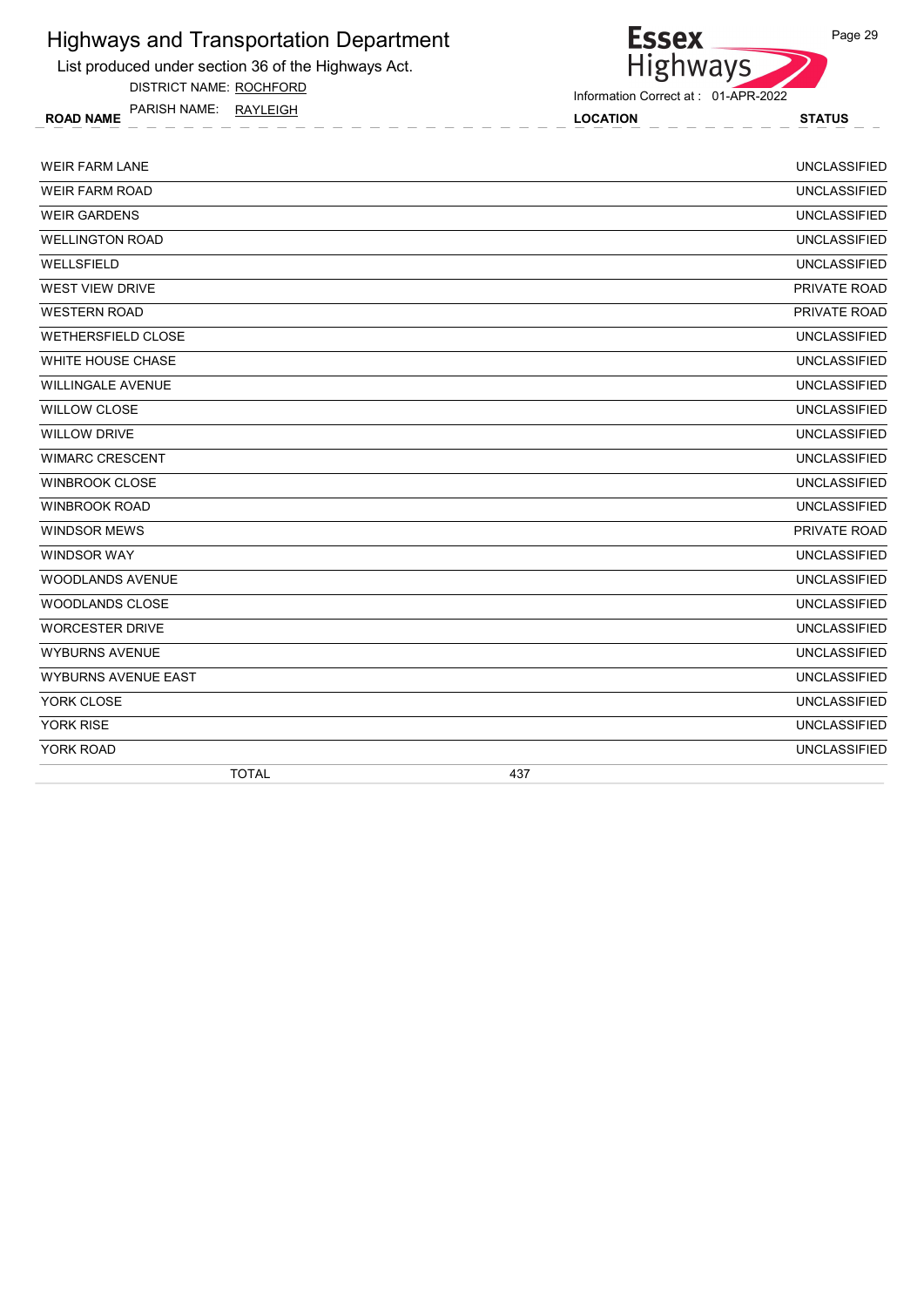List produced under section 36 of the Highways Act.

DISTRICT NAME: ROCHFORD

ROAD NAME LOCATION STATUS PARISH NAME: ROCHFORD



Information Correct at : 01-APR-2022

| AIRPORT RETAIL PARK            | <b>PRIVATE ROAD</b> |
|--------------------------------|---------------------|
| AIRPORT RETAIL PARK ROUNDABOUT | PRIVATE ROAD        |
| ANNE BOLEYN DRIVE              | <b>UNCLASSIFIED</b> |
| ANNE CLOSE                     | PRIVATE ROAD        |
| APTON HALL ROAD                | <b>UNCLASSIFIED</b> |
| <b>ASHINGDON ROAD</b>          | <b>CLASS III</b>    |
| ASHINGDON ROAD CUT             | PRIVATE ROAD        |
| ATHELSTAN CRESCENT             | PRIVATE ROAD        |
| <b>AVIATION WAY</b>            | <b>PRIVATE ROAD</b> |
| <b>BACK LANE</b>               | <b>UNCLASSIFIED</b> |
| <b>BOBBING CLOSE</b>           | <b>UNCLASSIFIED</b> |
| <b>BOSWELL AVENUE</b>          | <b>UNCLASSIFIED</b> |
| <b>BRADLEY WAY</b>             | <b>CLASS III</b>    |
| <b>BRAYERS MEWS</b>            | <b>UNCLASSIFIED</b> |
| <b>BRAYS LANE</b>              | <b>UNCLASSIFIED</b> |
| <b>BRICKFIELDS WAY</b>         | <b>UNCLASSIFIED</b> |
| <b>BROOK CLOSE</b>             | <b>UNCLASSIFIED</b> |
| <b>CHARLES CRESCENT</b>        | <b>PRIVATE ROAD</b> |
| <b>CHELSEA COURT</b>           | <b>PRIVATE ROAD</b> |
| CHERRY ORCHARD LANE            | <b>UNCLASSIFIED</b> |
| CHERRY ORCHARD LINK            | <b>UNCLASSIFIED</b> |
| CHERRY ORCHARD WAY             | <b>B ROAD</b>       |
| CHERRY ORCHARD WAY ROUNDABOUT  | <b>B ROAD</b>       |
| <b>COOMBES GROVE</b>           | <b>UNCLASSIFIED</b> |
| DALYS ROAD                     | <b>CLASS III</b>    |
| DAPPLE CLOSE                   | <b>UNCLASSIFIED</b> |
| <b>DOGGETTS CHASE</b>          | PRIVATE ROAD        |
| DOGGETTS CLOSE                 | <b>UNCLASSIFIED</b> |
| <b>EAST STREET</b>             | <b>CLASS III</b>    |
| EDMUND CLOSE                   | PRIVATE ROAD        |
| EDWARD PLACE                   | PRIVATE ROAD        |
| ELIZABETH GARDENS              | PRIVATE ROAD        |
| FEATHERBY WAY                  | PRIVATE ROAD        |
| FEATHERBY WAY                  | <b>UNCLASSIFIED</b> |
| <b>FLEETHALL ROAD</b>          | PRIVATE ROAD        |
| <b>FLEMINGS FARM ROAD</b>      | <b>UNCLASSIFIED</b> |
| <b>GELDING CLOSE</b>           | <b>UNCLASSIFIED</b> |
| <b>GEORGE COURT</b>            | PRIVATE ROAD        |
| <b>GREENWAYS</b>               | <b>UNCLASSIFIED</b> |
| <b>GRESTED COURT</b>           | PRIVATE ROAD        |
| <b>GUSTED HALL LANE</b>        | <b>UNCLASSIFIED</b> |
| <b>HALL ROAD</b>               | <b>CLASS III</b>    |
| <b>HALL ROAD</b>               | <b>B ROAD</b>       |
| HALL ROAD ROUNDABOUT           | <b>B ROAD</b>       |
| HAROLD CLOSE                   | PRIVATE ROAD        |
| HENRY CRESCENT                 | PRIVATE ROAD        |
|                                |                     |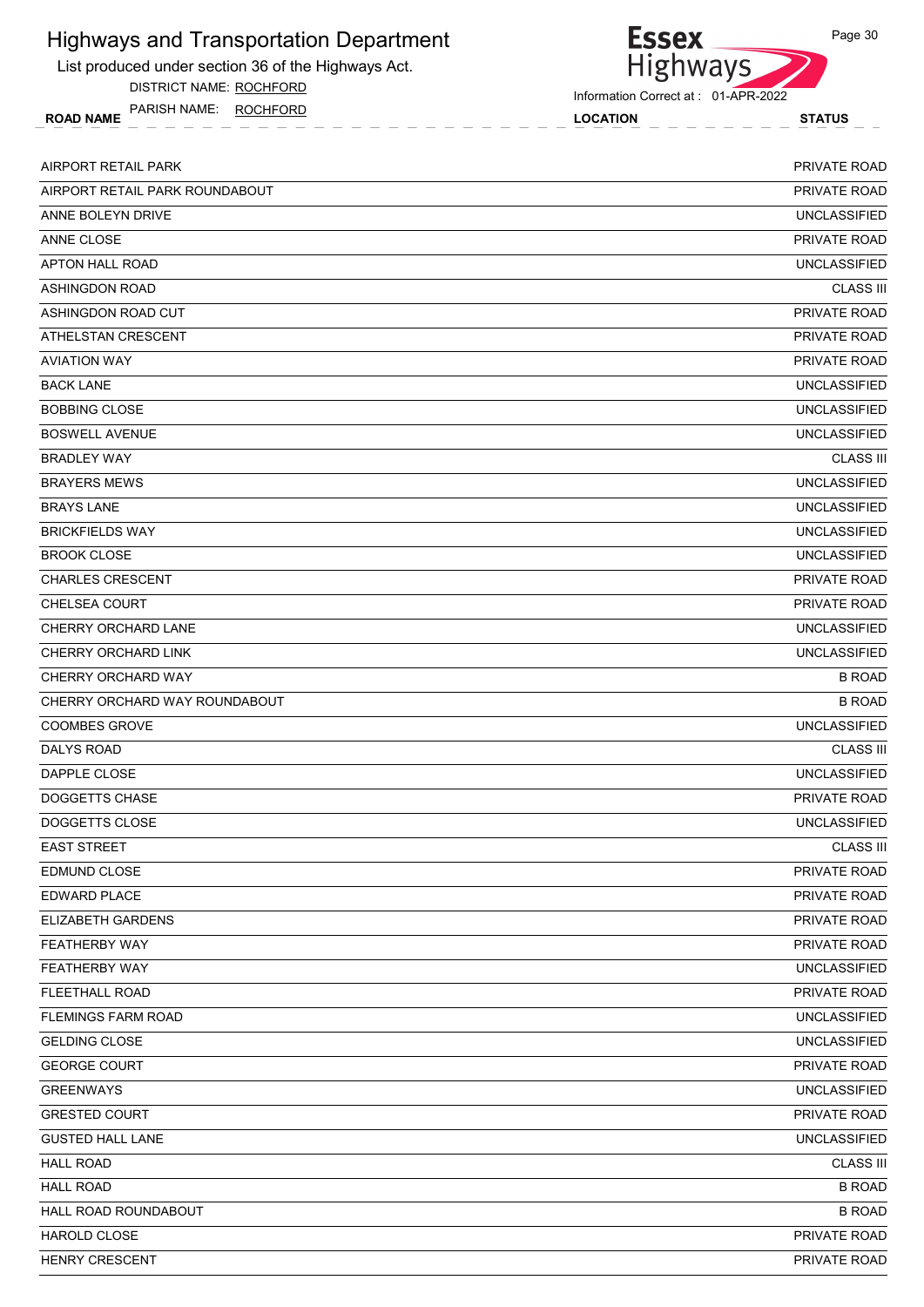List produced under section 36 of the Highways Act.

DISTRICT NAME: ROCHFORD

ROAD NAME LOCATION STATUS PARISH NAME: ROCHFORD



Information Correct at : 01-APR-2022

| <b>HERITAGE WAY</b>               | <b>UNCLASSIFIED</b> |
|-----------------------------------|---------------------|
| <b>HILARY CLOSE</b>               | <b>UNCLASSIFIED</b> |
| <b>IRONWELL CLOSE</b>             | <b>UNCLASSIFIED</b> |
| <b>JOHN COURT</b>                 | PRIVATE ROAD        |
| <b>JOHNSON CLOSE</b>              | <b>UNCLASSIFIED</b> |
| <b>JOHNSON COURT</b>              | <b>UNCLASSIFIED</b> |
| <b>JOHNSON COURT</b>              | PRIVATE ROAD        |
| KING HENRYS DRIVE                 | <b>UNCLASSIFIED</b> |
| LAUREL COURT                      | <b>UNCLASSIFIED</b> |
| LEICESTER AVENUE                  | <b>UNCLASSIFIED</b> |
| LEVER LANE                        | <b>UNCLASSIFIED</b> |
| <b>LINGFIELD DRIVE</b>            | <b>UNCLASSIFIED</b> |
| <b>LOCKS HILL</b>                 | <b>UNCLASSIFIED</b> |
| <b>MAGNOLIA WAY</b>               | PRIVATE ROAD        |
| <b>MAGNOLIA WAY</b>               | <b>UNCLASSIFIED</b> |
| <b>MALTING VILLAS ROAD</b>        | <b>UNCLASSIFIED</b> |
| <b>MARKET SQUARE</b>              | <b>UNCLASSIFIED</b> |
| <b>MARY PLACE</b>                 | PRIVATE ROAD        |
| <b>MEWS COURT</b>                 | <b>UNCLASSIFIED</b> |
| <b>MIDDLE MEAD</b>                | PRIVATE ROAD        |
| MILLHEAD WAY                      | <b>UNCLASSIFIED</b> |
| <b>MILLVIEW COURT</b>             | PRIVATE ROAD        |
| <b>MILLVIEW MEADOWS</b>           | <b>UNCLASSIFIED</b> |
| <b>MORNINGTON AVENUE</b>          | <b>UNCLASSIFIED</b> |
| <b>MUSTANG CLOSE</b>              | <b>UNCLASSIFIED</b> |
| NORTH STREET                      | <b>CLASS III</b>    |
| OAK ROAD                          | PRIVATE ROAD        |
| <b>OAST WAY</b>                   | <b>UNCLASSIFIED</b> |
| OFF CHERRY ORCHARD WAY ROUNDABOUT | <b>UNCLASSIFIED</b> |
| OLD SHIP LANE                     | <b>UNCLASSIFIED</b> |
| ORMONDE AVENUE                    | <b>UNCLASSIFIED</b> |
| <b>OXFORD ROAD</b>                | <b>UNCLASSIFIED</b> |
| PERCY COTTIS ROAD                 | <b>UNCLASSIFIED</b> |
| PINE TREE PLACE                   | PRIVATE ROAD        |
| POLLARDS CLOSE                    | PRIVATE ROAD        |
| POLLARDS CLOSE                    | <b>UNCLASSIFIED</b> |
| POLLARDS COURT                    | <b>UNCLASSIFIED</b> |
| PRENTICE CLOSE                    | PRIVATE ROAD        |
| PURDEYS WAY                       | PRIVATE ROAD        |
| PURDEYS WAY                       | <b>UNCLASSIFIED</b> |
| <b>QUAYS LANE</b>                 | PRIVATE ROAD        |
| QUEEN ELIZABETH CHASE             | <b>UNCLASSIFIED</b> |
| QUEENSLAND AVENUE                 | <b>UNCLASSIFIED</b> |
| RAVENSWOOD CHASE                  | <b>UNCLASSIFIED</b> |
| REGENCY CLOSE                     | <b>UNCLASSIFIED</b> |
| RIVERSIDE INDUSTRIAL ESTATE       | PRIVATE ROAD        |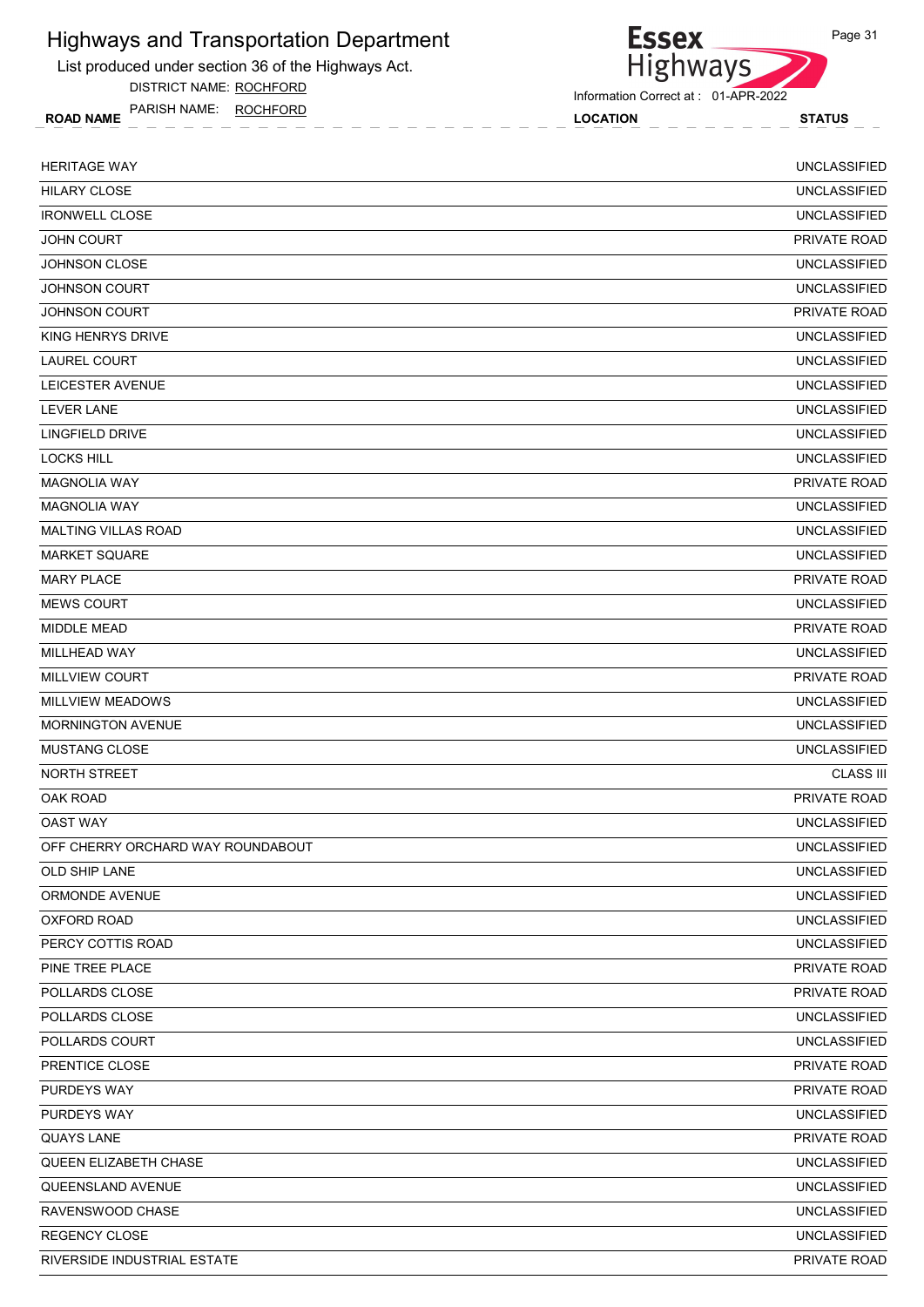List produced under section 36 of the Highways Act.

DISTRICT NAME: ROCHFORD

ROAD NAME LOCATION STATUS PARISH NAME: ROCHFORD

Essex<br>Highways Information Correct at : 01-APR-2022

| ROCHE CLOSE                 | <b>PRIVATE ROAD</b> |
|-----------------------------|---------------------|
| ROCHEFORT DRIVE             | <b>UNCLASSIFIED</b> |
| ROCHEHALL WAY               | <b>UNCLASSIFIED</b> |
| <b>ROCHEWAY</b>             | <b>UNCLASSIFIED</b> |
| ROCHFORD GARDEN WAY         | <b>UNCLASSIFIED</b> |
| ROCHFORD HALL CLOSE         | <b>UNCLASSIFIED</b> |
| <b>ROSE WAY</b>             | <b>UNCLASSIFIED</b> |
| <b>ROSE WAY</b>             | PRIVATE ROAD        |
| <b>RUSSELL GROVE</b>        | <b>UNCLASSIFIED</b> |
| <b>SAXON PLACE</b>          | <b>PRIVATE ROAD</b> |
| SHETLAND CRESCENT           | <b>UNCLASSIFIED</b> |
| <b>SHIRES WAY</b>           | <b>UNCLASSIFIED</b> |
| SOMERSET AVENUE             | <b>UNCLASSIFIED</b> |
| <b>SOUTH STREET</b>         | <b>CLASS III</b>    |
| SOUTHEND ROAD               | <b>CLASS III</b>    |
| SOUTHEND ROAD ROUNDABOUT    | <b>CLASS III</b>    |
| SOVEREIGN CLOSE             | <b>UNCLASSIFIED</b> |
| <b>SPENCER GARDENS</b>      | <b>UNCLASSIFIED</b> |
| <b>SPINDLE BEAMS</b>        | <b>UNCLASSIFIED</b> |
| ST ANDREWS ROAD             | <b>UNCLASSIFIED</b> |
| ST ANDREWS ROAD             | PRIVATE ROAD        |
| <b>ST CLARE MEADOW</b>      | PRIVATE ROAD        |
| <b>ST LUKES PLACE</b>       | <b>PRIVATE ROAD</b> |
| <b>ST MARKS FIELD</b>       | <b>UNCLASSIFIED</b> |
| <b>STAMBRIDGE ROAD</b>      | <b>CLASS III</b>    |
| <b>STILWELLS</b>            | <b>UNCLASSIFIED</b> |
| SUTTON COURT DRIVE          | <b>UNCLASSIFIED</b> |
| <b>SUTTON COURT DRIVE</b>   | <b>PRIVATE ROAD</b> |
| <b>SUTTON ROAD</b>          | <b>CLASS III</b>    |
| THE BOULEVARD               | <b>UNCLASSIFIED</b> |
| THE DRIVE                   | <b>UNCLASSIFIED</b> |
| THE GARNERS                 | <b>UNCLASSIFIED</b> |
| THE MALTINGS                | PRIVATE ROAD        |
| THE RIDINGS                 | <b>UNCLASSIFIED</b> |
| THE TRUNNIONS               | <b>UNCLASSIFIED</b> |
| <b>TINKERS LANE</b>         | <b>UNCLASSIFIED</b> |
| <b>TOWNFIELD ROAD</b>       | PRIVATE STREET      |
| <b>TYLNEY AVENUE</b>        | <b>UNCLASSIFIED</b> |
| <b>UNION LANE</b>           | <b>UNCLASSIFIED</b> |
| VAUGHAN CLOSE               | <b>UNCLASSIFIED</b> |
| <b>VICTORIA GARDENS</b>     | PRIVATE ROAD        |
| <b>WARNERS BRIDGE CHASE</b> | PRIVATE ROAD        |
| <b>WARWICK DRIVE</b>        | <b>UNCLASSIFIED</b> |
| <b>WEIR POND ROAD</b>       | <b>UNCLASSIFIED</b> |
| <b>WEST STREET</b>          | <b>CLASS III</b>    |
| <b>WILLIAM GARDENS</b>      | PRIVATE ROAD        |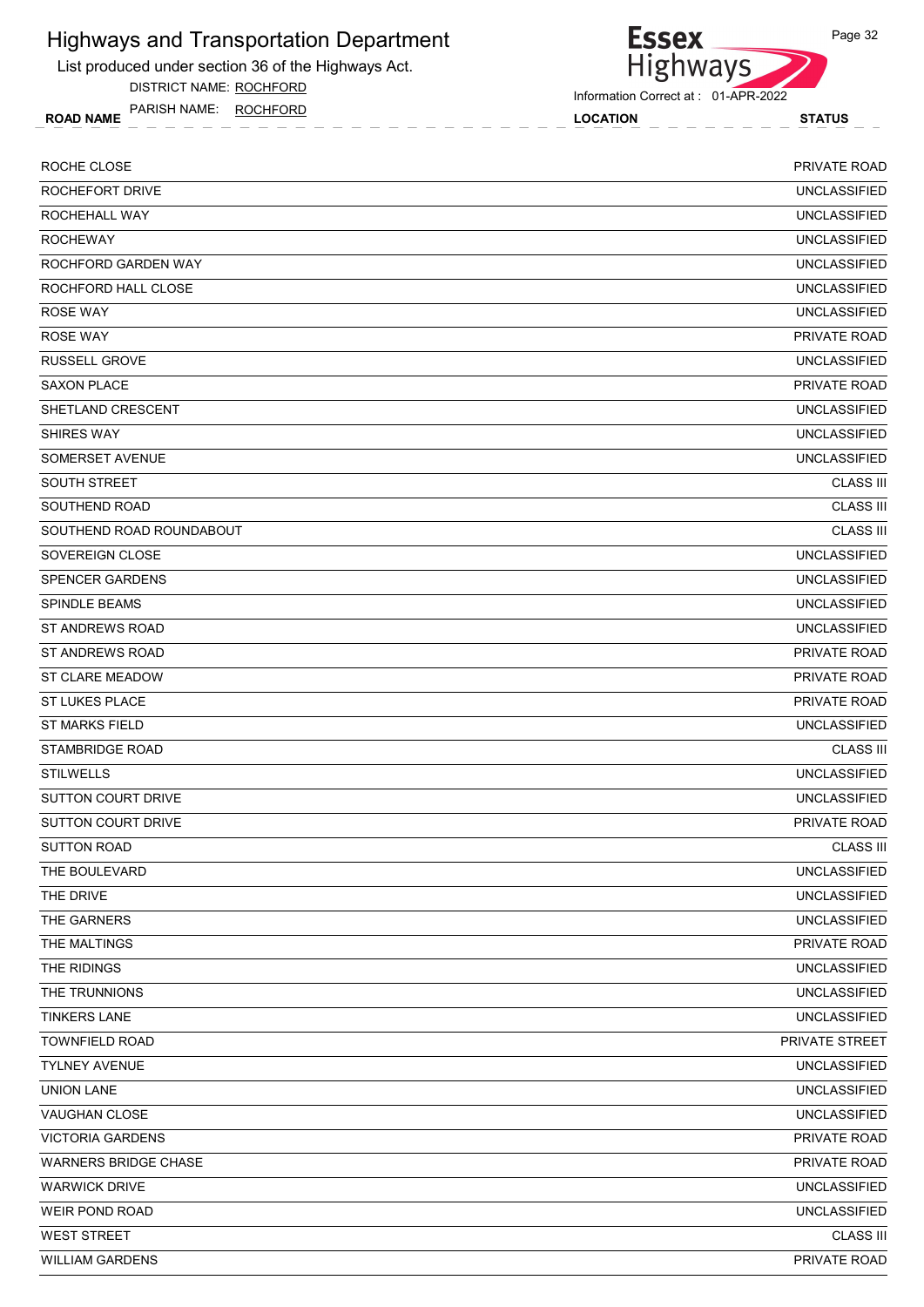List produced under section 36 of the Highways Act.

DISTRICT NAME: ROCHFORD

ROAD NAME LOCATION STATUS PARISH NAME: ROCHFORD

**Essex** Page 33 Highways Information Correct at : 01-APR-2022

TOTAL 138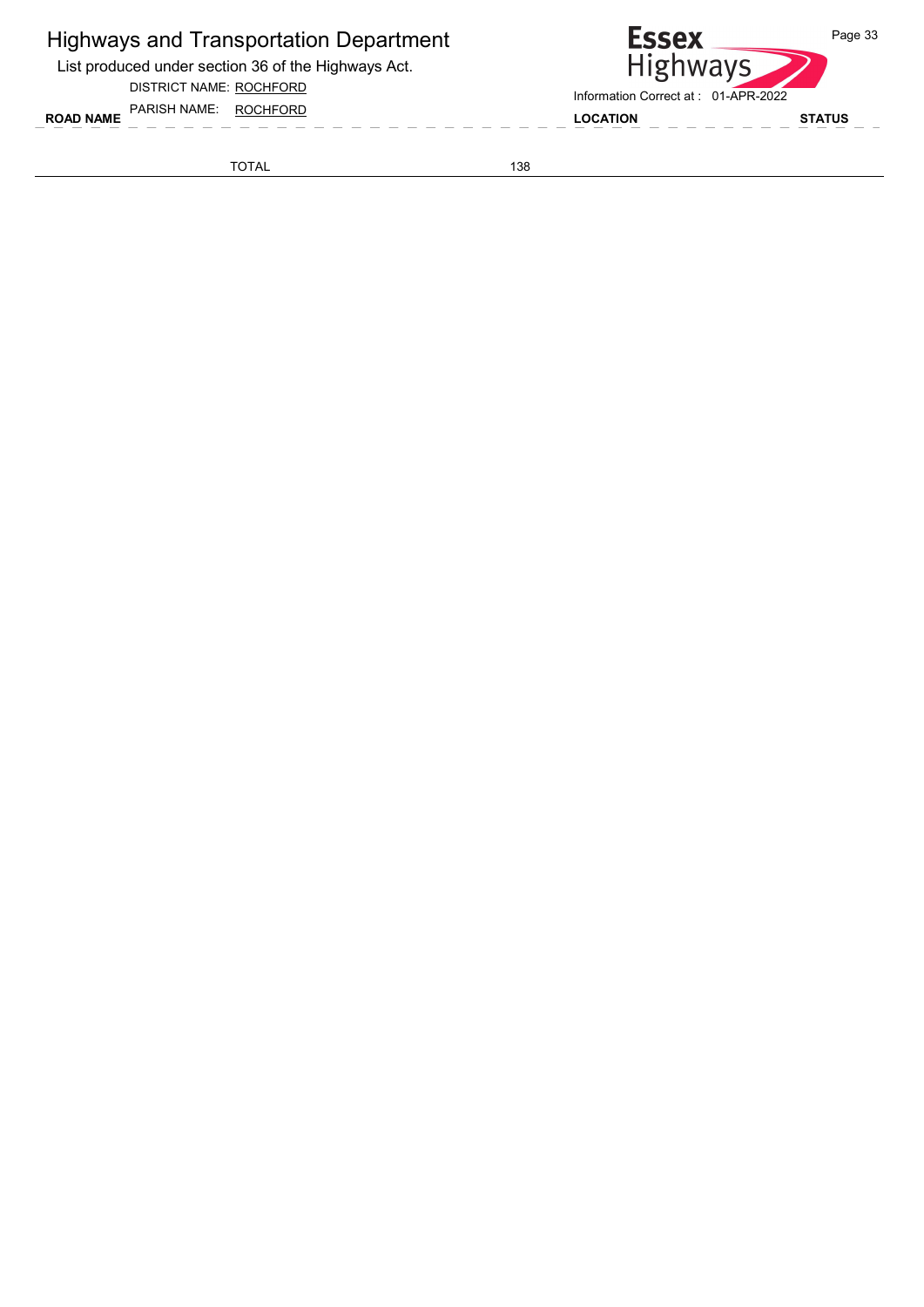

DISTRICT NAME: ROCHFORD

ROAD NAME LOCATION STATUS PARISH NAME: STAMBRIDGE



| APTON HALL ROAD              |    |                  | <b>UNCLASSIFIED</b> |
|------------------------------|----|------------------|---------------------|
| APTON HALL ROAD              |    |                  | <b>CLASS III</b>    |
| ASH TREE COURT               |    |                  | <b>UNCLASSIFIED</b> |
| CAGEFIELD ROAD               |    |                  | <b>UNCLASSIFIED</b> |
| <b>COOMBES GROVE</b>         |    |                  | <b>UNCLASSIFIED</b> |
| <b>CREEKSEA FERRY ROAD</b>   |    |                  | <b>CLASS III</b>    |
| <b>GORE ROAD</b>             |    |                  | <b>CLASS III</b>    |
| <b>GREAT STAMBRIDGE HALL</b> |    |                  | PRIVATE ROAD        |
| LITTLE STAMBRIDGE HALL       |    |                  | PRIVATE ROAD        |
| LITTLE STAMBRIDGE HALL LANE  |    |                  | <b>UNCLASSIFIED</b> |
| <b>MILL LANE</b>             |    |                  | <b>UNCLASSIFIED</b> |
| PAGLESHAM ROAD               |    |                  | <b>CLASS III</b>    |
| POULTRY HOUSE ROAD           |    | OFF APTON HALL R | PRIVATE ROAD        |
| <b>STAMBRIDGE ROAD</b>       |    |                  | <b>CLASS III</b>    |
| STEWARDS ELM FARM LANE       |    |                  | <b>UNCLASSIFIED</b> |
| <b>WHEATFIELDS</b>           |    |                  | <b>UNCLASSIFIED</b> |
| <b>TOTAL</b>                 | 16 |                  |                     |